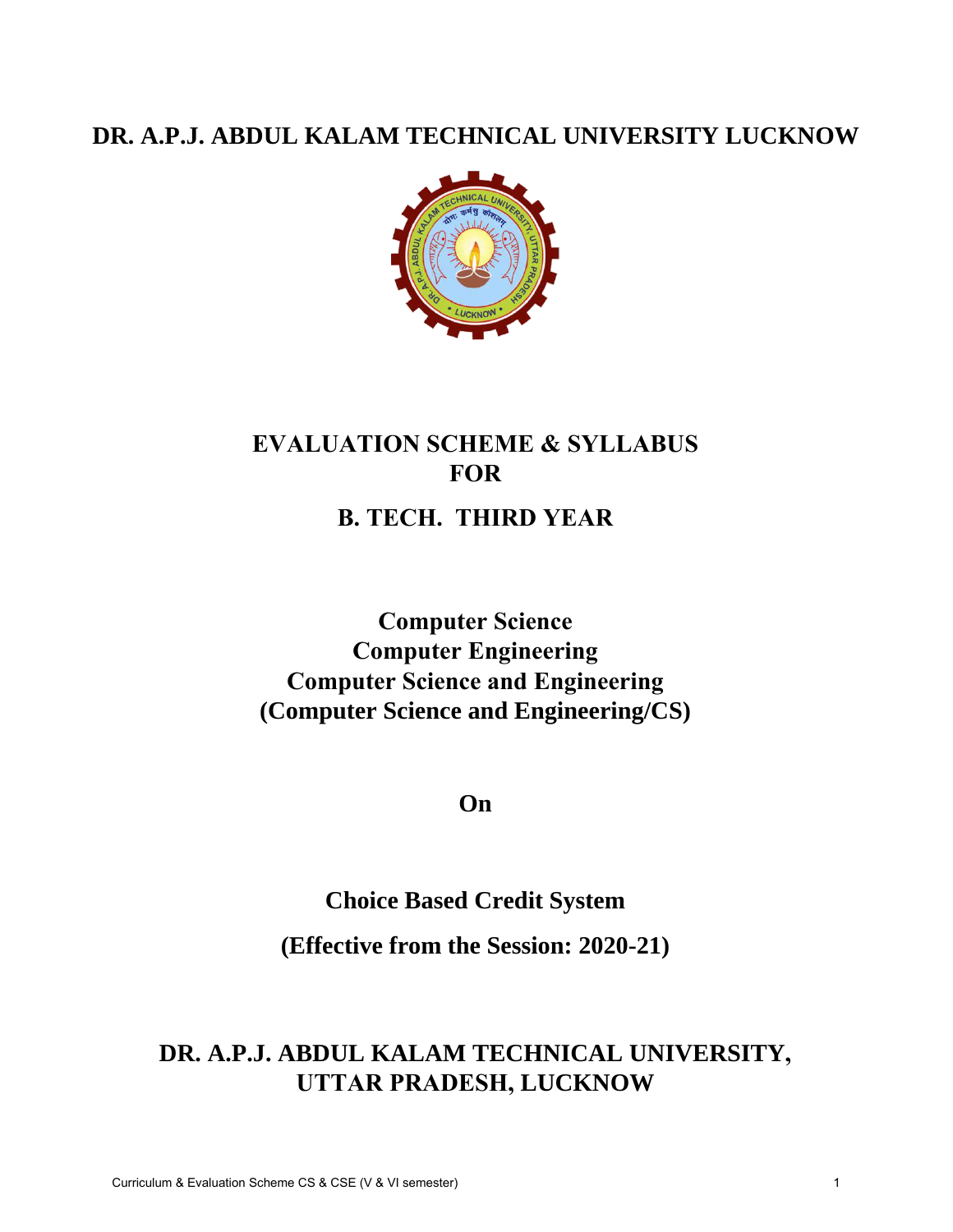## **B.TECH (COMPUTER SCIENCE & ENGINEERING/ COMPUTER SCIENCE) CURRICULUM STRUCTURE**

|                | <b>SEMESTER-V</b>                                                                                                                    |                                                                                             |                  |                  |                  |           |           |                          |           |                        |    |              |                |
|----------------|--------------------------------------------------------------------------------------------------------------------------------------|---------------------------------------------------------------------------------------------|------------------|------------------|------------------|-----------|-----------|--------------------------|-----------|------------------------|----|--------------|----------------|
| Sl.<br>No.     | <b>Subject</b>                                                                                                                       | <b>Subject</b>                                                                              |                  | <b>Periods</b>   |                  |           |           | <b>Evaluation Scheme</b> |           | End<br><b>Semester</b> |    | <b>Total</b> | <b>Credit</b>  |
|                | <b>Codes</b>                                                                                                                         |                                                                                             | L                | T                | ${\bf P}$        | <b>CT</b> | <b>TA</b> | <b>Total</b>             | <b>PS</b> | TE                     | PE |              |                |
| $\mathbf{1}$   | <b>KCS501</b>                                                                                                                        | Database Management System                                                                  | 3                | $\mathbf{1}$     | $\overline{0}$   | 30        | 20        | 50                       |           | 100                    |    | 150          | $\overline{4}$ |
| $\overline{2}$ | <b>KCS502</b>                                                                                                                        | <b>Compiler Design</b>                                                                      | $\overline{3}$   | $\mathbf{1}$     | $\overline{0}$   | 30        | 20        | $\overline{50}$          |           | 100                    |    | 150          | $\overline{4}$ |
| 3              | <b>KCS503</b>                                                                                                                        | Design and Analysis of<br>Algorithm                                                         | 3                | 1                | $\theta$         | 30        | 20        | 50                       |           | 100                    |    | 150          | $\overline{4}$ |
| $\overline{4}$ | Deptt.<br>Elective-I                                                                                                                 | Departmental Elective-I                                                                     | 3                | $\overline{0}$   | $\overline{0}$   | 30        | 20        | 50                       |           | 100                    |    | 150          | $\overline{3}$ |
| 5              | Deptt.<br>Elective-II                                                                                                                | Departmental Elective-II                                                                    | 3                | $\boldsymbol{0}$ | $\boldsymbol{0}$ | 30        | 20        | 50                       |           | 100                    |    | 150          | $\overline{3}$ |
| 6              | <b>KCS551</b>                                                                                                                        | Database Management System<br>Lab                                                           | $\overline{0}$   | $\overline{0}$   | $\overline{2}$   |           |           |                          | 25        |                        | 25 | 50           | $\mathbf{1}$   |
| 7              | <b>KCS552</b>                                                                                                                        | Compiler Design Lab                                                                         | $\mathbf{0}$     | $\overline{0}$   | $\overline{2}$   |           |           |                          | 25        |                        | 25 | 50           | $\mathbf{1}$   |
| 8              | <b>KCS553</b>                                                                                                                        | Design and Analysis of<br>Algorithm Lab                                                     | $\boldsymbol{0}$ | $\overline{0}$   | $\overline{2}$   |           |           |                          | 25        |                        | 25 | 50           | $\mathbf{1}$   |
| 9              | <b>KCS554</b>                                                                                                                        | Mini Project or Internship<br>Assessment*                                                   | $\boldsymbol{0}$ | $\boldsymbol{0}$ | $\overline{2}$   |           |           |                          | 50        |                        |    | 50           | $\mathbf{1}$   |
| 10             | <b>KNC501/</b><br><b>KNC502</b>                                                                                                      | Constitution of India, Law and<br>Engineering /<br>Indian Tradition, Culture and<br>Society | $\overline{2}$   | $\boldsymbol{0}$ | $\theta$         | 15        | 10        | 25                       |           | 50                     |    |              |                |
| 11             |                                                                                                                                      | MOOCs (Essential for Hons.<br>Degree)                                                       |                  |                  |                  |           |           |                          |           |                        |    |              |                |
|                |                                                                                                                                      | <b>Total</b>                                                                                | 17               | $\mathbf{3}$     | 8                |           |           |                          |           |                        |    | 950          | 22             |
|                | *The Mini Project or internship (4 weeks) conducted during summer break after IV semester and will be assessed during<br>V semester. |                                                                                             |                  |                  |                  |           |           |                          |           |                        |    |              |                |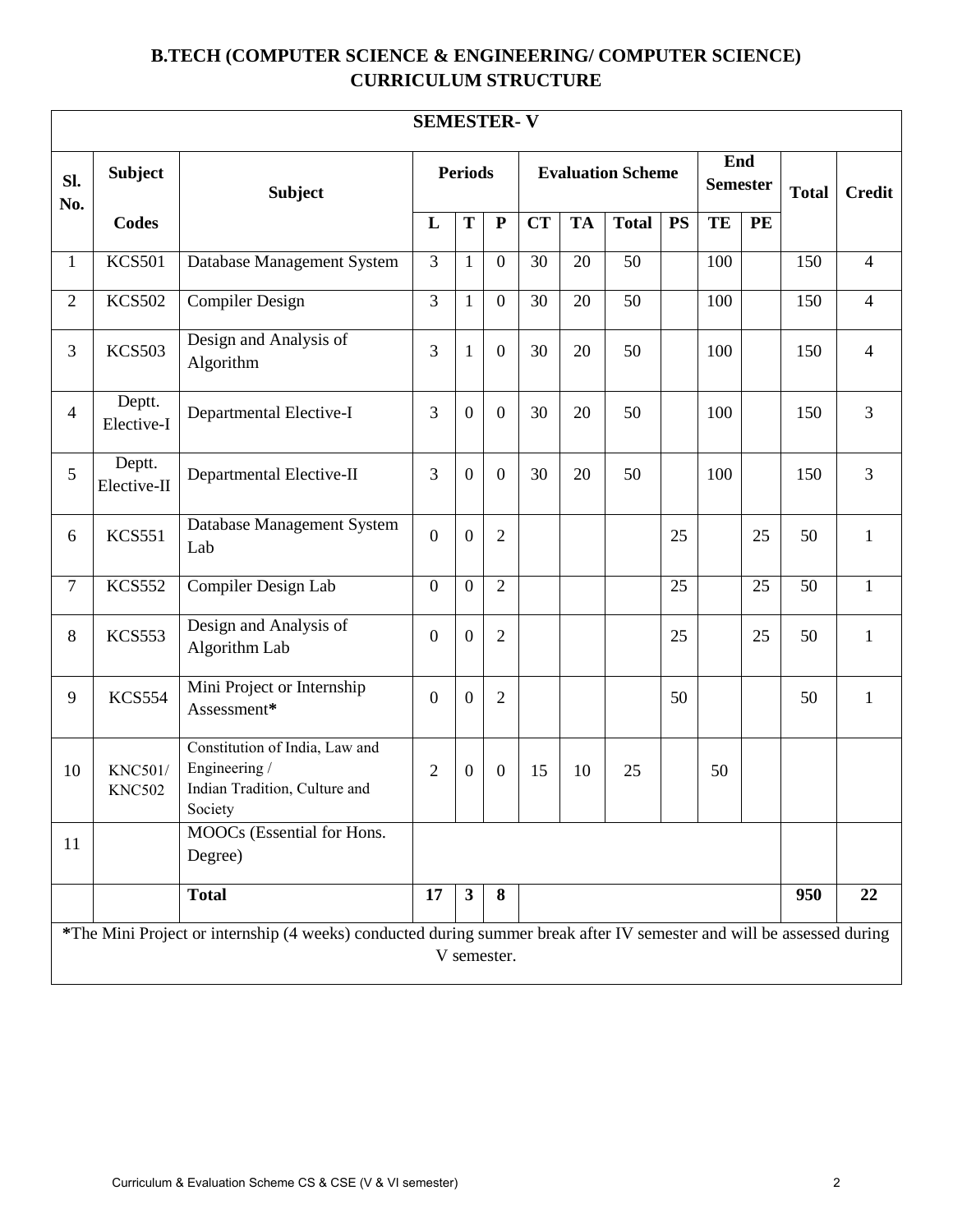|                | <b>SEMESTER-VI</b>              |                                                                                             |                |                         |                |           |           |              |                                                    |     |              |               |                |
|----------------|---------------------------------|---------------------------------------------------------------------------------------------|----------------|-------------------------|----------------|-----------|-----------|--------------|----------------------------------------------------|-----|--------------|---------------|----------------|
| Sl.<br>No.     | <b>Subject</b>                  | <b>Subject</b>                                                                              |                | <b>Periods</b>          |                |           |           |              | End<br><b>Evaluation Scheme</b><br><b>Semester</b> |     | <b>Total</b> | <b>Credit</b> |                |
|                | Codes                           |                                                                                             | L              | T                       | ${\bf P}$      | <b>CT</b> | <b>TA</b> | <b>Total</b> | <b>PS</b>                                          | TE  | <b>PE</b>    |               |                |
| $\mathbf{1}$   | <b>KCS601</b>                   | Software Engineering                                                                        | 3              | $\mathbf{1}$            | $\overline{0}$ | 30        | 20        | 50           |                                                    | 100 |              | 150           | $\overline{4}$ |
| $\overline{2}$ | <b>KCS602</b>                   | Web Technology                                                                              | 3              | $\mathbf{1}$            | $\overline{0}$ | 30        | 20        | 50           |                                                    | 100 |              | 150           | $\overline{4}$ |
| 3              | <b>KCS603</b>                   | <b>Computer Networks</b>                                                                    | 3              | $\mathbf{1}$            | $\overline{0}$ | 30        | 20        | 50           |                                                    | 100 |              | 150           | $\overline{4}$ |
| $\overline{4}$ | Deptt.<br>Elective-III          | Departmental Elective-III                                                                   | 3              | $\mathbf{0}$            | $\overline{0}$ | 30        | 20        | 50           |                                                    | 100 |              | 150           | $\overline{3}$ |
| 5              |                                 | Open Elective-I<br>[Annexure - $B(iv)$ ]                                                    | 3              | $\overline{0}$          | $\overline{0}$ | 30        | 20        | 50           |                                                    | 100 |              | 150           | $\overline{3}$ |
| 6              | <b>KCS651</b>                   | Software Engineering Lab                                                                    | $\overline{0}$ | $\overline{0}$          | $\overline{2}$ |           |           |              | 25                                                 |     | 25           | 50            | $\mathbf{1}$   |
| $\overline{7}$ | <b>KCS652</b>                   | Web Technology Lab                                                                          | $\overline{0}$ | $\overline{0}$          | $\overline{2}$ |           |           |              | 25                                                 |     | 25           | 50            | $\mathbf{1}$   |
| 8              | <b>KCS653</b>                   | Computer Networks Lab                                                                       | $\overline{0}$ | $\overline{0}$          | $\overline{2}$ |           |           |              | 25                                                 |     | 25           | 50            | $\mathbf{1}$   |
| 9              | <b>KNC601/</b><br><b>KNC602</b> | Constitution of India, Law and<br>Engineering /<br>Indian Tradition, Culture and<br>Society | $\overline{2}$ | $\mathbf{0}$            | $\overline{0}$ | 15        | 10        | 25           |                                                    | 50  |              |               |                |
| 10             |                                 | MOOCs (Essential for Hons.<br>Degree)                                                       |                |                         |                |           |           |              |                                                    |     |              |               |                |
|                |                                 | <b>Total</b>                                                                                | $\bf{0}$       | $\overline{\mathbf{3}}$ | 6              |           |           |              |                                                    |     |              | 900           | 21             |

#### **Departmental Elective-I**

- 1. KCS-051 Data Analytics
- 2. KCS-052 Web Designing
- 3. KCS-053 Computer Graphics
- 4. KCS-054 Object Oriented System Design

#### **Departmental Elective-II**

- 1. KCS-055 Machine Learning Techniques
- 2. KCS-056 Application of Soft Computing
- 3. KCS-057 Augmented & Virtual Reality
- 4. KCS-058 Human Computer Interface

#### **Departmental Elective-III**

- 1. KCS-061 Big Data
- 2. KCS-062 Image Processing
- 3. KCS-063 Real Time Systems
- 4. KCS-064 Data Compression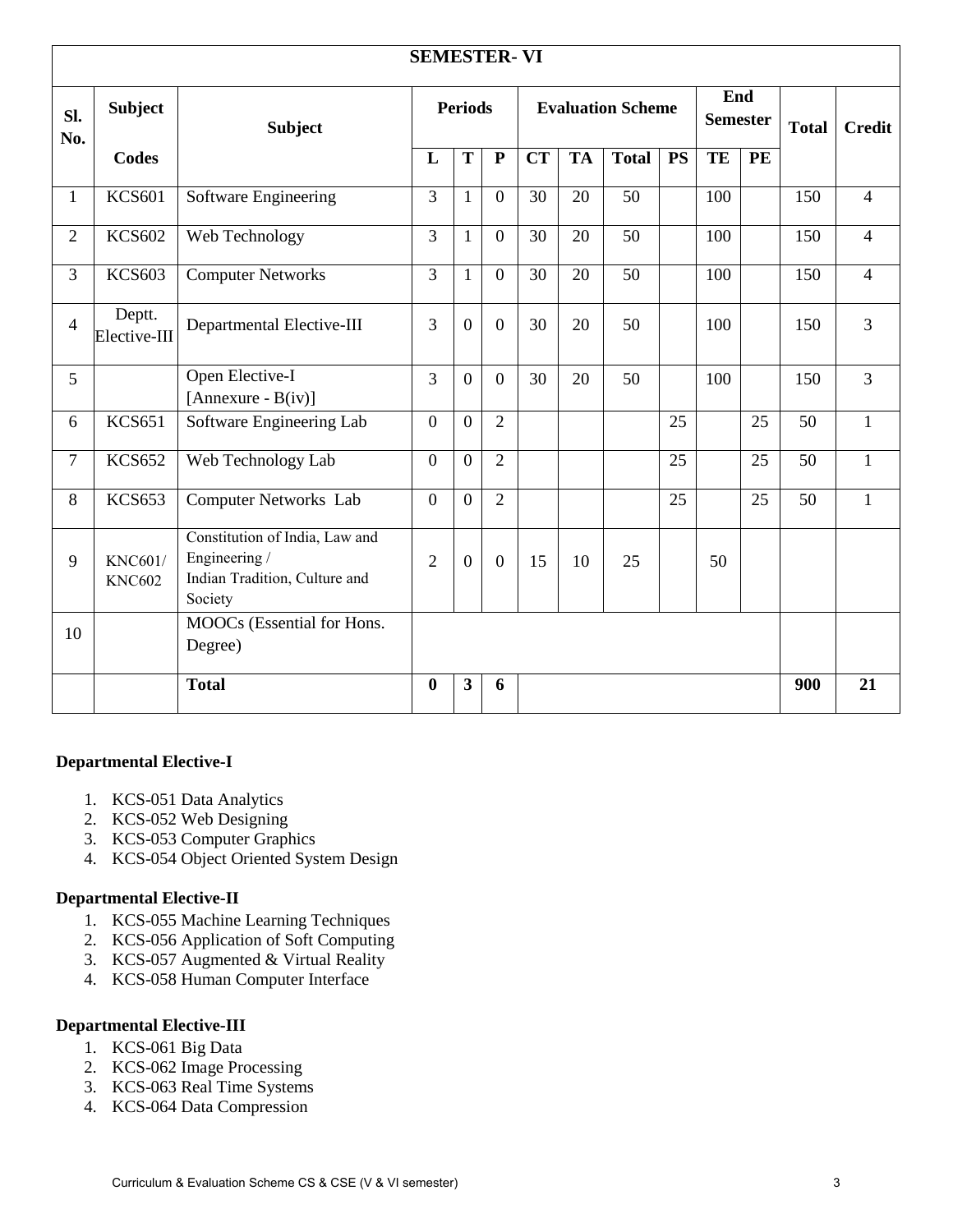### **B.TECH. (CSE & CS)**

### **FIFTH SEMESTER (DETAILED SYLLABUS)**

| Database Management System (KCS501)                                                             |                                                                                                    |                 |  |  |  |
|-------------------------------------------------------------------------------------------------|----------------------------------------------------------------------------------------------------|-----------------|--|--|--|
|                                                                                                 | <b>Course Outcome (CO)</b><br><b>Bloom's Knowledge Level (KL)</b>                                  |                 |  |  |  |
|                                                                                                 | At the end of course, the student will be able to:                                                 |                 |  |  |  |
| CO <sub>1</sub>                                                                                 | Apply knowledge of database for real life applications.                                            | $K_3$           |  |  |  |
| CO <sub>2</sub>                                                                                 | Apply query processing techniques to automate the real time problems of databases.                 | $K_3, K_4$      |  |  |  |
| CO <sub>3</sub>                                                                                 | Identify and solve the redundancy problem in database tables using normalization.                  | $K_2, K_3$      |  |  |  |
|                                                                                                 | Understand the concepts of transactions, their processing so they will familiar with broad range   | $K_2, K_4$      |  |  |  |
| CO <sub>4</sub>                                                                                 | of database management issues including data integrity, security and recovery.                     |                 |  |  |  |
| Design, develop and implement a small database project using database tools.<br>CO <sub>5</sub> |                                                                                                    | $K_3, K_6$      |  |  |  |
|                                                                                                 | <b>DETAILED SYLLABUS</b>                                                                           | $3 - 1 - 0$     |  |  |  |
| Unit                                                                                            | <b>Topic</b>                                                                                       | <b>Proposed</b> |  |  |  |
|                                                                                                 |                                                                                                    | Lecture         |  |  |  |
|                                                                                                 | Introduction: Overview, Database System vs File System, Database System Concept and                |                 |  |  |  |
|                                                                                                 | Architecture, Data Model Schema and Instances, Data Independence and Database Language and         |                 |  |  |  |
|                                                                                                 | Interfaces, Data Definitions Language, DML, Overall Database Structure. Data Modeling Using the    |                 |  |  |  |
| $\mathbf I$                                                                                     | Entity Relationship Model: ER Model Concepts, Notation for ER Diagram, Mapping Constraints,        | 08              |  |  |  |
|                                                                                                 | Keys, Concepts of Super Key, Candidate Key, Primary Key, Generalization, Aggregation,              |                 |  |  |  |
|                                                                                                 | Reduction of an ER Diagrams to Tables, Extended ER Model, Relationship of Higher Degree.           |                 |  |  |  |
|                                                                                                 | Relational data Model and Language: Relational Data Model Concepts, Integrity Constraints,         |                 |  |  |  |
|                                                                                                 | Entity Integrity, Referential Integrity, Keys Constraints, Domain Constraints, Relational Algebra, |                 |  |  |  |
|                                                                                                 | Relational Calculus, Tuple and Domain Calculus. Introduction on SQL: Characteristics of SQL,       |                 |  |  |  |
| $\mathbf{I}$                                                                                    | Advantage of SQL. SQl Data Type and Literals. Types of SQL Commands. SQL Operators and             | 08              |  |  |  |
|                                                                                                 | Their Procedure. Tables, Views and Indexes. Queries and Sub Queries. Aggregate Functions.          |                 |  |  |  |
|                                                                                                 | Insert, Update and Delete Operations, Joins, Unions, Intersection, Minus, Cursors, Triggers,       |                 |  |  |  |
|                                                                                                 | Procedures in SQL/PL SQL                                                                           |                 |  |  |  |
|                                                                                                 | Data Base Design & Normalization: Functional dependencies, normal forms, first, second, 8 third    |                 |  |  |  |
| Ш                                                                                               | normal forms, BCNF, inclusion dependence, loss less join decompositions, normalization using       | 08              |  |  |  |
|                                                                                                 | FD, MVD, and JDs, alternative approaches to database design                                        |                 |  |  |  |
|                                                                                                 | Transaction Processing Concept: Transaction System, Testing of Serializability, Serializability of |                 |  |  |  |
| IV                                                                                              | Schedules, Conflict & View Serializable Schedule, Recoverability, Recovery from Transaction        | 08              |  |  |  |
|                                                                                                 | Failures, Log Based Recovery, Checkpoints, Deadlock Handling. Distributed Database: Distributed    |                 |  |  |  |
|                                                                                                 | Data Storage, Concurrency Control, Directory System.                                               |                 |  |  |  |
|                                                                                                 | Concurrency Control Techniques: Concurrency Control, Locking Techniques for Concurrency            |                 |  |  |  |
| $\mathbf{V}$                                                                                    | Control, Time Stamping Protocols for Concurrency Control, Validation Based Protocol, Multiple      | 08              |  |  |  |
|                                                                                                 | Granularity, Multi Version Schemes, Recovery with Concurrent Transaction, Case Study of Oracle.    |                 |  |  |  |
| <b>Text books:</b>                                                                              |                                                                                                    |                 |  |  |  |
| 1.                                                                                              | Korth, Silbertz, Sudarshan," Database Concepts", McGraw Hill                                       |                 |  |  |  |
| 2.                                                                                              | Date C J, "An Introduction to Database Systems", Addision Wesley                                   |                 |  |  |  |
| 3.                                                                                              | Elmasri, Navathe, "Fundamentals of Database Systems", Addision Wesley                              |                 |  |  |  |
| 4.                                                                                              | O'Neil, Databases, Elsevier Pub.                                                                   |                 |  |  |  |
| 5.                                                                                              | RAMAKRISHNAN"Database Management Systems", McGraw Hill                                             |                 |  |  |  |
| 6.                                                                                              | Leon & Leon,"Database Management Systems", Vikas Publishing House                                  |                 |  |  |  |
| 7.                                                                                              | Bipin C. Desai, "An Introduction to Database Systems", Gagotia Publications                        |                 |  |  |  |
| 8.                                                                                              | Majumdar & Bhattacharya, "Database Management System", TMH                                         |                 |  |  |  |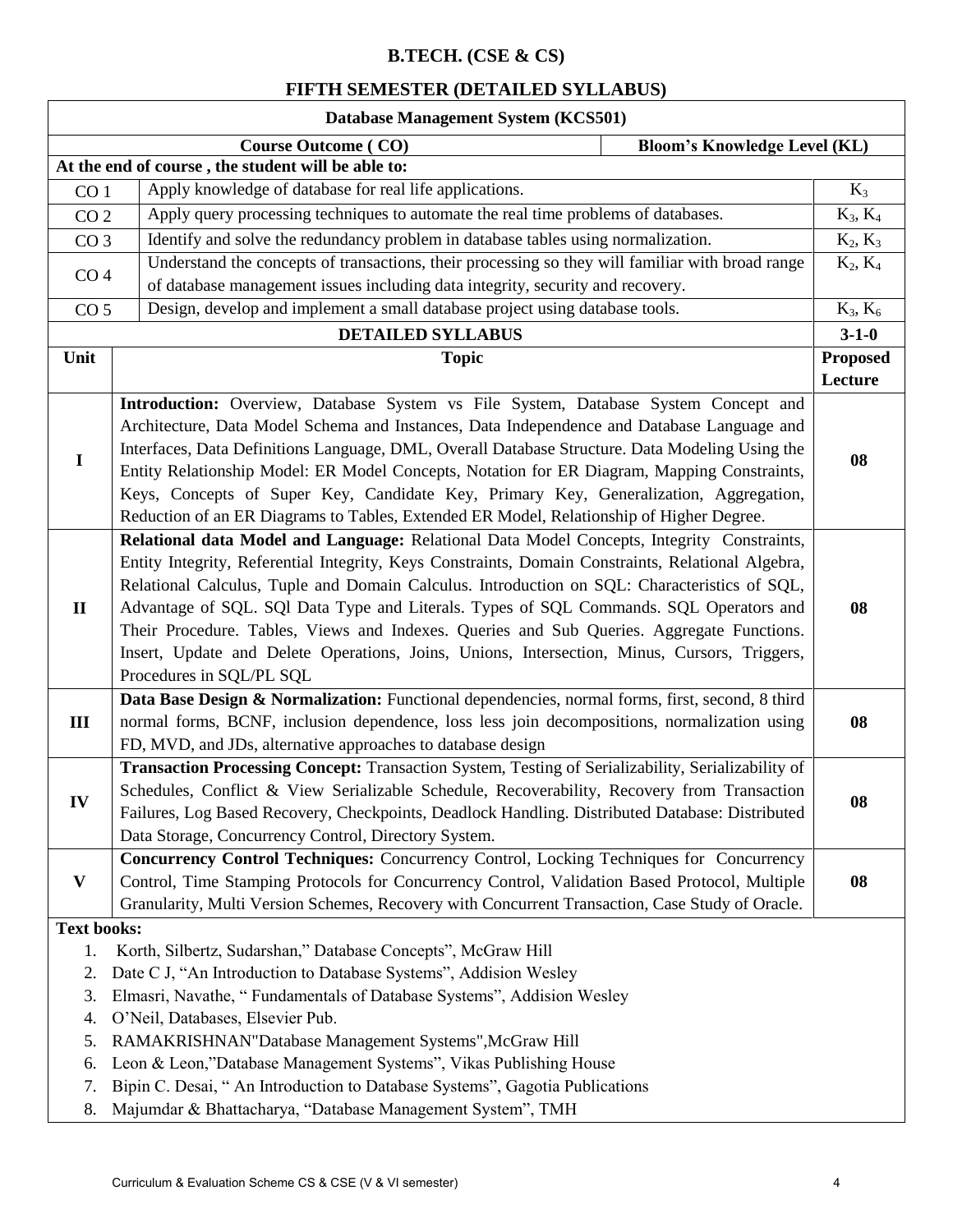| <b>Compiler Design (KCS-502)</b> |                                                                                                                                                                                                                                                                                                                                                                                                                                                                                                                                  |                            |  |  |  |
|----------------------------------|----------------------------------------------------------------------------------------------------------------------------------------------------------------------------------------------------------------------------------------------------------------------------------------------------------------------------------------------------------------------------------------------------------------------------------------------------------------------------------------------------------------------------------|----------------------------|--|--|--|
|                                  | <b>Course Outcome (CO)</b><br><b>Bloom's Knowledge Level (KL)</b>                                                                                                                                                                                                                                                                                                                                                                                                                                                                |                            |  |  |  |
|                                  | At the end of course, the student will be able to:                                                                                                                                                                                                                                                                                                                                                                                                                                                                               |                            |  |  |  |
| CO <sub>1</sub>                  | Acquire knowledge of different phases and passes of the compiler and also able to use the<br>compiler tools like LEX, YACC, etc. Students will also be able to design different types of<br>compiler tools to meet the requirements of the realistic constraints of compilers.                                                                                                                                                                                                                                                   | $K_3, K_6$                 |  |  |  |
|                                  | Understand the parser and its types i.e. Top-Down and Bottom-up parsers and construction of<br>CO <sub>2</sub><br>LL, SLR, CLR, and LALR parsing table.                                                                                                                                                                                                                                                                                                                                                                          |                            |  |  |  |
| CO <sub>3</sub>                  | Implement the compiler using syntax-directed translation method and get knowledge about the<br>synthesized and inherited attributes.                                                                                                                                                                                                                                                                                                                                                                                             | $K_4, K_5$                 |  |  |  |
| CO <sub>4</sub>                  | Acquire knowledge about run time data structure like symbol table organization and different<br>techniques used in that.                                                                                                                                                                                                                                                                                                                                                                                                         | $K_2, K_3$                 |  |  |  |
| CO <sub>5</sub>                  | Understand the target machine's run time environment, its instruction set for code generation<br>and techniques used for code optimization.                                                                                                                                                                                                                                                                                                                                                                                      | $K_2, K_4$                 |  |  |  |
|                                  | <b>DETAILED SYLLABUS</b>                                                                                                                                                                                                                                                                                                                                                                                                                                                                                                         | $3 - 0 - 0$                |  |  |  |
| Unit                             | <b>Topic</b>                                                                                                                                                                                                                                                                                                                                                                                                                                                                                                                     | <b>Proposed</b><br>Lecture |  |  |  |
| $\bf{I}$                         | Introduction to Compiler: Phases and passes, Bootstrapping, Finite state machines and regular<br>expressions and their applications to lexical analysis, Optimization of DFA-Based Pattern Matchers<br>implementation of lexical analyzers, lexical-analyzer generator, LEX compiler, Formal grammars<br>and their application to syntax analysis, BNF notation, ambiguity, YACC. The syntactic<br>specification of programming languages: Context free grammars, derivation and parse trees,<br>capabilities of CFG.            | 08                         |  |  |  |
| $\mathbf{I}$                     | Basic Parsing Techniques: Parsers, Shift reduce parsing, operator precedence parsing, top down<br>parsing, predictive parsers Automatic Construction of efficient Parsers: LR parsers, the canonical<br>Collection of LR(0) items, constructing SLR parsing tables, constructing Canonical LR parsing<br>tables, Constructing LALR parsing tables, using ambiguous grammars, an automatic parser<br>generator, implementation of LR parsing tables.                                                                              |                            |  |  |  |
| III                              | Syntax-directed Translation: Syntax-directed Translation schemes, Implementation of Syntax-<br>directed Translators, Intermediate code, postfix notation, Parse trees & syntax trees, three address<br>code, quadruple & triples, translation of assignment statements, Boolean expressions, statements<br>that alter the flow of control, postfix translation, translation with a top down parser. More about<br>translation: Array references in arithmetic expressions, procedures call, declarations and case<br>statements. | 08                         |  |  |  |
| IV                               | Symbol Tables: Data structure for symbols tables, representing scope information. Run-Time<br>Administration: Implementation of simple stack allocation scheme, storage allocation in block<br>structured language. Error Detection & Recovery: Lexical Phase errors, syntactic phase errors<br>semantic errors.                                                                                                                                                                                                                 | 08                         |  |  |  |
| $\mathbf{V}$                     | Code Generation: Design Issues, the Target Language. Addresses in the Target Code, Basic<br>Blocks and Flow Graphs, Optimization of Basic Blocks, Code Generator. Code optimization:<br>Machine-Independent Optimizations, Loop optimization, DAG representation of basic blocks,<br>value numbers and algebraic laws, Global Data-Flow analysis.                                                                                                                                                                                | 08                         |  |  |  |
| <b>Text books:</b>               | 1. Aho, Sethi & Ullman, "Compilers: Principles, Techniques and Tools", Pearson Education<br>2. K. Muneeswaran, Compiler Design, First Edition, Oxford University Press<br>3. J.P. Bennet, "Introduction to Compiler Techniques", Second Edition, McGraw-Hill, 2003.<br>4. Henk Alblas and Albert Nymeyer, "Practice and Principles of Compiler Building with C", PHI, 2001.<br>5. V Raghvan, "Principles of Compiler Design", McGraw-Hill,<br>6. Kenneth Louden," Compiler Construction", Cengage Learning.                      |                            |  |  |  |

7. Charles Fischer and Ricard LeBlanc," Crafting a Compiler with C", Pearson Education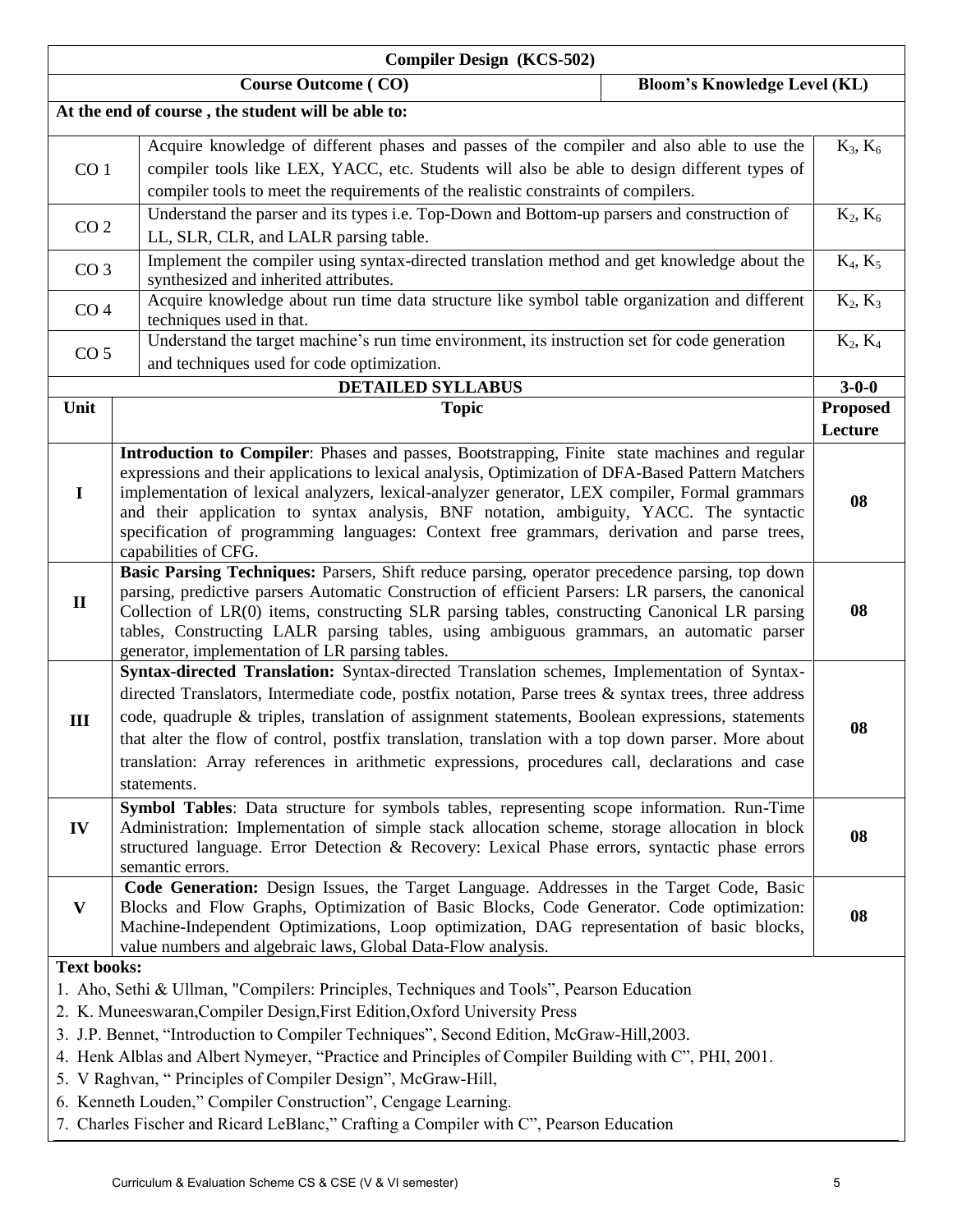| Design and Analysis of Algorithm (KCS503)                                                                                                                                                            |                                                                                                                                                                                                                                                                                                                                 |                                     |             |  |  |  |  |
|------------------------------------------------------------------------------------------------------------------------------------------------------------------------------------------------------|---------------------------------------------------------------------------------------------------------------------------------------------------------------------------------------------------------------------------------------------------------------------------------------------------------------------------------|-------------------------------------|-------------|--|--|--|--|
|                                                                                                                                                                                                      | <b>Course Outcome (CO)</b>                                                                                                                                                                                                                                                                                                      | <b>Bloom's Knowledge Level (KL)</b> |             |  |  |  |  |
|                                                                                                                                                                                                      | At the end of course, the student will be able to:                                                                                                                                                                                                                                                                              |                                     |             |  |  |  |  |
| CO <sub>1</sub>                                                                                                                                                                                      | Design new algorithms, prove them correct, and analyze their asymptotic and absolute runtime<br>and memory demands.                                                                                                                                                                                                             |                                     | $K_4, K_6$  |  |  |  |  |
| CO <sub>2</sub>                                                                                                                                                                                      | Find an algorithm to solve the problem (create) and prove that the algorithm solves the problem<br>correctly (validate).                                                                                                                                                                                                        |                                     | $K_5, K_6$  |  |  |  |  |
| Understand the mathematical criterion for deciding whether an algorithm is efficient, and know<br>CO <sub>3</sub><br>many practically important problems that do not admit any efficient algorithms. |                                                                                                                                                                                                                                                                                                                                 |                                     | $K_2, K_5$  |  |  |  |  |
| CO <sub>4</sub>                                                                                                                                                                                      | Apply classical sorting, searching, optimization and graph algorithms.                                                                                                                                                                                                                                                          |                                     | $K_2, K_4$  |  |  |  |  |
| CO <sub>5</sub>                                                                                                                                                                                      | Understand basic techniques for designing algorithms, including the techniques of recursion,<br>divide-and-conquer, and greedy.                                                                                                                                                                                                 |                                     | $K_2, K_3$  |  |  |  |  |
|                                                                                                                                                                                                      | <b>DETAILED SYLLABUS</b>                                                                                                                                                                                                                                                                                                        |                                     | $3 - 1 - 0$ |  |  |  |  |
| Unit                                                                                                                                                                                                 | <b>Topic</b>                                                                                                                                                                                                                                                                                                                    |                                     |             |  |  |  |  |
|                                                                                                                                                                                                      |                                                                                                                                                                                                                                                                                                                                 |                                     | Lecture     |  |  |  |  |
| $\mathbf I$                                                                                                                                                                                          | Introduction: Algorithms, Analyzing Algorithms, Complexity of Algorithms, Growth<br>Functions, Performance Measurements, Sorting and Order Statistics - Shell Sort, Quick Sort, Merge<br>Sort, Heap Sort, Comparison of Sorting Algorithms, Sorting in Linear Time.                                                             | of                                  | 08          |  |  |  |  |
| $\mathbf{I}$                                                                                                                                                                                         | Advanced Data Structures: Red-Black Trees, B - Trees, Binomial Heaps, Fibonacci Heaps,<br>Tries, Skip List                                                                                                                                                                                                                      |                                     |             |  |  |  |  |
| III                                                                                                                                                                                                  | Divide and Conquer with Examples Such as Sorting, Matrix Multiplication, Convex Hull and<br>Searching.<br>Greedy Methods with Examples Such as Optimal Reliability Allocation, Knapsack, Minimum<br>Spanning Trees - Prim's and Kruskal's Algorithms, Single Source Shortest Paths - Dijkstra's and<br>Bellman Ford Algorithms. |                                     |             |  |  |  |  |
| IV                                                                                                                                                                                                   | Dynamic Programming with Examples Such as Knapsack. All Pair Shortest Paths - Warshal's<br>and<br>Floyd's<br>Algorithms,<br>Resource<br>Allocation<br>Backtracking, Branch and Bound with Examples Such as Travelling Salesman Problem, Graph<br>Coloring, n-Queen Problem, Hamiltonian Cycles and Sum of Subsets.              | Problem.                            | 08          |  |  |  |  |
| $\mathbf{V}$                                                                                                                                                                                         | Selected Topics: Algebraic Computation, Fast Fourier Transform, String Matching, Theory of NP-<br>Completeness, Approximation Algorithms and Randomized Algorithms                                                                                                                                                              |                                     | 08          |  |  |  |  |
| <b>Text books:</b>                                                                                                                                                                                   |                                                                                                                                                                                                                                                                                                                                 |                                     |             |  |  |  |  |
| 1.                                                                                                                                                                                                   | Thomas H. Coreman, Charles E. Leiserson and Ronald L. Rivest, "Introduction to Algorithms", Printice Hall of                                                                                                                                                                                                                    |                                     |             |  |  |  |  |
|                                                                                                                                                                                                      | India.                                                                                                                                                                                                                                                                                                                          |                                     |             |  |  |  |  |
| 2.                                                                                                                                                                                                   | E. Horowitz & S Sahni, "Fundamentals of Computer Algorithms",                                                                                                                                                                                                                                                                   |                                     |             |  |  |  |  |
| 3.                                                                                                                                                                                                   | Aho, Hopcraft, Ullman, "The Design and Analysis of Computer Algorithms" Pearson Education, 2008.<br>LEE "Design & Analysis of Algorithms (POD)", McGraw Hill                                                                                                                                                                    |                                     |             |  |  |  |  |
| 4.<br>5.                                                                                                                                                                                             | Richard E.Neapolitan "Foundations of Algorithms" Jones & Bartlett Learning                                                                                                                                                                                                                                                      |                                     |             |  |  |  |  |
| 6.                                                                                                                                                                                                   | Jon Kleinberg and Éva Tardos, Algorithm Design, Pearson, 2005.                                                                                                                                                                                                                                                                  |                                     |             |  |  |  |  |
| 7.                                                                                                                                                                                                   | Michael T Goodrich and Roberto Tamassia, Algorithm Design: Foundations, Analysis, and Internet Examples,<br>Second Edition, Wiley, 2006.                                                                                                                                                                                        |                                     |             |  |  |  |  |
| 8.                                                                                                                                                                                                   | Harry R. Lewis and Larry Denenberg, Data Structures and Their Algorithms, Harper Collins, 1997                                                                                                                                                                                                                                  |                                     |             |  |  |  |  |
| 9.                                                                                                                                                                                                   | Robert Sedgewick and Kevin Wayne, Algorithms, fourth edition, Addison Wesley, 2011.                                                                                                                                                                                                                                             |                                     |             |  |  |  |  |
|                                                                                                                                                                                                      | 10. Harsh Bhasin,"Algorithm Design and Analysis", First Edition, Oxford University Press.                                                                                                                                                                                                                                       |                                     |             |  |  |  |  |
|                                                                                                                                                                                                      | 11. Gilles Brassard and Paul Bratley, Algorithmics: Theory and Practice, Prentice Hall, 1995.                                                                                                                                                                                                                                   |                                     |             |  |  |  |  |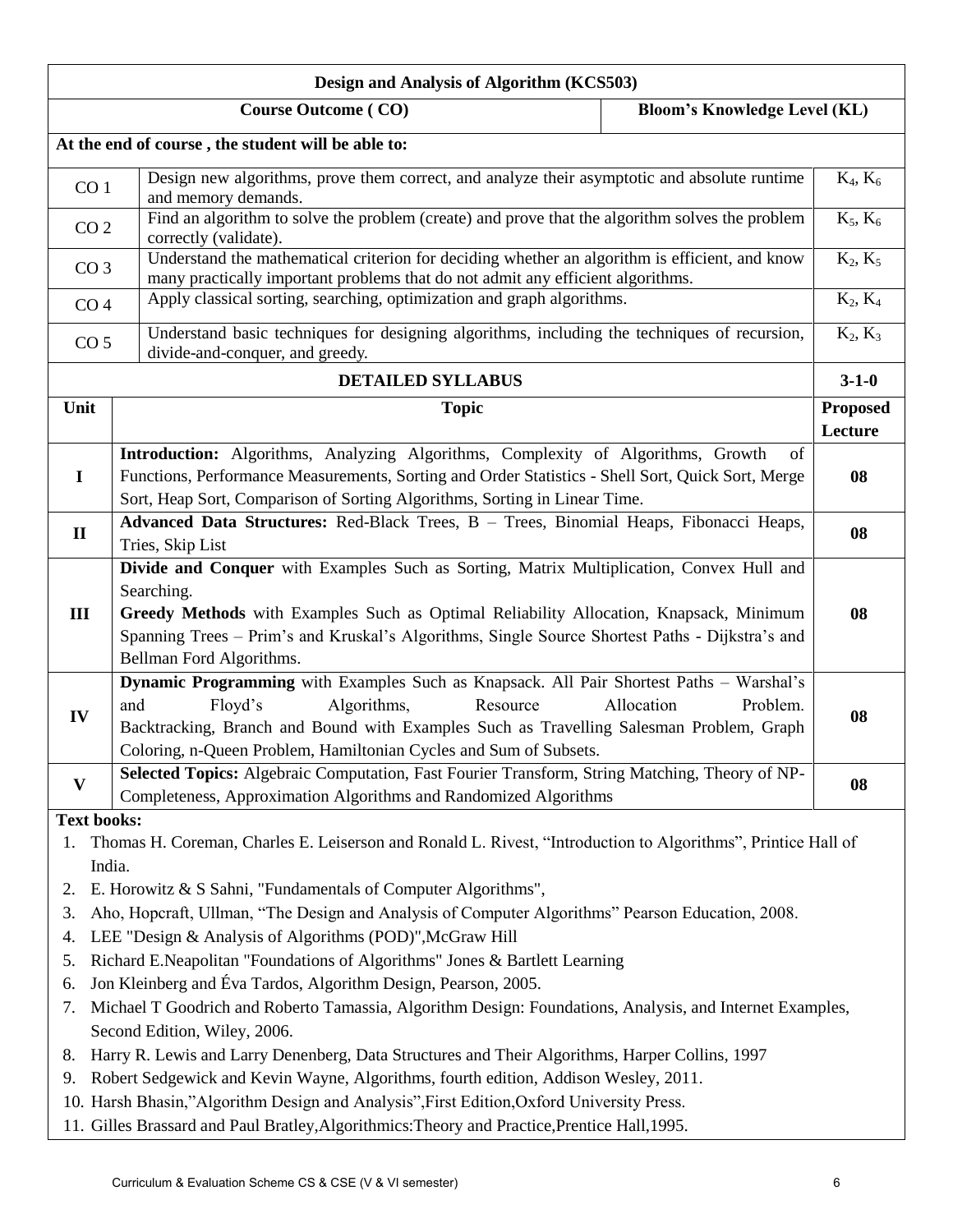| Data Analytics (KCS-051) |                                                                                                                                                                                                                                                                                                                                                                                                                                                                                                                                                                                                                          |                                 |  |  |
|--------------------------|--------------------------------------------------------------------------------------------------------------------------------------------------------------------------------------------------------------------------------------------------------------------------------------------------------------------------------------------------------------------------------------------------------------------------------------------------------------------------------------------------------------------------------------------------------------------------------------------------------------------------|---------------------------------|--|--|
|                          | <b>Bloom's Knowledge Level (KL)</b><br><b>Course Outcome (CO)</b>                                                                                                                                                                                                                                                                                                                                                                                                                                                                                                                                                        |                                 |  |  |
|                          | At the end of course, the student will be able to:                                                                                                                                                                                                                                                                                                                                                                                                                                                                                                                                                                       |                                 |  |  |
| CO <sub>1</sub>          | Describe the life cycle phases of Data Analytics through discovery, planning and<br>building.                                                                                                                                                                                                                                                                                                                                                                                                                                                                                                                            | K1,K2                           |  |  |
| CO <sub>2</sub>          | Understand and apply Data Analysis Techniques.                                                                                                                                                                                                                                                                                                                                                                                                                                                                                                                                                                           | K <sub>2</sub> , K <sub>3</sub> |  |  |
| CO <sub>3</sub>          | Implement various Data streams.                                                                                                                                                                                                                                                                                                                                                                                                                                                                                                                                                                                          | K <sub>3</sub>                  |  |  |
|                          | Understand item sets, Clustering, frame works & Visualizations.<br>CO <sub>4</sub>                                                                                                                                                                                                                                                                                                                                                                                                                                                                                                                                       |                                 |  |  |
| CO <sub>5</sub>          | Apply R tool for developing and evaluating real time applications.                                                                                                                                                                                                                                                                                                                                                                                                                                                                                                                                                       | K3, K5, K6                      |  |  |
|                          | <b>DETAILED SYLLABUS</b>                                                                                                                                                                                                                                                                                                                                                                                                                                                                                                                                                                                                 | $3 - 0 - 0$                     |  |  |
| Unit                     | <b>Topic</b>                                                                                                                                                                                                                                                                                                                                                                                                                                                                                                                                                                                                             | <b>Proposed</b><br>Lecture      |  |  |
| $\mathbf I$              | Introduction to Data Analytics: Sources and nature of data, classification of data<br>(structured, semi-structured, unstructured), characteristics of data, introduction to Big Data<br>platform, need of data analytics, evolution of analytic scalability, analytic process and<br>tools, analysis vs reporting, modern data analytic tools, applications of data analytics.<br>Data Analytics Lifecycle: Need, key roles for successful analytic projects, various phases<br>of data analytics lifecycle – discovery, data preparation, model planning, model building,<br>communicating results, operationalization. | 08                              |  |  |
| $\mathbf{I}$             | Data Analysis: Regression modeling, multivariate analysis, Bayesian modeling, inference<br>and Bayesian networks, support vector and kernel methods, analysis of time series: linear<br>systems analysis & nonlinear dynamics, rule induction, neural networks: learning and<br>generalisation, competitive learning, principal component analysis and neural networks,<br>fuzzy logic: extracting fuzzy models from data, fuzzy decision trees, stochastic search<br>methods.                                                                                                                                           | 08                              |  |  |
| III                      | Mining Data Streams: Introduction to streams concepts, stream data model and<br>architecture, stream computing, sampling data in a stream, filtering streams, counting<br>distinct elements in a stream, estimating moments, counting oneness in a window,<br>decaying window, Real-time Analytics Platform (RTAP) applications, Case studies – real<br>time sentiment analysis, stock market predictions.                                                                                                                                                                                                               | 08                              |  |  |
| IV                       | Frequent Itemsets and Clustering: Mining frequent itemsets, market based modelling,<br>Apriori algorithm, handling large data sets in main memory, limited pass algorithm,<br>counting frequent itemsets in a stream, clustering techniques: hierarchical, K-means,<br>clustering high dimensional data, CLIQUE and ProCLUS, frequent pattern based clustering<br>methods, clustering in non-euclidean space, clustering for streams and parallelism.                                                                                                                                                                    | 08                              |  |  |
| $\mathbf{V}$             | Frame Works and Visualization: MapReduce, Hadoop, Pig, Hive, HBase, MapR,<br>Sharding, NoSQL Databases, S3, Hadoop Distributed File Systems, Visualization: visual<br>data analysis techniques, interaction techniques, systems and applications.<br>Introduction to R - R graphical user interfaces, data import and export, attribute and data<br>types, descriptive statistics, exploratory data analysis, visualization before analysis,<br>analytics for unstructured data.                                                                                                                                         | 08                              |  |  |
| 1.<br>2.<br>3.<br>4.     | <b>Text books and References:</b><br>Michael Berthold, David J. Hand, Intelligent Data Analysis, Springer<br>Anand Rajaraman and Jeffrey David Ullman, Mining of Massive Datasets, Cambridge University Press.<br>Bill Franks, Taming the Big Data Tidal wave: Finding Opportunities in Huge Data Streams with Advanced<br>Analytics, John Wiley & Sons.<br>John Garrett, Data Analytics for IT Networks : Developing Innovative Use Cases, Pearson Education                                                                                                                                                            |                                 |  |  |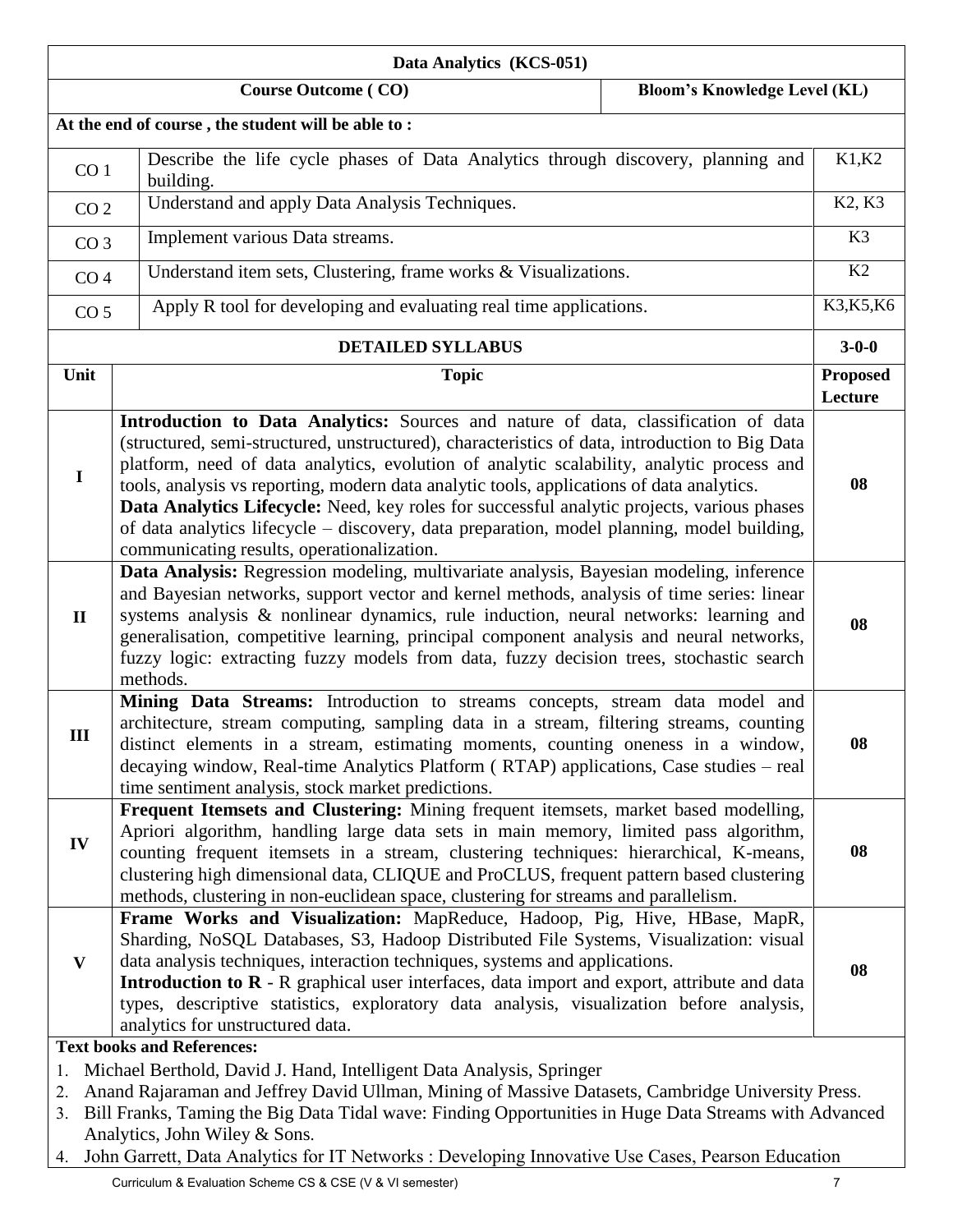- 5. Michael Minelli, Michelle Chambers, and Ambiga Dhiraj, "Big Data, Big Analytics: Emerging Business Intelligence and Analytic Trends for Today's Businesses", Wiley
- 6. David Dietrich, Barry Heller, Beibei Yang, "Data Science and Big Data Analytics", EMC Education Series, John Wiley
- 7. Frank J Ohlhorst, "Big Data Analytics: Turning Big Data into Big Money", Wiley and SAS Business Series
- 8. Colleen Mccue, "Data Mining and Predictive Analysis: Intelligence Gathering and Crime Analysis", Elsevier
- 9. Michael Berthold, David J. Hand," Intelligent Data Analysis", Springer
- 10. Paul Zikopoulos, Chris Eaton, Paul Zikopoulos, "Understanding Big Data: Analytics for Enterprise Class Hadoop and Streaming Data", McGraw Hill
- 11. Trevor Hastie, Robert Tibshirani, Jerome Friedman, "The Elements of Statistical Learning", Springer
- 12. Mark Gardner, "Beginning R: The Statistical Programming Language", Wrox Publication
- 13. Pete Warden, Big Data Glossary, O'Reilly
- 14. Glenn J. Myatt, Making Sense of Data, John Wiley & Sons
- 15. Pete Warden, Big Data Glossary, O'Reilly.
- 16. Peter Bühlmann, Petros Drineas, Michael Kane, Mark van der Laan, "Handbook of Big Data", CRC Press
- 17. Jiawei Han, Micheline Kamber "Data Mining Concepts and Techniques", Second Edition, Elsevier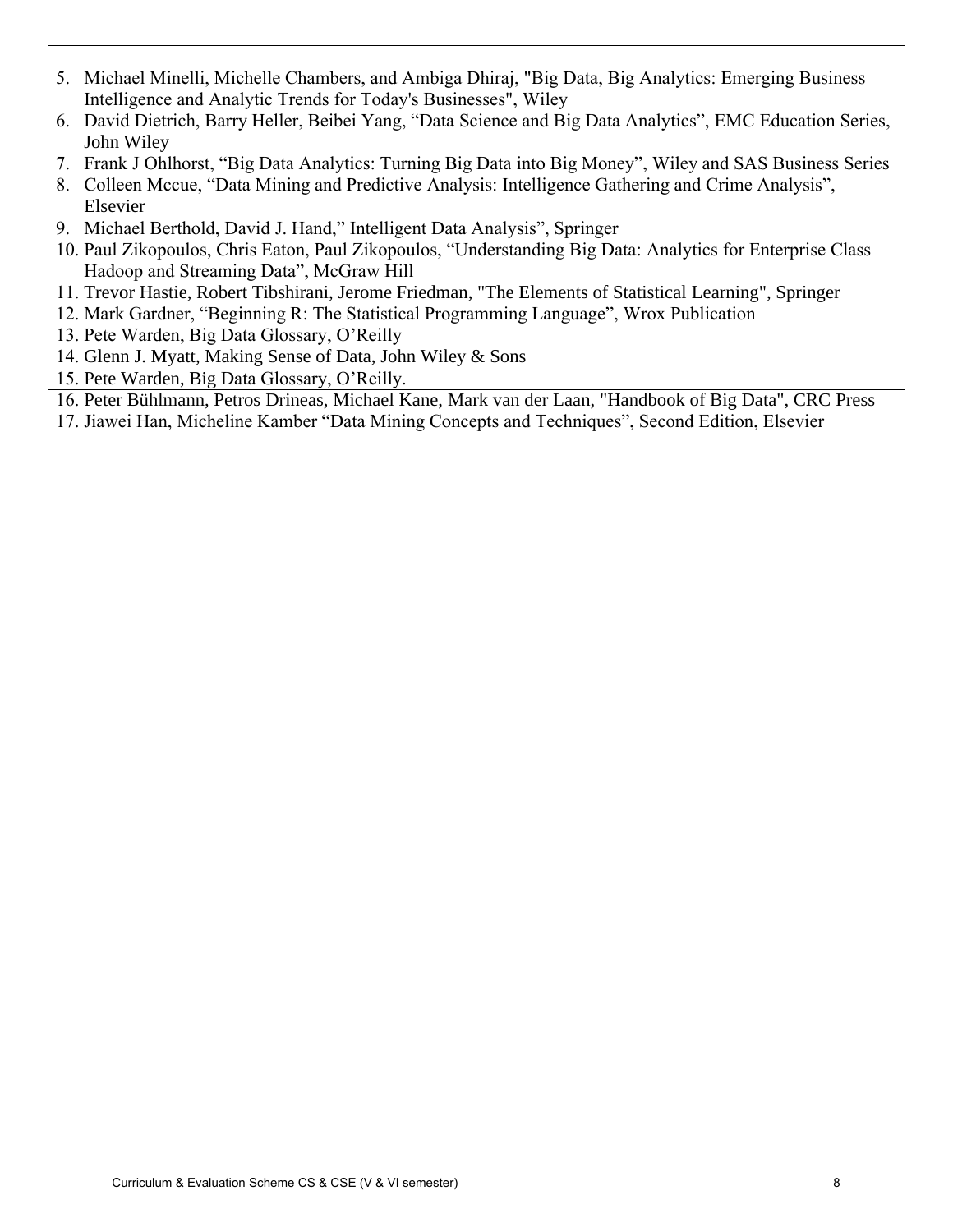| <b>Web Designing (KCS-052)</b> |                                                                                                                                                                                                                                                                                                                                                                                                                                                                                                      |                            |  |  |  |  |
|--------------------------------|------------------------------------------------------------------------------------------------------------------------------------------------------------------------------------------------------------------------------------------------------------------------------------------------------------------------------------------------------------------------------------------------------------------------------------------------------------------------------------------------------|----------------------------|--|--|--|--|
|                                | <b>Course Outcome (CO)</b><br><b>Bloom's Knowledge Level (KL)</b>                                                                                                                                                                                                                                                                                                                                                                                                                                    |                            |  |  |  |  |
|                                | At the end of course, the student will be able to:                                                                                                                                                                                                                                                                                                                                                                                                                                                   |                            |  |  |  |  |
| CO <sub>1</sub>                | Understand principle of Web page design and about types of websites                                                                                                                                                                                                                                                                                                                                                                                                                                  | $K_3, K_4$                 |  |  |  |  |
|                                | Visualize and Recognize the basic concept of HTML and application in web designing.<br>CO <sub>2</sub>                                                                                                                                                                                                                                                                                                                                                                                               |                            |  |  |  |  |
| CO <sub>3</sub>                | Recognize and apply the elements of Creating Style Sheet (CSS).                                                                                                                                                                                                                                                                                                                                                                                                                                      |                            |  |  |  |  |
| CO <sub>4</sub>                | Understand the basic concept of Java Script and its application.                                                                                                                                                                                                                                                                                                                                                                                                                                     | $K_2, K_3$                 |  |  |  |  |
| CO <sub>5</sub>                | Introduce basics concept of Web Hosting and apply the concept of SEO                                                                                                                                                                                                                                                                                                                                                                                                                                 | $K_2, K_3$                 |  |  |  |  |
|                                | <b>DETAILED SYLLABUS</b>                                                                                                                                                                                                                                                                                                                                                                                                                                                                             | $3 - 0 - 0$                |  |  |  |  |
| Unit                           | <b>Topic</b>                                                                                                                                                                                                                                                                                                                                                                                                                                                                                         | <b>Proposed</b><br>Lecture |  |  |  |  |
| $\mathbf I$                    | Introduction : Basic principles involved in developing a web site, Planning process, Domains and<br>Hosting, Responsive Web Designing, Types of Websites (Static and Dynamic Websites), Web<br>Standards and W3C recommendations,<br>Introduction to HTML: What is HTML, HTML Documents, Basic structure of an HTML<br>document, Creating an HTML document, Mark up Tags, Heading-Paragraphs, Line Breaks                                                                                            | 08                         |  |  |  |  |
| $\mathbf{I}$                   | Elements of HTML: HTML Tags., Working with Text, Working with Lists, Tables and Frames,<br>Working with Hyperlinks, Images and Multimedia, Working with Forms and controls                                                                                                                                                                                                                                                                                                                           | 08                         |  |  |  |  |
| III                            | Concept of CSS: Creating Style Sheet, CSS Properties, CSS Styling(Background, Text Format,<br>Controlling Fonts), Working with block elements and objects, Working with Lists and Tables,<br>CSS Id and Class, Box Model(Introduction, Border properties, Padding Properties, Margin<br>properties) CSS Advanced(Grouping, Dimension, Display, Positioning, Floating, Align, Pseudo<br>class, Navigation Bar, Image Sprites, Attribute sector), CSS Color, Creating page Layout and Site<br>Designs. | 08                         |  |  |  |  |
| IV                             | Introduction to Client Side Scripting, Introduction to Java Script, Javascript Types, Variables in<br>JS, Operators in JS, Conditions Statements, Java Script Loops, JS Popup Boxes, JS Events, JS<br>Arrays, Working with Arrays, JS Objects , JS Functions , Using Java Script in Real time<br>Validation of Forms, Related Examples                                                                                                                                                               | 08                         |  |  |  |  |
| V                              | Web Hosting: Web Hosting Basics, Types of Hosting Packages, Registering domains, Defining<br>Name Servers, Using Control Panel, Creating Emails in Cpanel, Using FTP Client, Maintaining a<br>Website<br>Concepts of SEO: Basics of SEO, Importance of SEO, Onpage Optimization Basics                                                                                                                                                                                                               | 08                         |  |  |  |  |
| <b>Text Books:</b>             |                                                                                                                                                                                                                                                                                                                                                                                                                                                                                                      |                            |  |  |  |  |
|                                | 1. Steven M. Schafer, "HTML, XHTML, and CSS Bible, 5ed", Wiley India                                                                                                                                                                                                                                                                                                                                                                                                                                 |                            |  |  |  |  |
| 2.                             | Ian Pouncey, Richard York, "Beginning CSS: Cascading Style Sheets for Web Design", Wiley India                                                                                                                                                                                                                                                                                                                                                                                                       |                            |  |  |  |  |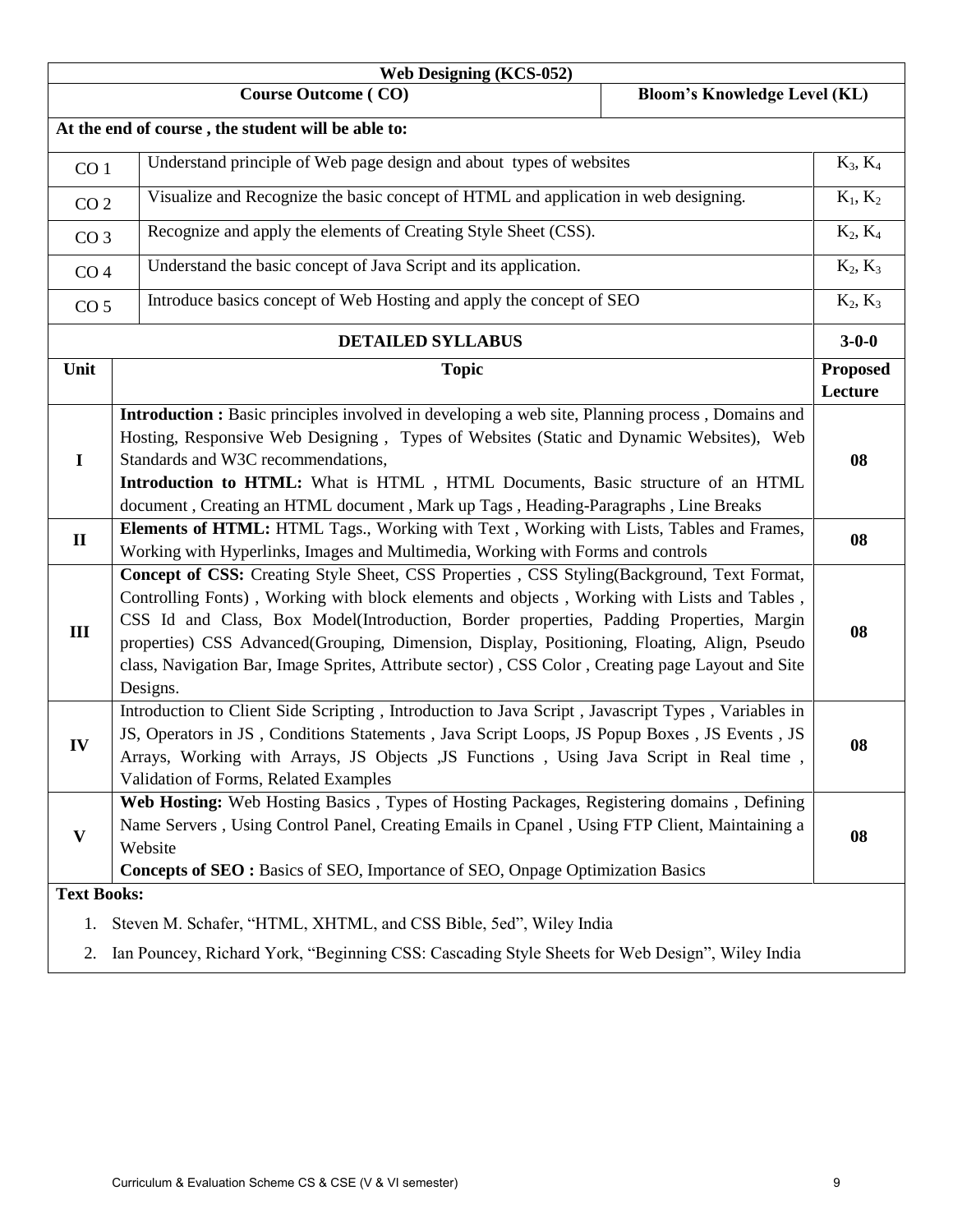| <b>Computer Graphics (KCS-053)</b>                                                                                                                                                                                                                                                                                                                                                                                                                                                                                                                                                                                                                                                            |                                                                                                                                                                                                                                                                                                                                                                                                 |                                     |                            |  |  |
|-----------------------------------------------------------------------------------------------------------------------------------------------------------------------------------------------------------------------------------------------------------------------------------------------------------------------------------------------------------------------------------------------------------------------------------------------------------------------------------------------------------------------------------------------------------------------------------------------------------------------------------------------------------------------------------------------|-------------------------------------------------------------------------------------------------------------------------------------------------------------------------------------------------------------------------------------------------------------------------------------------------------------------------------------------------------------------------------------------------|-------------------------------------|----------------------------|--|--|
|                                                                                                                                                                                                                                                                                                                                                                                                                                                                                                                                                                                                                                                                                               | <b>Course Outcome (CO)</b>                                                                                                                                                                                                                                                                                                                                                                      | <b>Bloom's Knowledge Level (KL)</b> |                            |  |  |
|                                                                                                                                                                                                                                                                                                                                                                                                                                                                                                                                                                                                                                                                                               | At the end of course, the student will be able to:                                                                                                                                                                                                                                                                                                                                              |                                     |                            |  |  |
| CO <sub>1</sub>                                                                                                                                                                                                                                                                                                                                                                                                                                                                                                                                                                                                                                                                               | Understand the graphics hardware used in field of computer graphics.                                                                                                                                                                                                                                                                                                                            |                                     | $K_2$                      |  |  |
| CO <sub>2</sub>                                                                                                                                                                                                                                                                                                                                                                                                                                                                                                                                                                                                                                                                               | Understand the concept of graphics primitives such as lines and circle based on different<br>algorithms.                                                                                                                                                                                                                                                                                        |                                     | $K_2, K_4$                 |  |  |
|                                                                                                                                                                                                                                                                                                                                                                                                                                                                                                                                                                                                                                                                                               | Apply the 2D graphics transformations, composite transformation and Clipping concepts.<br>CO <sub>3</sub>                                                                                                                                                                                                                                                                                       |                                     | $K_4$                      |  |  |
| CO <sub>4</sub>                                                                                                                                                                                                                                                                                                                                                                                                                                                                                                                                                                                                                                                                               | Apply the concepts of and techniques used in 3D computer graphics, including viewing<br>transformations.                                                                                                                                                                                                                                                                                        |                                     | $K_2, K_3$                 |  |  |
| CO <sub>5</sub>                                                                                                                                                                                                                                                                                                                                                                                                                                                                                                                                                                                                                                                                               | Perform the concept of projections, curve and hidden surfaces in real life.                                                                                                                                                                                                                                                                                                                     |                                     | $K_2, K_3$                 |  |  |
|                                                                                                                                                                                                                                                                                                                                                                                                                                                                                                                                                                                                                                                                                               | <b>DETAILED SYLLABUS</b>                                                                                                                                                                                                                                                                                                                                                                        |                                     | $3 - 0 - 0$                |  |  |
| Unit                                                                                                                                                                                                                                                                                                                                                                                                                                                                                                                                                                                                                                                                                          | <b>Topic</b>                                                                                                                                                                                                                                                                                                                                                                                    |                                     | <b>Proposed</b><br>Lecture |  |  |
| $\mathbf I$                                                                                                                                                                                                                                                                                                                                                                                                                                                                                                                                                                                                                                                                                   | Introduction and Line Generation: Types of computer graphics, Graphic Displays-Random scan<br>displays, Raster scan displays, Frame buffer and video controller, Points and lines, Line drawing<br>algorithms, Circle generating algorithms, Mid-point circle generating algorithm, and parallel<br>version of these algorithms.                                                                |                                     |                            |  |  |
|                                                                                                                                                                                                                                                                                                                                                                                                                                                                                                                                                                                                                                                                                               | Transformations: Basic transformation, Matrix representations and homogenous coordinates,<br>Composite transformations, Reflections and shearing.                                                                                                                                                                                                                                               |                                     |                            |  |  |
| $\mathbf{I}$                                                                                                                                                                                                                                                                                                                                                                                                                                                                                                                                                                                                                                                                                  | <b>Windowing and Clipping:</b> Viewing pipeline, Viewing transformations, 2-D Clipping algorithms-<br>Line clipping algorithms such as Cohen Sutherland line clipping algorithm, Liang Barsky<br>algorithm, Line clipping against non rectangular clip windows; Polygon clipping - Sutherland<br>Hodgeman polygon clipping, Weiler and Atherton polygon clipping, Curve clipping, Text clipping |                                     |                            |  |  |
| III                                                                                                                                                                                                                                                                                                                                                                                                                                                                                                                                                                                                                                                                                           | <b>Three Dimensional:</b> 3-D Geometric Primitives, 3-D Object representation, 3-D Transformation, 3-<br>D viewing, projections, 3-D Clipping.                                                                                                                                                                                                                                                  |                                     | 08                         |  |  |
| IV                                                                                                                                                                                                                                                                                                                                                                                                                                                                                                                                                                                                                                                                                            | Curves and Surfaces: Quadric surfaces, Spheres, Ellipsoid, Blobby objects, Introductory concepts<br>of Spline, Bspline and Bezier curves and surfaces.                                                                                                                                                                                                                                          |                                     | 08                         |  |  |
| V                                                                                                                                                                                                                                                                                                                                                                                                                                                                                                                                                                                                                                                                                             | Hidden Lines and Surfaces: Back Face Detection algorithm, Depth buffer method, A- buffer<br>method, Scan line method, basic illumination models- Ambient light, Diffuse reflection, Specular<br>reflection and Phong model, Combined approach, Warn model, Intensity Attenuation, Color<br>consideration, Transparency and Shadows.                                                             |                                     |                            |  |  |
| <b>Text books:</b>                                                                                                                                                                                                                                                                                                                                                                                                                                                                                                                                                                                                                                                                            |                                                                                                                                                                                                                                                                                                                                                                                                 |                                     |                            |  |  |
| 1. Donald Hearn and M Pauline Baker, "Computer Graphics C Version", Pearson Education<br>2. Foley, Vandam, Feiner, Hughes – "Computer Graphics principle", Pearson Education.<br>3. Rogers, "Procedural Elements of Computer Graphics", McGraw Hill<br>4. W. M. Newman, R. F. Sproull – "Principles of Interactive computer Graphics" – McGraw Hill.<br>5. Amrendra N Sinha and Arun D Udai," Computer Graphics", McGraw Hill.<br>6. R.K. Maurya, "Computer Graphics" Wiley Dreamtech Publication.<br>7. Mukherjee, Fundamentals of Computer graphics & Multimedia, PHI Learning Private Limited.<br>8. Donald Hearn and M Pauline Baker, "Computer Graphics with Open GL", Pearson education |                                                                                                                                                                                                                                                                                                                                                                                                 |                                     |                            |  |  |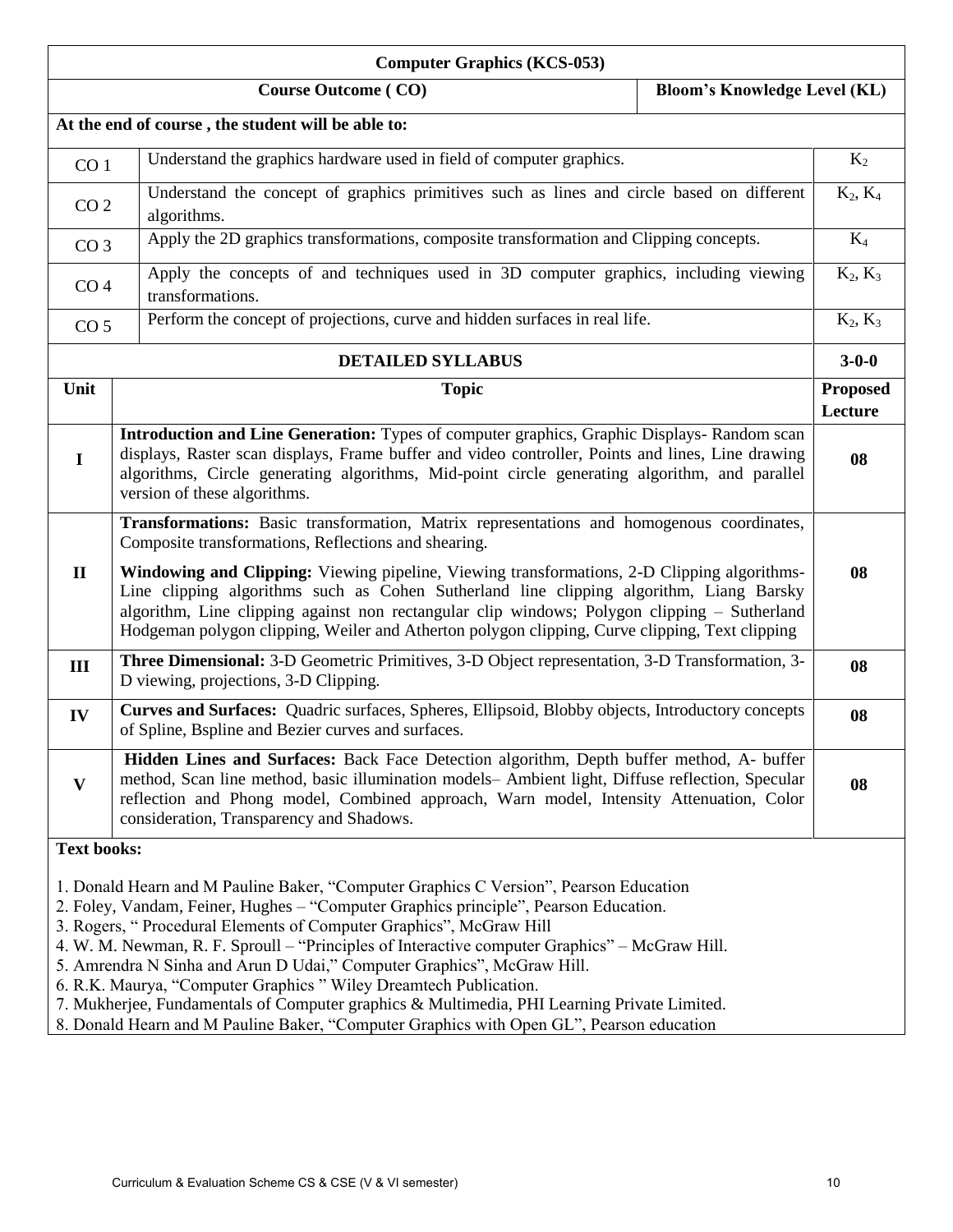|                                                 | <b>Object Oriented System Design (KCS-054)</b>                                                                                                                                                                                                                                                                                                                                                                                                                                                                                                                                                                                                                                                                                                                                      |                 |  |  |  |  |
|-------------------------------------------------|-------------------------------------------------------------------------------------------------------------------------------------------------------------------------------------------------------------------------------------------------------------------------------------------------------------------------------------------------------------------------------------------------------------------------------------------------------------------------------------------------------------------------------------------------------------------------------------------------------------------------------------------------------------------------------------------------------------------------------------------------------------------------------------|-----------------|--|--|--|--|
|                                                 | <b>Course Outcome (CO)</b><br><b>Bloom's Knowledge Level (KL)</b>                                                                                                                                                                                                                                                                                                                                                                                                                                                                                                                                                                                                                                                                                                                   |                 |  |  |  |  |
|                                                 | At the end of course, the student will be able to:                                                                                                                                                                                                                                                                                                                                                                                                                                                                                                                                                                                                                                                                                                                                  |                 |  |  |  |  |
| CO <sub>1</sub>                                 | Understand the application development and analyze the insights of object oriented<br>programming to implement application                                                                                                                                                                                                                                                                                                                                                                                                                                                                                                                                                                                                                                                          | $K_2, K_4$      |  |  |  |  |
| CO <sub>2</sub>                                 | Understand, analyze and apply the role of overall modeling concepts (i.e. System, structural)                                                                                                                                                                                                                                                                                                                                                                                                                                                                                                                                                                                                                                                                                       | $K_2, K_3$      |  |  |  |  |
| CO <sub>3</sub>                                 | Understand, analyze and apply oops concepts (i.e. abstraction, inheritance)                                                                                                                                                                                                                                                                                                                                                                                                                                                                                                                                                                                                                                                                                                         | $K_2, K_3, K_4$ |  |  |  |  |
| CO <sub>4</sub>                                 | Understand the basic concepts of $C++$ to implement the object oriented concepts                                                                                                                                                                                                                                                                                                                                                                                                                                                                                                                                                                                                                                                                                                    | $K_2, K_3$      |  |  |  |  |
|                                                 | CO <sub>5</sub><br>To understand the object oriented approach to implement real world problem.                                                                                                                                                                                                                                                                                                                                                                                                                                                                                                                                                                                                                                                                                      |                 |  |  |  |  |
| <b>DETAILED SYLLABUS</b>                        |                                                                                                                                                                                                                                                                                                                                                                                                                                                                                                                                                                                                                                                                                                                                                                                     |                 |  |  |  |  |
| Unit                                            | <b>Topic</b>                                                                                                                                                                                                                                                                                                                                                                                                                                                                                                                                                                                                                                                                                                                                                                        |                 |  |  |  |  |
|                                                 |                                                                                                                                                                                                                                                                                                                                                                                                                                                                                                                                                                                                                                                                                                                                                                                     |                 |  |  |  |  |
|                                                 |                                                                                                                                                                                                                                                                                                                                                                                                                                                                                                                                                                                                                                                                                                                                                                                     | Lecture         |  |  |  |  |
| $\mathbf I$                                     | Introduction: The meaning of Object Orientation, object identity, Encapsulation, information<br>hiding, polymorphism, generosity, importance of modelling, principles of modelling, object oriented<br>modelling, Introduction to UML, conceptual model of the UML, Architecture.                                                                                                                                                                                                                                                                                                                                                                                                                                                                                                   | 08              |  |  |  |  |
| $\mathbf{I}$                                    | Basic Structural Modeling: Classes, Relationships, common Mechanisms, and diagrams. Class<br>&Object Diagrams: Terms, concepts, modelling techniques for Class & Object Diagrams.<br>Collaboration Diagrams: Terms, Concepts, depicting a message, polymorphism in collaboration<br>Diagrams, iterated messages, use of self in messages. Sequence Diagrams: Terms, concepts,<br>depicting asynchronous messages with/without priority, call-back mechanism, broadcast messages.<br>Basic Behavioural Modeling: Use cases, Use case Diagrams, Activity Diagrams, State Machine,<br>Process and thread, Event and signals, Time diagram, interaction diagram, Package diagram.<br>Architectural Modeling: Component, Deployment, Component diagrams and Deployment<br>diagrams.      | 08              |  |  |  |  |
| Ш                                               | Object Oriented Analysis: Object oriented design, Object design, Combining three models, Designing<br>algorithms, design optimization, Implementation of control, Adjustment of inheritance, Object<br>representation, Physical packaging, Documenting design considerations.<br>Structured analysis and structured design (SA/SD), Jackson Structured Development<br>(JSD). Mapping object oriented concepts using non-object oriented language, Translating classes into<br>data structures, Passing arguments to methods, Implementing inheritance, associations encapsulation.<br>Object oriented programming style: reusability, extensibility, robustness, programming in the<br>large. Procedural v/s OOP, Object oriented language features. Abstraction and Encapsulation. | 08              |  |  |  |  |
| IV                                              | C++ Basics : Overview, Program structure, namespace, identifiers, variables, constants, enum,<br>operators, typecasting, control structures<br>C++ Functions : Simple functions, Call and Return by reference, Inline functions, Macro Vs. Inline<br>functions, Overloading of functions, default arguments, friend functions, virtual functions                                                                                                                                                                                                                                                                                                                                                                                                                                    | 08              |  |  |  |  |
| V                                               | Objects and Classes : Basics of object and class in C++, Private and public members, static data<br>and function members, constructors and their types, destructors, operator overloading, type<br>conversion. Inheritance: Concept of Inheritance, types of inheritance: single, multiple, multilevel,<br>hierarchical, hybrid, protected members, overriding, virtual base class<br><b>Polymorphism :</b> Pointers in C++, Pointes and Objects, this pointer, virtual and pure virtual<br>functions, Implementing polymorphism                                                                                                                                                                                                                                                    | 08              |  |  |  |  |
| <b>Text Books</b><br>1.<br>3.<br>4.<br>5.<br>6. | James Rumbaugh et. al, "Object Oriented Modeling and Design", Pearson Education<br>Grady Booch, James Rumbaugh, Ivar Jacobson, "The Unified Modeling Language User Guide", Pearson<br>Education<br>Object Oriented Programming With C++, E Balagurusamy, McGraw Hill.<br>C++ Programming, Black Book, Steven Holzner, dreamtech<br>Object Oriented Programming in Turbo C++, Robert Lafore, Galgotia<br>Object Oriented Programming with ANSI and Turbo C++, Ashok Kamthane, Pearson                                                                                                                                                                                                                                                                                                |                 |  |  |  |  |

7. The Compete Reference C++, Herbert Schlitz, McGraw Hill.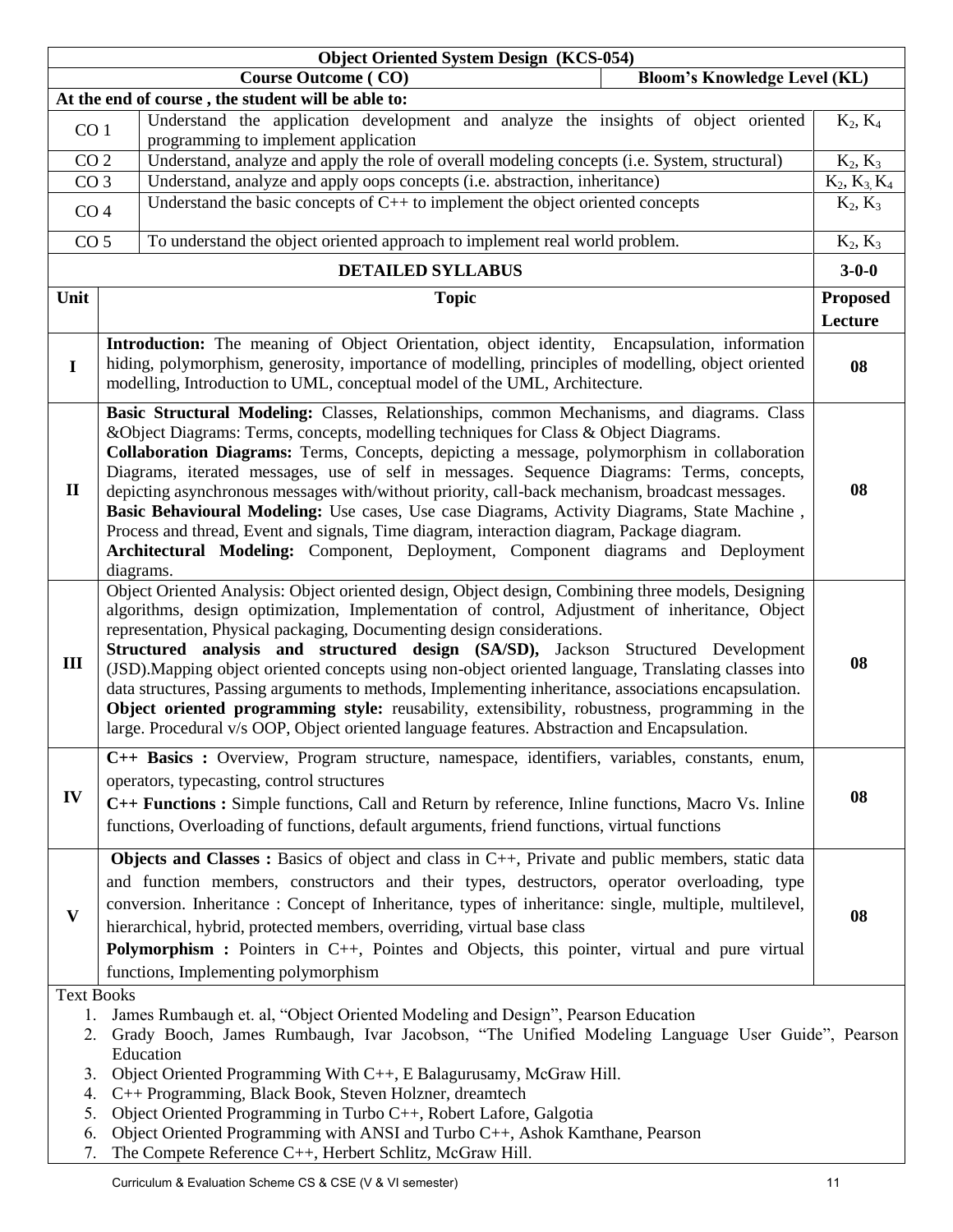|                    | <b>Machine Learning Techniques (KCS 055)</b>                                                                                                                                                                                                                                                                                                                                                                                                                                                                                                                                                            |                                 |
|--------------------|---------------------------------------------------------------------------------------------------------------------------------------------------------------------------------------------------------------------------------------------------------------------------------------------------------------------------------------------------------------------------------------------------------------------------------------------------------------------------------------------------------------------------------------------------------------------------------------------------------|---------------------------------|
|                    | <b>Course Outcome (CO)</b><br><b>Bloom's Knowledge Level (KL)</b>                                                                                                                                                                                                                                                                                                                                                                                                                                                                                                                                       |                                 |
|                    | At the end of course, the student will be able:                                                                                                                                                                                                                                                                                                                                                                                                                                                                                                                                                         |                                 |
| CO <sub>1</sub>    | To understand the need for machine learning for various problem solving                                                                                                                                                                                                                                                                                                                                                                                                                                                                                                                                 | $\mathrm{K}_1$ , $\mathrm{K}_2$ |
| CO <sub>2</sub>    | To understand a wide variety of learning algorithms and how to evaluate models generated<br>from data                                                                                                                                                                                                                                                                                                                                                                                                                                                                                                   | $K_1$ , $K_3$                   |
| CO <sub>3</sub>    | To understand the latest trends in machine learning                                                                                                                                                                                                                                                                                                                                                                                                                                                                                                                                                     | $K_2$ , $K_3$                   |
| CO <sub>4</sub>    | To design appropriate machine learning algorithms and apply the algorithms to a real-world<br>problems                                                                                                                                                                                                                                                                                                                                                                                                                                                                                                  | $K_4$ , $K_6$                   |
| CO <sub>5</sub>    | To optimize the models learned and report on the expected accuracy that can be achieved by<br>applying the models                                                                                                                                                                                                                                                                                                                                                                                                                                                                                       | $K_4, K_5$                      |
|                    | <b>DETAILED SYLLABUS</b>                                                                                                                                                                                                                                                                                                                                                                                                                                                                                                                                                                                | $3 - 0 - 0$                     |
| Unit               | <b>Topic</b>                                                                                                                                                                                                                                                                                                                                                                                                                                                                                                                                                                                            | <b>Proposed</b><br>Lecture      |
| $\bf{I}$           | <b>INTRODUCTION</b> – Learning, Types of Learning, Well defined learning problems, Designing a<br>Learning System, History of ML, Introduction of Machine Learning Approaches – (Artificial<br>Neural Network, Clustering, Reinforcement Learning, Decision Tree Learning, Bayesian<br>networks, Support Vector Machine, Genetic Algorithm), Issues in Machine Learning and Data<br>Science Vs Machine Learning;                                                                                                                                                                                        | 08                              |
| $\mathbf{I}$       | <b>REGRESSION:</b> Linear Regression and Logistic Regression<br>BAYESIAN LEARNING - Bayes theorem, Concept learning, Bayes Optimal Classifier, Naïve<br>Bayes classifier, Bayesian belief networks, EM algorithm.<br><b>SUPPORT VECTOR MACHINE:</b> Introduction, Types of support vector kernel – (Linear<br>kernel, polynomial kernel, and Gaussiankernel), Hyperplane - (Decision surface), Properties of                                                                                                                                                                                            | 08                              |
| III                | SVM, and Issues in SVM.<br>DECISION TREE LEARNING - Decision tree learning algorithm, Inductive bias, Inductive<br>inference with decision trees, Entropy and information theory, Information gain, ID-3 Algorithm,<br>Issues in Decision tree learning.<br><b>INSTANCE-BASED LEARNING</b> – k-Nearest Neighbour Learning, Locally Weighted<br>Regression, Radial basis function networks, Case-based learning.                                                                                                                                                                                         | 08                              |
| IV                 | ARTIFICIAL NEURAL NETWORKS - Perceptron's, Multilayer perceptron, Gradient<br>descent and the Delta rule, Multilayer networks, Derivation of Backpropagation Algorithm,<br>Generalization, Unsupervised Learning - SOM Algorithm and its variant;<br><b>DEEP LEARNING</b> - Introduction, concept of convolutional neural network, Types of layers -<br>(Convolutional Layers, Activation function, pooling, fully connected), Concept of Convolution<br>(1D and 2D) layers, Training of network, Case study of CNN for eg on Diabetic Retinopathy,<br>Building a smart speaker, Self-deriving car etc. | 08                              |
| V                  | REINFORCEMENT LEARNING-Introduction to Reinforcement Learning, Learning<br>Task, Example of Reinforcement Learning in Practice, Learning Models for Reinforcement –<br>(Markov Decision process, Q Learning - Q Learning function, Q Learning Algorithm),<br>Application of Reinforcement Learning, Introduction to Deep Q Learning.<br><b>GENETIC ALGORITHMS:</b> Introduction, Components, GA cycle of reproduction, Crossover,<br>Mutation, Genetic Programming, Models of Evolution and Learning, Applications.                                                                                     | 08                              |
| <b>Text books:</b> | Tom M. Mitchell, —Machine Learning, McGraw-Hill Education (India) Private Limited, 2013.<br>1.<br>Ethem Alpaydin, —Introduction to Machine Learning (Adaptive Computation and<br>2.<br>Machine Learning), The MIT Press 2004.<br>Stephen Marsland, -Machine Learning: An Algorithmic Perspective, CRC Press, 2009.<br>3.                                                                                                                                                                                                                                                                                |                                 |

4. Bishop, C., Pattern Recognition and Machine Learning. Berlin: Springer-Verlag.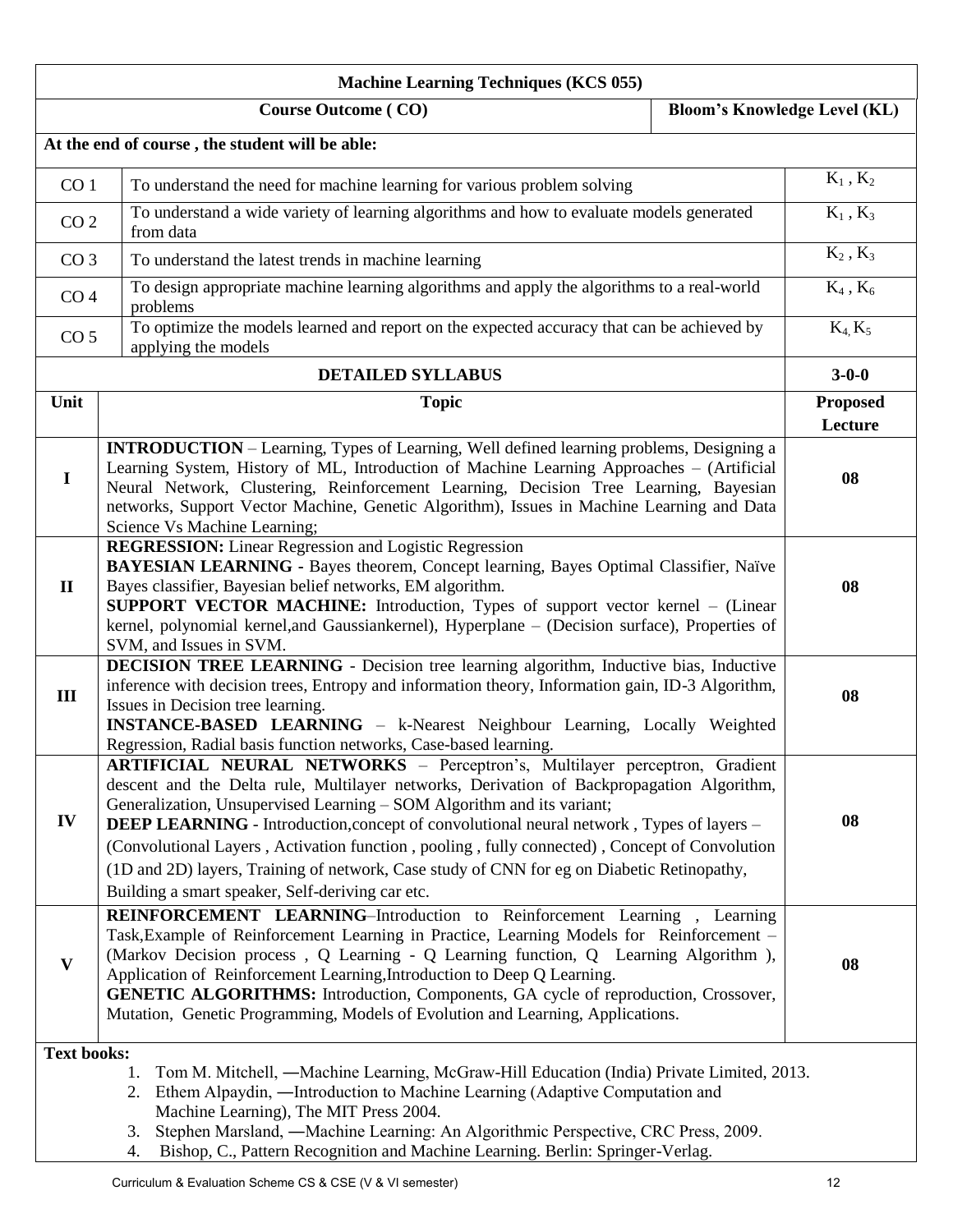| <b>Application of Soft Computing (KCS-056)</b>                                                                                                                    |                                                                                                                                                                                                                                                                                                                                                                                    |                                     |                            |  |  |  |
|-------------------------------------------------------------------------------------------------------------------------------------------------------------------|------------------------------------------------------------------------------------------------------------------------------------------------------------------------------------------------------------------------------------------------------------------------------------------------------------------------------------------------------------------------------------|-------------------------------------|----------------------------|--|--|--|
|                                                                                                                                                                   | <b>Course Outcome (CO)</b>                                                                                                                                                                                                                                                                                                                                                         | <b>Bloom's Knowledge Level (KL)</b> |                            |  |  |  |
|                                                                                                                                                                   | At the end of course, the student will be able to:                                                                                                                                                                                                                                                                                                                                 |                                     |                            |  |  |  |
| CO <sub>1</sub>                                                                                                                                                   | Recognize the feasibility of applying a soft computing methodology for a particular problem                                                                                                                                                                                                                                                                                        |                                     | $K_2, K_4$                 |  |  |  |
|                                                                                                                                                                   | Understand the concepts and techniques of soft computing and foster their abilities in designing<br>CO <sub>2</sub><br>and implementing soft computing based solutions for real-world and engineering problems.                                                                                                                                                                    |                                     |                            |  |  |  |
| Apply neural networks to pattern classification and regression problems<br>CO <sub>3</sub><br>solutions by various soft computing approaches for a given problem. |                                                                                                                                                                                                                                                                                                                                                                                    | and compare                         | $K_3, K_5$                 |  |  |  |
| CO <sub>4</sub>                                                                                                                                                   | Apply fuzzy logic and reasoning to handle uncertainty and solve engineering problems                                                                                                                                                                                                                                                                                               |                                     | $K_3, K_4$                 |  |  |  |
| CO <sub>5</sub>                                                                                                                                                   | Apply genetic algorithms to combinatorial optimization problems                                                                                                                                                                                                                                                                                                                    |                                     | K3, K5                     |  |  |  |
|                                                                                                                                                                   | <b>DETAILED SYLLABUS</b>                                                                                                                                                                                                                                                                                                                                                           |                                     | $3 - 0 - 0$                |  |  |  |
| Unit                                                                                                                                                              | <b>Topic</b>                                                                                                                                                                                                                                                                                                                                                                       |                                     | <b>Proposed</b><br>Lecture |  |  |  |
| $\mathbf I$                                                                                                                                                       | <b>Neural Networks-I (Introduction &amp; Architecture) :</b> Neuron, Nerve structure and synapse,<br>Artificial Neuron and its model, activation functions, Neural network architecture: single layer and<br>multilayer feed forward networks, recurrent networks. Various learning techniques; perception and<br>convergence rule, Auto-associative and hetro-associative memory. |                                     |                            |  |  |  |
| $\mathbf{I}$                                                                                                                                                      | Neural Networks-II (Back propagation networks): Architecture: perceptron model, solution,<br>single layer artificial neural network, multilayer perception model; back propagation learning<br>methods, effect of learning rule co-efficient ;back propagation algorithm, factors affecting<br>backpropagation training, applications.                                             |                                     |                            |  |  |  |
| III                                                                                                                                                               | Fuzzy Logic-I (Introduction): Basic concepts of fuzzy logic, Fuzzy sets and Crisp sets, Fuzzy set<br>theory and operations, Properties of fuzzy sets, Fuzzy and Crisp relations, Fuzzy to Crisp<br>conversion.                                                                                                                                                                     |                                     |                            |  |  |  |
| IV                                                                                                                                                                | Fuzzy Logic - II (Fuzzy Membership, Rules) : Membership functions, interference in fuzzy logic,<br>fuzzy if-then rules, Fuzzy implications and Fuzzy algorithms, Fuzzyfications & Defuzzificataions,<br>Fuzzy Controller, Industrial applications                                                                                                                                  |                                     | 08                         |  |  |  |
| $\mathbf{V}$                                                                                                                                                      | Genetic Algorithm(GA): Basic concepts, working principle, procedures of GA, flow chart of GA,<br>Genetic representations, (encoding) Initialization and selection, Genetic operators, Mutation,<br>Generational Cycle, applications.                                                                                                                                               |                                     | 08                         |  |  |  |
| <b>Text books:</b>                                                                                                                                                |                                                                                                                                                                                                                                                                                                                                                                                    |                                     |                            |  |  |  |
|                                                                                                                                                                   | 1. S. Rajsekaran & G.A. Vijayalakshmi Pai, "Neural Networks, Fuzzy Logic and Genetic Algorithm: Synthesis and                                                                                                                                                                                                                                                                      |                                     |                            |  |  |  |
|                                                                                                                                                                   | Applications" Prentice Hall of India.<br>2. N. P. Padhy, "Artificial Intelligence and Intelligent Systems" Oxford University Press. Reference<br>Books:                                                                                                                                                                                                                            |                                     |                            |  |  |  |
| 3. Siman Haykin, "Neural Netowrks", Pearson Education                                                                                                             |                                                                                                                                                                                                                                                                                                                                                                                    |                                     |                            |  |  |  |
| 4. Timothy J. Ross, "Fuzzy Logic with Engineering Applications" Wiley India.                                                                                      |                                                                                                                                                                                                                                                                                                                                                                                    |                                     |                            |  |  |  |
|                                                                                                                                                                   | 5. Kumar Satish, "Neural Networks" McGraw Hill                                                                                                                                                                                                                                                                                                                                     |                                     |                            |  |  |  |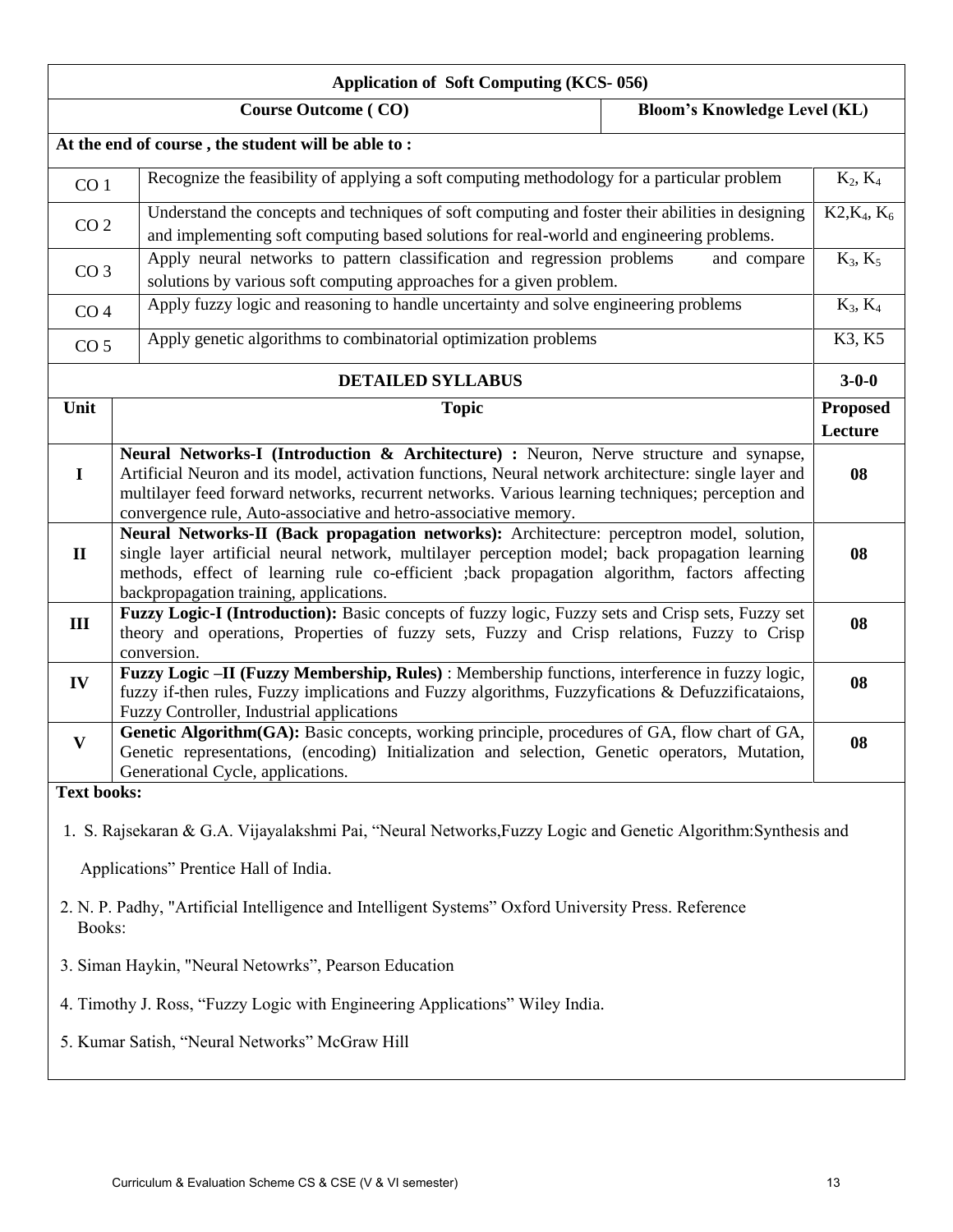|                                                                                                                            | <b>Augmented &amp; Virtual Reality (KCS-057)</b>                                                                                                                                                                                                                                                                                                                                                                                                                                                                                                                                                                                                                                                           |                                     |                            |  |  |
|----------------------------------------------------------------------------------------------------------------------------|------------------------------------------------------------------------------------------------------------------------------------------------------------------------------------------------------------------------------------------------------------------------------------------------------------------------------------------------------------------------------------------------------------------------------------------------------------------------------------------------------------------------------------------------------------------------------------------------------------------------------------------------------------------------------------------------------------|-------------------------------------|----------------------------|--|--|
|                                                                                                                            | <b>Course Outcome (CO)</b>                                                                                                                                                                                                                                                                                                                                                                                                                                                                                                                                                                                                                                                                                 | <b>Bloom's Knowledge Level (KL)</b> |                            |  |  |
| At the end of course, the student will be able :                                                                           |                                                                                                                                                                                                                                                                                                                                                                                                                                                                                                                                                                                                                                                                                                            |                                     |                            |  |  |
| CO <sub>1</sub>                                                                                                            | To make students know the basic concept and understand the framework of virtual<br>reality.                                                                                                                                                                                                                                                                                                                                                                                                                                                                                                                                                                                                                |                                     | $K_1$ , $K_2$              |  |  |
| CO <sub>2</sub>                                                                                                            | To understand principles and multidisciplinary features of virtual reality and apply it in<br>developing applications.                                                                                                                                                                                                                                                                                                                                                                                                                                                                                                                                                                                     |                                     | $K_2$ , $K_4$              |  |  |
| CO <sub>3</sub>                                                                                                            | To know the technology for multimodal user interaction and perception VR, in<br>particular the visual, audial and haptic interface and behavior.                                                                                                                                                                                                                                                                                                                                                                                                                                                                                                                                                           |                                     | $K_2$ , $K_3$              |  |  |
| CO <sub>4</sub>                                                                                                            | To understand and apply technology for managing large scale VR environment in real<br>time.                                                                                                                                                                                                                                                                                                                                                                                                                                                                                                                                                                                                                |                                     | $K_2$ , $K_3$              |  |  |
| To understand an introduction to the AR system framework and apply AR tools in<br>CO <sub>5</sub><br>software development. |                                                                                                                                                                                                                                                                                                                                                                                                                                                                                                                                                                                                                                                                                                            |                                     | $K_2, K_3$                 |  |  |
|                                                                                                                            | <b>DETAILED SYLLABUS</b>                                                                                                                                                                                                                                                                                                                                                                                                                                                                                                                                                                                                                                                                                   |                                     | $3 - 0 - 0$                |  |  |
| Unit                                                                                                                       | <b>Topic</b>                                                                                                                                                                                                                                                                                                                                                                                                                                                                                                                                                                                                                                                                                               |                                     | <b>Proposed</b><br>Lecture |  |  |
| $\bf{I}$                                                                                                                   | VIRTUAL REALITY AND VIRTUAL ENVIRONMENTS: The historical development of VR:<br>Scientific landmarks Computer Graphics, Real-time computer graphics, Flight simulation, Virtual<br>environments, Requirements for VR, benefits of Virtual reality.<br>HARDWARE TECHNOLOGIES FOR 3D USER INTERFACES: Visual Displays Auditory<br>Displays, Haptic Displays, Choosing Output Devices for 3D User Interfaces.                                                                                                                                                                                                                                                                                                  |                                     | 08                         |  |  |
| $\mathbf{I}$                                                                                                               | 3D USER INTERFACE INPUT HARDWARE: Input device characteristics, Desktop input<br>devices, Tracking Devices, 3D Mice, Special Purpose Input Devices, Direct Human Input, Home -<br>Brewed Input Devices, Choosing Input Devices for 3D Interfaces.                                                                                                                                                                                                                                                                                                                                                                                                                                                          |                                     |                            |  |  |
| III                                                                                                                        | SOFTWARE TECHNOLOGIES: Database - World Space, World Coordinate, World<br>Environment, Objects - Geometry, Position / Orientation, Hierarchy, Bounding Volume, Scripts<br>and other attributes, VR Environment - VR Database, Tessellated Data, LODs, Cullers and<br>Occluders, Lights and Cameras, Scripts, Interaction - Simple, Feedback, Graphical User Interface,<br>Control Panel, 2D Controls, Hardware Controls, Room / Stage / Area Descriptions, World<br>Authoring and Playback, VR toolkits, Available software in the market                                                                                                                                                                  |                                     | 08                         |  |  |
| IV                                                                                                                         | 3D INTERACTION TECHNIQUES: 3D Manipulation tasks, Manipulation Techniques and<br>Input Devices, Interaction Techniques for 3D Manipulation, Deign Guidelines - 3D Travel Tasks,<br>Travel Techniques, Design Guidelines - Theoretical Foundations of Wayfinding, User Centered<br>Wayfinding Support, Environment Centered Wayfinding Support, Evaluating Wayfinding Aids,<br>Design Guidelines - System Control, Classification, Graphical Menus, Voice Commands, Gestrual<br>Commands, Tools, Mutimodal System Control Techniques, Design Guidelines, Case Study:<br>Mixing System Control Methods, Symbolic Input Tasks, symbolic Input Techniques, Design<br>Guidelines, Beyond Text and Number entry. |                                     | 08                         |  |  |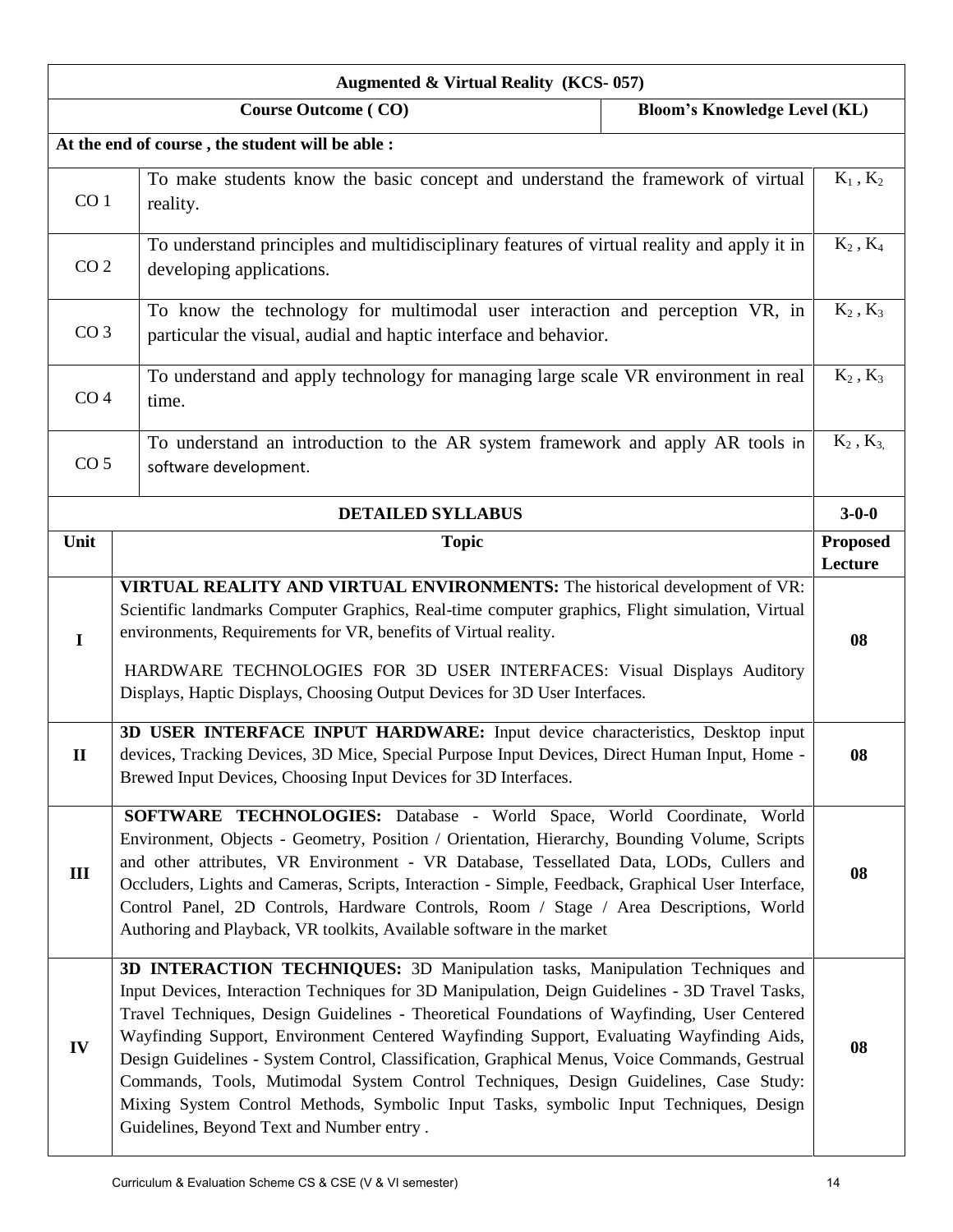|                                                                                                                                                              | DESIGNING AND DEVELOPING 3D USER INTERFACES: Strategies for Designing and<br>Developing Guidelines and Evaluation.                                                                                                                                                                                                                                                                                                                                                        |    |  |
|--------------------------------------------------------------------------------------------------------------------------------------------------------------|---------------------------------------------------------------------------------------------------------------------------------------------------------------------------------------------------------------------------------------------------------------------------------------------------------------------------------------------------------------------------------------------------------------------------------------------------------------------------|----|--|
|                                                                                                                                                              | VIRTUAL REALITY APPLICATIONS: Engineering, Architecture, Education, Medicine,<br>Entertainment, Science, Training.                                                                                                                                                                                                                                                                                                                                                        |    |  |
| $\mathbf{V}$                                                                                                                                                 | Augmented and Mixed Reality, Taxonomy, technology and features of augmented reality,<br>difference between AR and VR, Challenges with AR, AR systems and functionality, Augmented<br>reality methods, visualization techniques for augmented reality, wireless displays in educational<br>augmented reality applications, mobile projection interfaces, marker-less tracking for augmented<br>reality, enhancing interactivity in AR environments, evaluating AR systems. | 08 |  |
| <b>Text books:</b>                                                                                                                                           |                                                                                                                                                                                                                                                                                                                                                                                                                                                                           |    |  |
| 1. Alan B Craig, William R Sherman and Jeffrey D Will, "Developing Virtual Reality Applications: Foundations of<br>Effective Design", Morgan Kaufmann, 2009. |                                                                                                                                                                                                                                                                                                                                                                                                                                                                           |    |  |
| 2. Gerard Jounghyun Kim, "Designing Virtual Systems: The Structured Approach", 2005.                                                                         |                                                                                                                                                                                                                                                                                                                                                                                                                                                                           |    |  |
| 3. Doug A Bowman, Ernest Kuijff, Joseph J LaViola, Jr and Ivan Poupyrev, "3D User Interfaces, Theory and Practice",<br>Addison Wesley, USA, 2005.            |                                                                                                                                                                                                                                                                                                                                                                                                                                                                           |    |  |
| 4. Oliver Bimber and Ramesh Raskar, "Spatial Augmented Reality: Meging Real and Virtual Worlds", 2005.                                                       |                                                                                                                                                                                                                                                                                                                                                                                                                                                                           |    |  |
|                                                                                                                                                              | 5. Burdea, Grigore C and Philippe Coiffet, "Virtual Reality Technology", Wiley Interscience, India, 2003.                                                                                                                                                                                                                                                                                                                                                                 |    |  |
|                                                                                                                                                              | 6. John Vince, "Virtual Reality Systems", Addison Wesley, 1995.                                                                                                                                                                                                                                                                                                                                                                                                           |    |  |
|                                                                                                                                                              | 7. Howard Rheingold, "Virtual Reality: The Revolutionary Technology and how it Promises to Transform Society",<br>Simon and Schuster, 1991.                                                                                                                                                                                                                                                                                                                               |    |  |
|                                                                                                                                                              | 8. William R Sherman and Alan B Craig, "Understanding Virtual Reality: Interface, Application and Design (The Morgan<br>Kaufmann Series in Computer Graphics)". Morgan Kaufmann Publishers, San Francisco, CA, 2002                                                                                                                                                                                                                                                       |    |  |
|                                                                                                                                                              | 9. Alan B. Craig, Understanding Augmented Reality, Concepts and Applications, Morgan Kaufmann, 2013.                                                                                                                                                                                                                                                                                                                                                                      |    |  |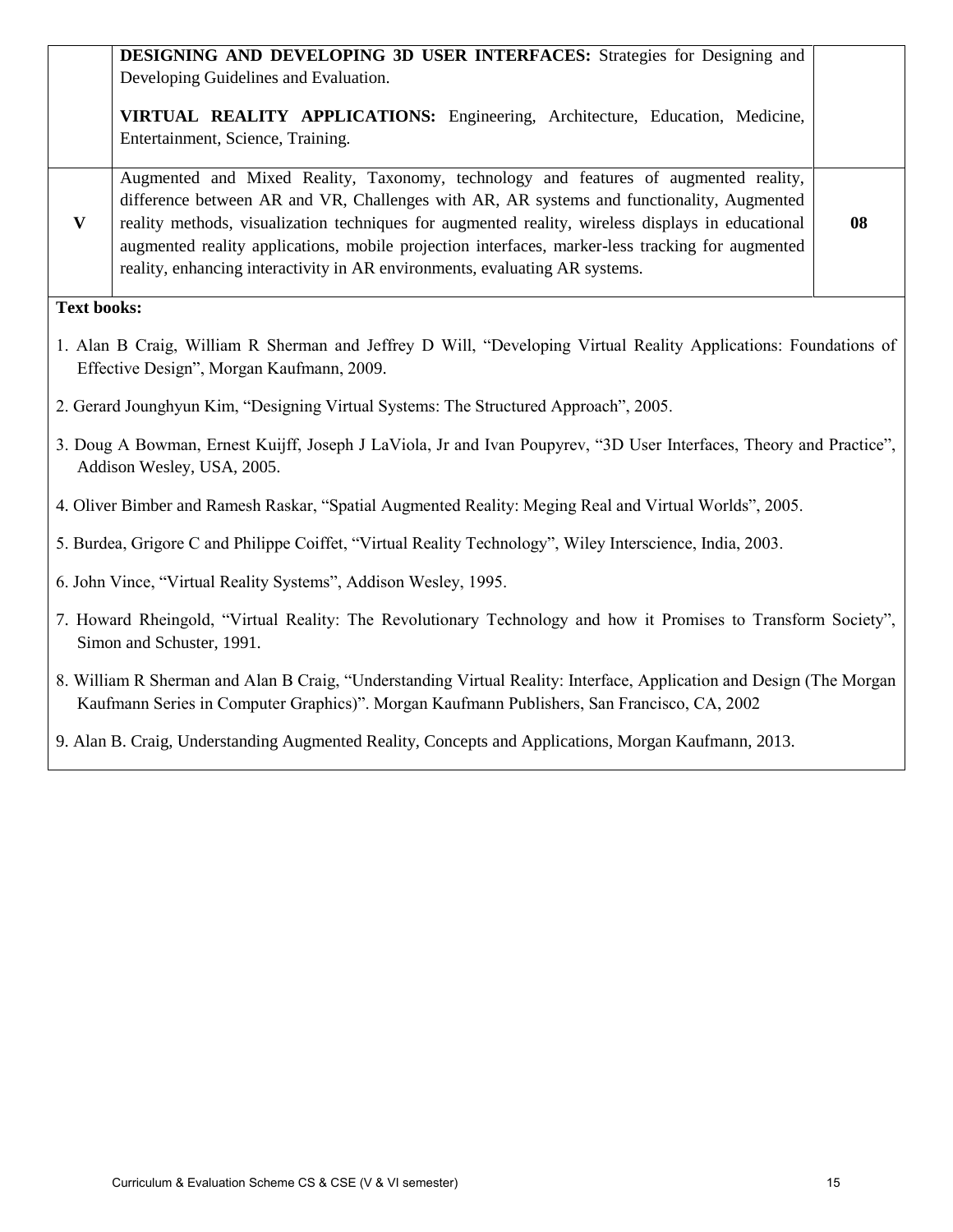|                    | Human Computer Interface (KCS-058)                                                                                                                                                                                                                                                                                                                                                                                 |                            |
|--------------------|--------------------------------------------------------------------------------------------------------------------------------------------------------------------------------------------------------------------------------------------------------------------------------------------------------------------------------------------------------------------------------------------------------------------|----------------------------|
|                    | <b>Bloom's Knowledge Level (KL)</b><br><b>Course Outcome (CO)</b>                                                                                                                                                                                                                                                                                                                                                  |                            |
|                    | At the end of course, the student will be able to                                                                                                                                                                                                                                                                                                                                                                  |                            |
| CO <sub>1</sub>    | Understand and analyze the common methods in the user-centered design process and the<br>appropriateness of individual methods for a given problem.                                                                                                                                                                                                                                                                | $K_2, K_4$                 |
| CO <sub>2</sub>    | Apply, adapt and extend classic design standards, guidelines, and patterns.                                                                                                                                                                                                                                                                                                                                        | $K_3, K_5$                 |
| CO <sub>3</sub>    | Employ selected design methods and evaluation methods at a basic level of competence.                                                                                                                                                                                                                                                                                                                              | $K_4, K_5$                 |
| CO <sub>4</sub>    | Build prototypes at varying levels of fidelity, from paper prototypes to functional,<br>interactive prototypes.                                                                                                                                                                                                                                                                                                    | $K_4, K_5$                 |
| CO <sub>5</sub>    | Demonstrate sufficient theory of human computer interaction, experimental methodology<br>and inferential statistics to engage with the contemporary research literature in interface<br>technology and design.                                                                                                                                                                                                     | $K_3, K_4$                 |
|                    | <b>DETAILED SYLLABUS</b>                                                                                                                                                                                                                                                                                                                                                                                           | $3 - 0 - 0$                |
| Unit               | <b>Topic</b>                                                                                                                                                                                                                                                                                                                                                                                                       | <b>Proposed</b><br>Lecture |
| $\mathbf I$        | <b>Introduction:</b> Importance of user Interface – definition, importance of 8 good design. Benefits of<br>good design. A brief history of Screen design. The graphical user interface – popularity of graphics,<br>the concept of direct manipulation, graphical system, Characteristics, Web user - Interface<br>popularity, characteristics- Principles of user interface                                      | 08                         |
| $\mathbf{I}$       | Design process: Human interaction with computers, importance of 8 human characteristics human<br>consideration, Human interaction speeds, understanding business junctions. III Screen Designing :<br>Design goals $-$ Scre                                                                                                                                                                                        | 08                         |
| III                | Screen Designing : Design goals - Screen planning and purpose, 8 organizing screen elements,<br>ordering of screen data and content – screen navigation and flow – Visually pleasing composition –<br>amount of information – focus and emphasis – presentation information simply and meaningfully –<br>information retrieval on web – statistical graphics – Technological consideration in interface<br>design. | 08                         |
| IV                 | Windows: New and Navigation schemes selection of window, 8 selection of devices based and<br>screen based controls. Components – text and messages, Icons and increases – Multimedia, colors,<br>uses problems, choosing colors                                                                                                                                                                                    | 08                         |
| $\mathbf{V}$       | Software tools: Specification methods, interface - Building Tools. 8 Interaction Devices -<br>Keyboard and function keys - pointing devices - speech recognition digitization and generation -<br>image and video displays - drivers.                                                                                                                                                                              | 08                         |
| <b>Text books:</b> |                                                                                                                                                                                                                                                                                                                                                                                                                    |                            |
|                    | 1. Alan Dix, Janet Finlay, Gregory Abowd, Russell Beale Human Computer Interaction, 3rd Edition Prentice Hall, 2004.                                                                                                                                                                                                                                                                                               |                            |
|                    | 2. Jonathan Lazar Jinjuan Heidi Feng, Harry Hochheiser, Research Methods in HumanComputer Interaction, Wiley, 2010.                                                                                                                                                                                                                                                                                                |                            |
|                    | 3. Ben Shneiderman and Catherine Plaisant Designing the User Interface: Strategies for Effective Human-Computer<br>Interaction (5th Edition, pp. 672, ISBN 0-321-53735-1, March 2009), Reading, MA: Addison-Wesley Publishing Co.                                                                                                                                                                                  |                            |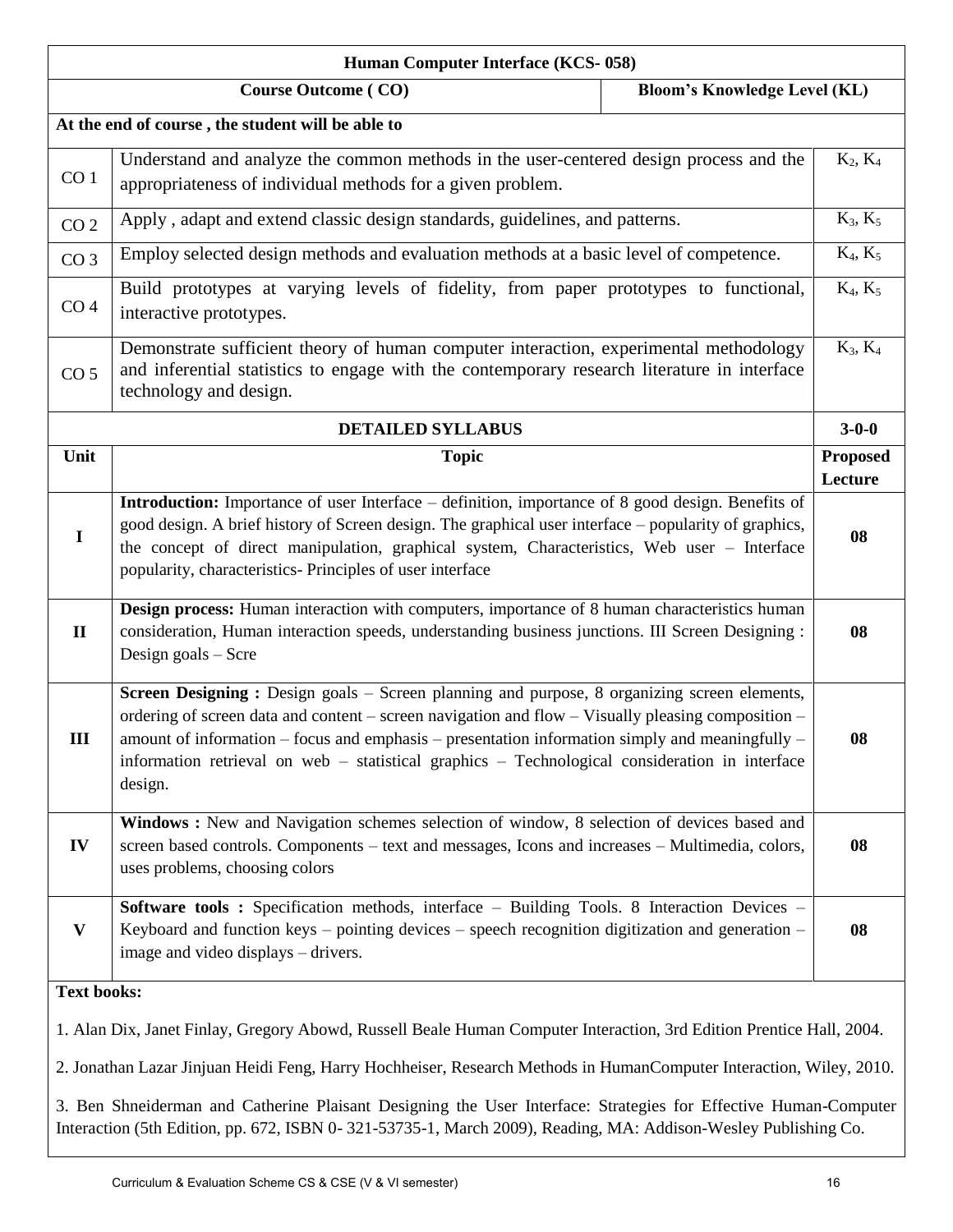| Database Management Systems Lab (KCS-551) |                                                                                                                                                                                                                                                                                                                                                                                                                                                                                                                                                                                                                                                                                                                                                                                                                               |                                     |               |
|-------------------------------------------|-------------------------------------------------------------------------------------------------------------------------------------------------------------------------------------------------------------------------------------------------------------------------------------------------------------------------------------------------------------------------------------------------------------------------------------------------------------------------------------------------------------------------------------------------------------------------------------------------------------------------------------------------------------------------------------------------------------------------------------------------------------------------------------------------------------------------------|-------------------------------------|---------------|
|                                           | <b>Course Outcome (CO)</b>                                                                                                                                                                                                                                                                                                                                                                                                                                                                                                                                                                                                                                                                                                                                                                                                    | <b>Bloom's Knowledge Level (KL)</b> |               |
|                                           | At the end of course, the student will be able to:                                                                                                                                                                                                                                                                                                                                                                                                                                                                                                                                                                                                                                                                                                                                                                            |                                     |               |
| CO <sub>1</sub>                           | Understand and apply oracle 11 g products for creating tables, views, indexes, sequences and<br>other database objects.                                                                                                                                                                                                                                                                                                                                                                                                                                                                                                                                                                                                                                                                                                       |                                     | $K_2, K_4$    |
| CO <sub>2</sub>                           | Design and implement a database schema for company data base, banking data base, library<br>information system, payroll processing system, student information system.                                                                                                                                                                                                                                                                                                                                                                                                                                                                                                                                                                                                                                                        |                                     | K3, K5,<br>K6 |
| CO <sub>3</sub>                           | Write and execute simple and complex queries using DDL, DML, DCL and TCL                                                                                                                                                                                                                                                                                                                                                                                                                                                                                                                                                                                                                                                                                                                                                      |                                     | $K_4, K_5$    |
| CO <sub>4</sub>                           | Write and execute PL/SQL blocks, procedure functions, packages and triggers, cursors.                                                                                                                                                                                                                                                                                                                                                                                                                                                                                                                                                                                                                                                                                                                                         |                                     | $K_4, K_5$    |
| CO <sub>5</sub>                           | Enforce entity integrity, referential integrity, key constraints, and domain constraints<br>on database.                                                                                                                                                                                                                                                                                                                                                                                                                                                                                                                                                                                                                                                                                                                      |                                     | $K_3, K_4$    |
|                                           | <b>DETAILED SYLLABUS</b>                                                                                                                                                                                                                                                                                                                                                                                                                                                                                                                                                                                                                                                                                                                                                                                                      |                                     |               |
| 4. Normalization<br>5. Creating cursor    | 1. Installing oracle/ MYSQL<br>2. Creating Entity-Relationship Diagram using case tools.<br>3. Writing SQL statements Using ORACLE /MYSQL:<br>a) Writing basic SQL SELECT statements.<br>b) Restricting and sorting data.<br>c)Displaying data from multiple tables.<br>d) Aggregating data using group function.<br>e)Manipulating data.<br>e)Creating and managing tables.<br>6. Creating procedure and functions<br>7. Creating packages and triggers<br>8. Design and implementation of payroll processing system<br>9. Design and implementation of Library Information System<br>10. Design and implementation of Student Information System<br>11. Automatic Backup of Files and Recovery of Files<br>12. Mini project (Design & Development of Data and Application ) for following :<br>a) Inventory Control System. |                                     |               |
| b) Material Requirement Processing.       |                                                                                                                                                                                                                                                                                                                                                                                                                                                                                                                                                                                                                                                                                                                                                                                                                               |                                     |               |
| c) Hospital Management System.            |                                                                                                                                                                                                                                                                                                                                                                                                                                                                                                                                                                                                                                                                                                                                                                                                                               |                                     |               |
| d) Railway Reservation System.            |                                                                                                                                                                                                                                                                                                                                                                                                                                                                                                                                                                                                                                                                                                                                                                                                                               |                                     |               |
| e) Personal Information System.           |                                                                                                                                                                                                                                                                                                                                                                                                                                                                                                                                                                                                                                                                                                                                                                                                                               |                                     |               |
| f) Web Based User Identification System.  |                                                                                                                                                                                                                                                                                                                                                                                                                                                                                                                                                                                                                                                                                                                                                                                                                               |                                     |               |
| g) Timetable Management System.           |                                                                                                                                                                                                                                                                                                                                                                                                                                                                                                                                                                                                                                                                                                                                                                                                                               |                                     |               |
|                                           | h) Hotel Management System<br>Note: The Instructor may add/delete/modify/tune experiments, wherever he/she feels in a justified manner                                                                                                                                                                                                                                                                                                                                                                                                                                                                                                                                                                                                                                                                                        |                                     |               |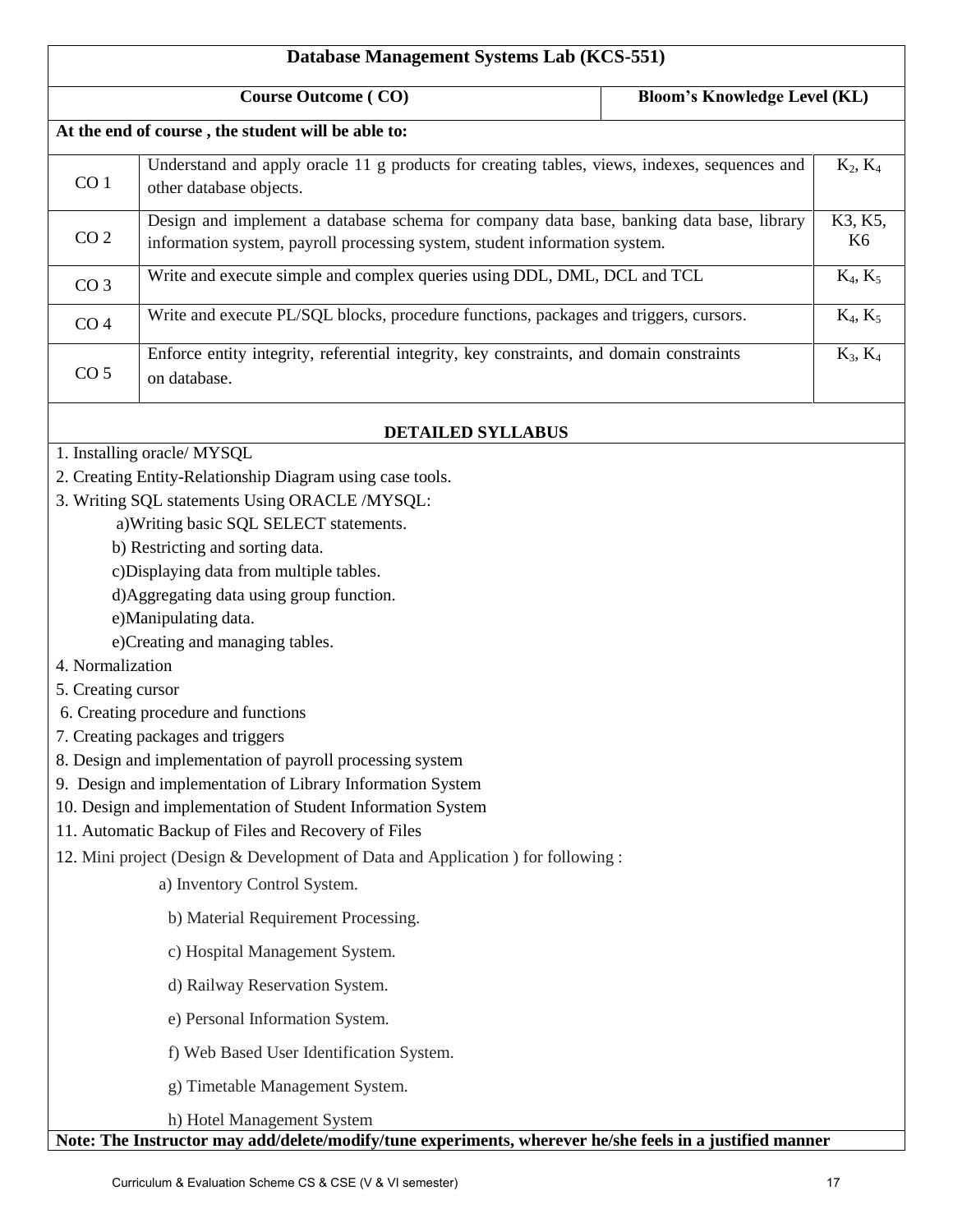#### **It is also suggested that open source tools should be preferred to conduct the lab (MySQL , SQL server , Oracle ,MongoDB ,Cubrid ,MariaDBetc)**

### **Database Management Systems Lab (KCS-551): Mapping with Virtual Lab**

| Name of the Lab                      | Name of the Experiment                                                                                                                                              |
|--------------------------------------|---------------------------------------------------------------------------------------------------------------------------------------------------------------------|
|                                      | Data Definition Language(DDL) Statements: (Create table, Alter table, Drop table)                                                                                   |
|                                      | Data Manipulation Language(DML) Statements                                                                                                                          |
| Database Management Lab<br>(KCS-551) | Data Query Language(DQL) Statements: (Select statement with operations like Where<br>clause, Order by, Logical operators, Scalar functions and Aggregate functions) |
|                                      | Transaction Control Language(TCL) statements: (Commit(make changes permanent),<br>Rollback (undo)                                                                   |
|                                      | Describe statement: To view the structure of the table created                                                                                                      |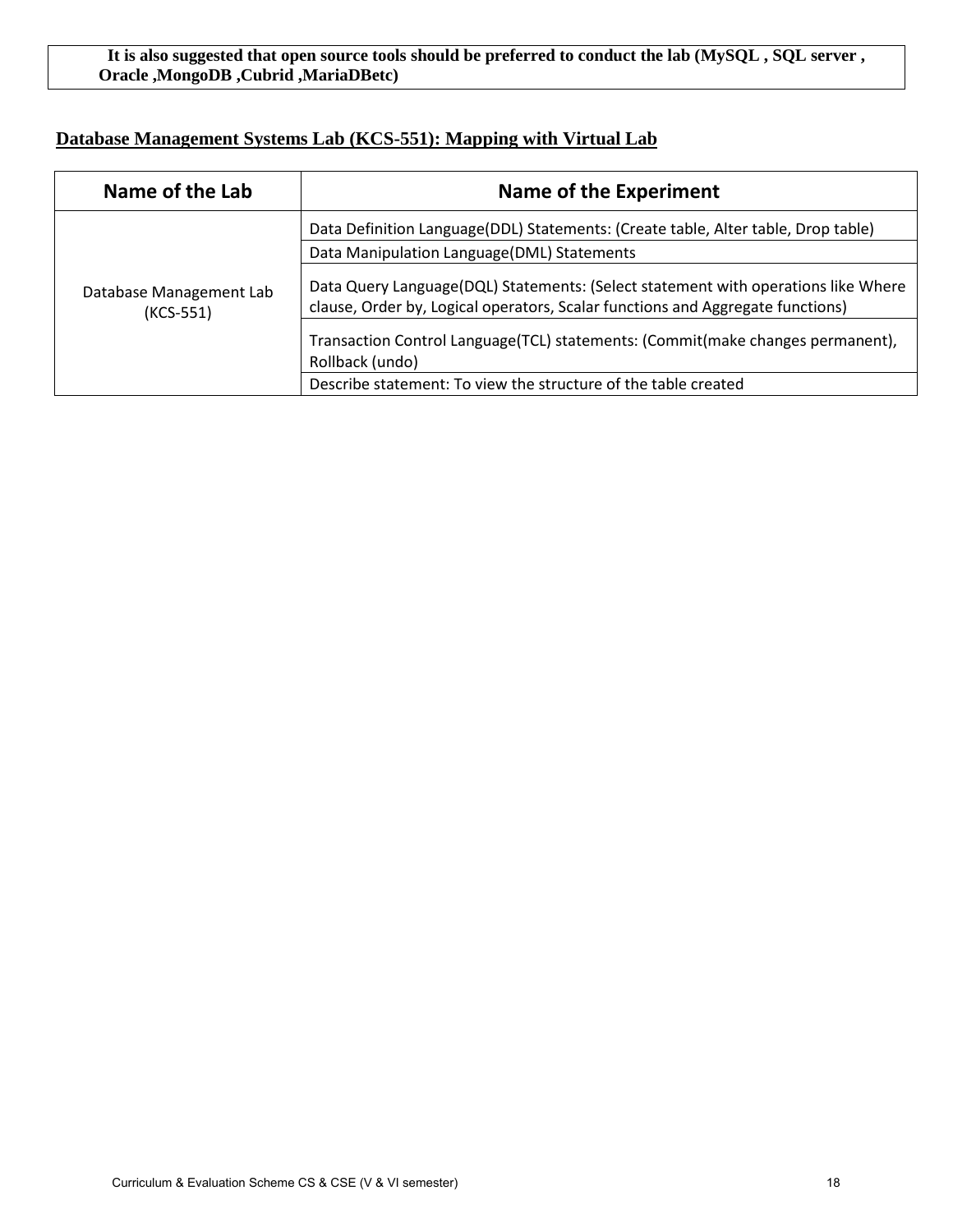|                     | <b>COMPILER DESIGN LAB (KCS-552)</b>                                                                                                                                                                                                                                                                                                                                                                                                                                                                                                                                                                                                                                                                                                                                                                                                                                                                                                                                                                                                                                                                                                                                                                                                                                                                                                                                                                                                                                                                                                                                                                                                                                                           |                                     |
|---------------------|------------------------------------------------------------------------------------------------------------------------------------------------------------------------------------------------------------------------------------------------------------------------------------------------------------------------------------------------------------------------------------------------------------------------------------------------------------------------------------------------------------------------------------------------------------------------------------------------------------------------------------------------------------------------------------------------------------------------------------------------------------------------------------------------------------------------------------------------------------------------------------------------------------------------------------------------------------------------------------------------------------------------------------------------------------------------------------------------------------------------------------------------------------------------------------------------------------------------------------------------------------------------------------------------------------------------------------------------------------------------------------------------------------------------------------------------------------------------------------------------------------------------------------------------------------------------------------------------------------------------------------------------------------------------------------------------|-------------------------------------|
|                     | <b>Course Outcome (CO)</b>                                                                                                                                                                                                                                                                                                                                                                                                                                                                                                                                                                                                                                                                                                                                                                                                                                                                                                                                                                                                                                                                                                                                                                                                                                                                                                                                                                                                                                                                                                                                                                                                                                                                     | <b>Bloom's Knowledge Level (KL)</b> |
|                     | At the end of course, the student will be able to:                                                                                                                                                                                                                                                                                                                                                                                                                                                                                                                                                                                                                                                                                                                                                                                                                                                                                                                                                                                                                                                                                                                                                                                                                                                                                                                                                                                                                                                                                                                                                                                                                                             |                                     |
| CO <sub>1</sub>     | Identify patterns, tokens & regular expressions for lexical analysis.                                                                                                                                                                                                                                                                                                                                                                                                                                                                                                                                                                                                                                                                                                                                                                                                                                                                                                                                                                                                                                                                                                                                                                                                                                                                                                                                                                                                                                                                                                                                                                                                                          | $K_2, K_4$                          |
| CO <sub>2</sub>     | Design Lexical analyser for given language using C and LEX /YACC tools                                                                                                                                                                                                                                                                                                                                                                                                                                                                                                                                                                                                                                                                                                                                                                                                                                                                                                                                                                                                                                                                                                                                                                                                                                                                                                                                                                                                                                                                                                                                                                                                                         | $K_3, K_5$                          |
| CO <sub>3</sub>     | Design and analyze top down and bottom up parsers.                                                                                                                                                                                                                                                                                                                                                                                                                                                                                                                                                                                                                                                                                                                                                                                                                                                                                                                                                                                                                                                                                                                                                                                                                                                                                                                                                                                                                                                                                                                                                                                                                                             | $K_4, K_5$                          |
| CO <sub>4</sub>     | Generate the intermediate code                                                                                                                                                                                                                                                                                                                                                                                                                                                                                                                                                                                                                                                                                                                                                                                                                                                                                                                                                                                                                                                                                                                                                                                                                                                                                                                                                                                                                                                                                                                                                                                                                                                                 | $K_4, K_5$                          |
| CO <sub>5</sub>     | Generate machine code from the intermediate code forms                                                                                                                                                                                                                                                                                                                                                                                                                                                                                                                                                                                                                                                                                                                                                                                                                                                                                                                                                                                                                                                                                                                                                                                                                                                                                                                                                                                                                                                                                                                                                                                                                                         | $K_3, K_4$                          |
|                     | <b>DETAILED SYLLABUS</b>                                                                                                                                                                                                                                                                                                                                                                                                                                                                                                                                                                                                                                                                                                                                                                                                                                                                                                                                                                                                                                                                                                                                                                                                                                                                                                                                                                                                                                                                                                                                                                                                                                                                       |                                     |
| add, sub, jump etc. | 1. Design and implement a lexical analyzer for given language using C and the lexical analyzer should ignore redundant<br>spaces, tabs and new lines.<br>2. Implementation of Lexical Analyzer using Lex Tool<br>3. Generate YACC specification for a few syntactic categories.<br>a) Program to recognize a valid arithmetic expression that uses operator $+$ , $-$ , $*$ and $/$ .<br>b) Program to recognize a valid variable which starts with a letter followed by any number of letters or digits.<br>c) Implementation of Calculator using LEX and YACC<br>d) Convert the BNF rules into YACC form and write code to generate abstract syntax tree<br>4. Write program to find $\varepsilon$ – closure of all states of any given NFA with $\varepsilon$ transition.<br>5. Write program to convert NFA with $\varepsilon$ transition to NFA without $\varepsilon$ transition.<br>6. Write program to convert NFA to DFA<br>7. Write program to minimize any given DFA.<br>8. Develop an operator precedence parser for a given language.<br>9. Write program to find Simulate First and Follow of any given grammar.<br>10. Construct a recursive descent parser for an expression.<br>11. Construct a Shift Reduce Parser for a given language.<br>12. Write a program to perform loop unrolling.<br>13. Write a program to perform constant propagation.<br>14. Implement Intermediate code generation for simple expressions.<br>15. Implement the back end of the compiler which takes the three address code and produces the 8086 assembly language<br>instructions that can be assembled and run using an 8086 assembler. The target assembly instructions can be simple move, |                                     |
|                     | Note: The Instructor may add/delete/modify/tune experiments, wherever he/she feels in a justified manner<br>It is also suggested that open source tools should be preferred to conduct the lab $(C, C_{++}, Lex$ or Flex and<br>YACC tools (Unix/Linux utilities )etc)                                                                                                                                                                                                                                                                                                                                                                                                                                                                                                                                                                                                                                                                                                                                                                                                                                                                                                                                                                                                                                                                                                                                                                                                                                                                                                                                                                                                                         |                                     |
|                     |                                                                                                                                                                                                                                                                                                                                                                                                                                                                                                                                                                                                                                                                                                                                                                                                                                                                                                                                                                                                                                                                                                                                                                                                                                                                                                                                                                                                                                                                                                                                                                                                                                                                                                |                                     |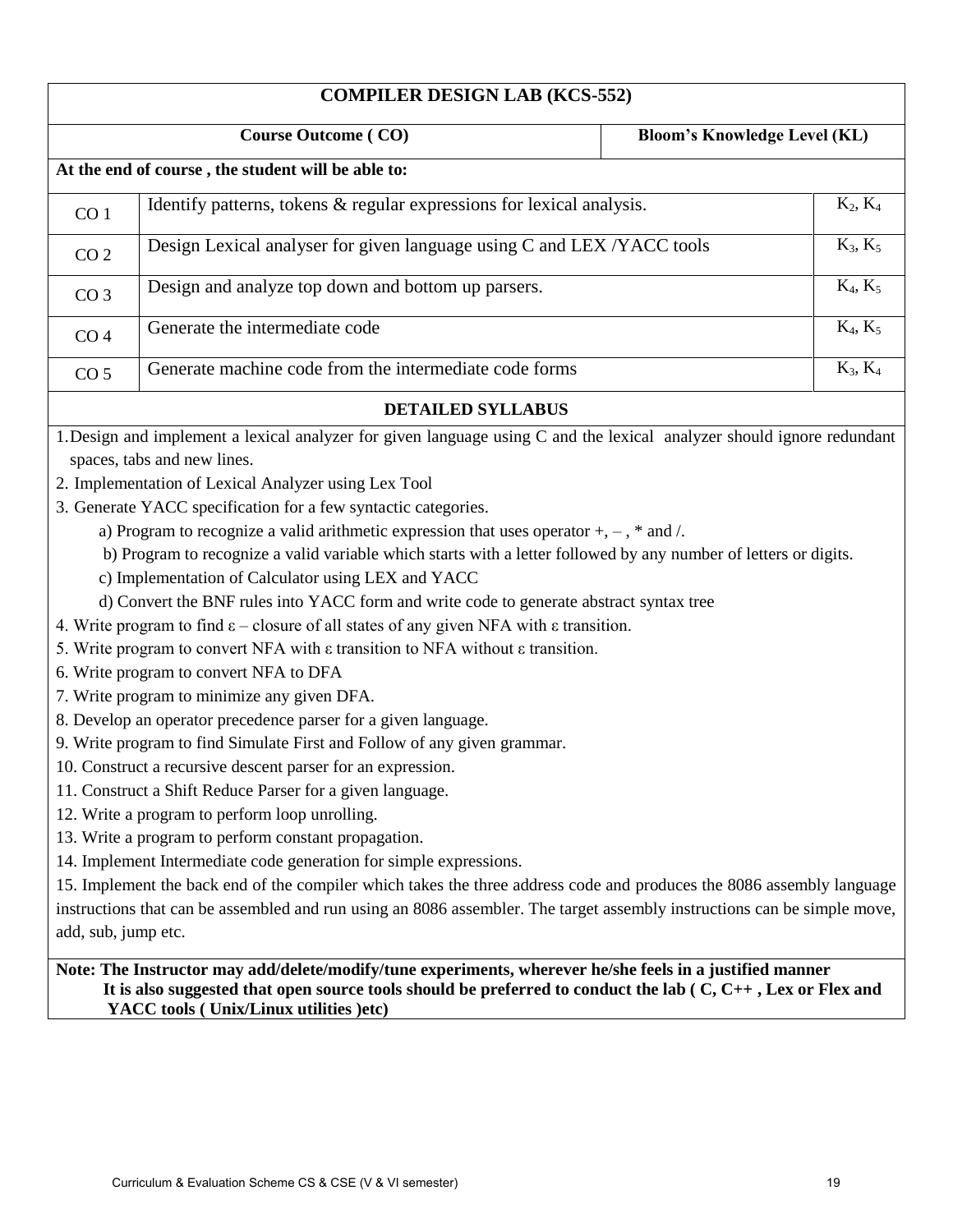|                                                                          | Design and Analysis of Algorithm Lab (KCS-553)                                                                                                     |                                     |            |
|--------------------------------------------------------------------------|----------------------------------------------------------------------------------------------------------------------------------------------------|-------------------------------------|------------|
|                                                                          | <b>Course Outcome (CO)</b>                                                                                                                         | <b>Bloom's Knowledge Level (KL)</b> |            |
|                                                                          | At the end of course, the student will be able to:                                                                                                 |                                     |            |
| CO <sub>1</sub>                                                          | Implement algorithm to solve problems by iterative approach.                                                                                       |                                     | $K_2, K_4$ |
| CO <sub>2</sub>                                                          | Implement algorithm to solve problems by divide and conquer approach                                                                               |                                     | $K_3, K_5$ |
| CO <sub>3</sub>                                                          | Implement algorithm to solve problems by Greedy algorithm approach.                                                                                |                                     | $K_4, K_5$ |
| CO <sub>4</sub>                                                          | Implement algorithm to solve problems by Dynamic programming, backtracking,<br>branch and bound approach.                                          |                                     | $K_4, K_5$ |
| CO <sub>5</sub>                                                          | Implement algorithm to solve problems by branch and bound approach.                                                                                |                                     | $K_3, K_4$ |
|                                                                          | <b>DETAILED SYLLABUS</b>                                                                                                                           |                                     |            |
|                                                                          | 1. Program for Recursive Binary & Linear Search.                                                                                                   |                                     |            |
|                                                                          | 2. Program for Heap Sort.                                                                                                                          |                                     |            |
|                                                                          | 3. Program for Merge Sort.                                                                                                                         |                                     |            |
|                                                                          | 4. Program for Selection Sort.                                                                                                                     |                                     |            |
|                                                                          | 5. Program for Insertion Sort.                                                                                                                     |                                     |            |
|                                                                          | 6. Program for Quick Sort.                                                                                                                         |                                     |            |
|                                                                          | 7. Knapsack Problem using Greedy Solution                                                                                                          |                                     |            |
|                                                                          | 8. Perform Travelling Salesman Problem                                                                                                             |                                     |            |
|                                                                          | 9. Find Minimum Spanning Tree using Kruskal's Algorithm                                                                                            |                                     |            |
|                                                                          | 10. Implement N Queen Problem using Backtracking                                                                                                   |                                     |            |
|                                                                          | 11. Sort a given set of n integer elements using Quick Sort method and compute its time complexity. Run the program for                            |                                     |            |
|                                                                          | varied values of n> 5000 and record the time taken to sort. Plot a graph of the time taken versus non graph sheet. The                             |                                     |            |
|                                                                          | elements can be read from a file or can be generated using the random number generator. Demonstrate using Java how the                             |                                     |            |
|                                                                          | divide and- conquer method works along with its time complexity analysis: worst case, average case and best case.                                  |                                     |            |
|                                                                          | 12. Sort a given set of n integer elements using Merge Sort method and compute its time complexity. Run the program for                            |                                     |            |
|                                                                          | varied values of $n > 5000$ , and record the time taken to sort. Plot a graph of the time taken versus non graph sheet. The                        |                                     |            |
|                                                                          | elements can be read from a file or can be generated using the random number generator. Demonstrate how the divide                                 |                                     |            |
|                                                                          | and-conquer method works along with its time complexity analysis: worst case, average case and best case.                                          |                                     |            |
|                                                                          | 13.6. Implement, the 0/1 Knapsack problem using                                                                                                    |                                     |            |
|                                                                          | (a) Dynamic Programming method                                                                                                                     |                                     |            |
|                                                                          | (b) Greedy method.                                                                                                                                 |                                     |            |
|                                                                          | 14. From a given vertex in a weighted connected graph, find shortest paths to other vertices using Dijkstra's algorithm.                           |                                     |            |
|                                                                          | 15. Find Minimum Cost Spanning Tree of a given connected undirected graph using Kruskal's algorithm. Use Union-Find<br>algorithms in your program. |                                     |            |
|                                                                          | 16. Find Minimum Cost Spanning Tree of a given undirected graph using Prim's algorithm.                                                            |                                     |            |
|                                                                          | 17. Write programs to (a) Implement All-Pairs Shortest Paths problem using Floyd's algorithm.                                                      |                                     |            |
|                                                                          | (b) Implement Travelling Sales Person problem using Dynamic programming.                                                                           |                                     |            |
|                                                                          | 18. Design and implement to find a subset of a given set $S = \{S1, S2, \ldots, Sn\}$ of n positive integers whose SUM is equal to                 |                                     |            |
|                                                                          | a given positive integer d. For example, if $S = \{1, 2, 5, 6, 8\}$ and $d = 9$ , there are two solutions $\{1,2,6\}$ and $\{1,8\}$ . Display a    |                                     |            |
| suitable message, if the given problem instance doesn't have a solution. |                                                                                                                                                    |                                     |            |
|                                                                          | 19. Design and implement to find all Hamiltonian Cycles in a connected undirected Graph G of n vertices using                                      |                                     |            |
|                                                                          | backtracking principle.                                                                                                                            |                                     |            |

**Note: The Instructor may add/delete/modify/tune experiments, wherever he/she feels in a justified manner It is also suggested that open source tools should be preferred to conduct the lab ( C, C++ etc)**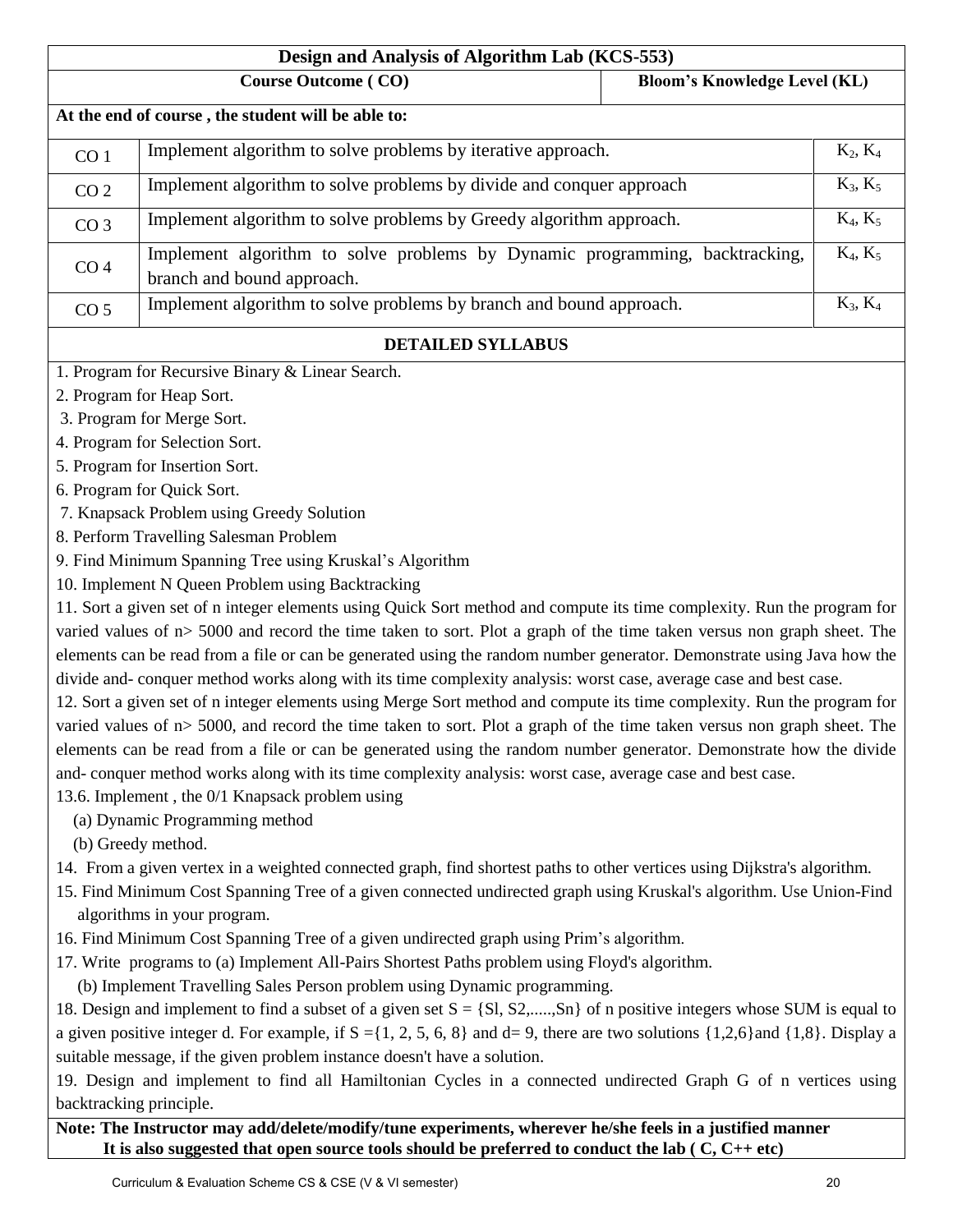### **B.TECH. (CSE & CS)**

## **SIXTH SEMESTER (DETAILED SYLLABUS)**

|                                                                                                                                                                                                                                                                                                                                                                                                                                                             | <b>Software Engineering (KCS-601)</b>                                                                                                                                                                                                                                                                                                                                                                                                                                                                                                                          |                            |
|-------------------------------------------------------------------------------------------------------------------------------------------------------------------------------------------------------------------------------------------------------------------------------------------------------------------------------------------------------------------------------------------------------------------------------------------------------------|----------------------------------------------------------------------------------------------------------------------------------------------------------------------------------------------------------------------------------------------------------------------------------------------------------------------------------------------------------------------------------------------------------------------------------------------------------------------------------------------------------------------------------------------------------------|----------------------------|
|                                                                                                                                                                                                                                                                                                                                                                                                                                                             | <b>Bloom's Knowledge Level (KL)</b><br><b>Course Outcome (CO)</b>                                                                                                                                                                                                                                                                                                                                                                                                                                                                                              |                            |
|                                                                                                                                                                                                                                                                                                                                                                                                                                                             | At the end of course, the student will be able to                                                                                                                                                                                                                                                                                                                                                                                                                                                                                                              |                            |
| Explain various software characteristics and analyze different software Development<br>CO <sub>1</sub><br>Models.                                                                                                                                                                                                                                                                                                                                           |                                                                                                                                                                                                                                                                                                                                                                                                                                                                                                                                                                | $K_1, K_2$                 |
| CO <sub>2</sub>                                                                                                                                                                                                                                                                                                                                                                                                                                             | Demonstrate the contents of a SRS and apply basic software quality assurance practices to<br>ensure that design, development meet or exceed applicable standards.                                                                                                                                                                                                                                                                                                                                                                                              | $K_1, K_2$                 |
| CO <sub>3</sub>                                                                                                                                                                                                                                                                                                                                                                                                                                             | Compare and contrast various methods for software design                                                                                                                                                                                                                                                                                                                                                                                                                                                                                                       | $K_2, K_3$                 |
| CO <sub>4</sub>                                                                                                                                                                                                                                                                                                                                                                                                                                             | Formulate testing strategy for software systems, employ techniques such as unit testing, Test<br>driven development and functional testing.                                                                                                                                                                                                                                                                                                                                                                                                                    | $K_3$                      |
| CO <sub>5</sub>                                                                                                                                                                                                                                                                                                                                                                                                                                             | Manage software development process independently as well as in teams and make use of<br>Various software management tools for development, maintenance and analysis.                                                                                                                                                                                                                                                                                                                                                                                          | $K_5$                      |
|                                                                                                                                                                                                                                                                                                                                                                                                                                                             | <b>DETAILED SYLLABUS</b>                                                                                                                                                                                                                                                                                                                                                                                                                                                                                                                                       | $3 - 1 - 0$                |
| Unit                                                                                                                                                                                                                                                                                                                                                                                                                                                        | <b>Topic</b>                                                                                                                                                                                                                                                                                                                                                                                                                                                                                                                                                   | <b>Proposed</b><br>Lecture |
| Introduction to Software Engineering, Software Components,<br><b>Introduction:</b><br>Software<br>Characteristics, Software Crisis, Software Engineering Processes, Similarity and Differences from<br>Conventional Engineering Processes, Software Quality Attributes. Software Development Life<br>$\mathbf I$<br>Cycle (SDLC) Models: Water Fall Model, Prototype Model, Spiral Model, Evolutionary<br>Development Models, Iterative Enhancement Models. |                                                                                                                                                                                                                                                                                                                                                                                                                                                                                                                                                                | 08                         |
| $\mathbf{I}$                                                                                                                                                                                                                                                                                                                                                                                                                                                | Software Requirement Specifications (SRS): Requirement Engineering Process: Elicitation,<br>Analysis, Documentation, Review and Management of User Needs, Feasibility Study, Information<br>Modelling, Data Flow Diagrams, Entity Relationship Diagrams, Decision Tables, SRS Document,<br>IEEE Standards for SRS. Software Quality Assurance (SQA): Verification and Validation, SQA<br>Plans, Software Quality Frameworks, ISO 9000 Models, SEI-CMM Model.                                                                                                   |                            |
| III                                                                                                                                                                                                                                                                                                                                                                                                                                                         | Software Design: Basic Concept of Software Design, Architectural Design, Low Level Design:<br>Modularization, Design Structure Charts, Pseudo Codes, Flow Charts, Coupling and Cohesion<br>Measures, Design Strategies: Function Oriented Design, Object Oriented Design, Top-Down and<br>Bottom-Up Design. Software Measurement and Metrics: Various Size Oriented Measures:<br>Halestead's Software Science, Function Point (FP) Based Measures, Cyclomatic Complexity<br>Measures: Control Flow Graphs.                                                     |                            |
| IV                                                                                                                                                                                                                                                                                                                                                                                                                                                          | Software Testing: Testing Objectives, Unit Testing, Integration Testing, Acceptance Testing,<br>Regression Testing, Testing for Functionality and Testing for Performance, TopDown and Bottom-<br>Up Testing Strategies: Test Drivers and Test Stubs, Structural Testing (White Box Testing),<br>Functional Testing (Black Box Testing), Test Data Suit Preparation, Alpha and Beta Testing of<br>Products. Static Testing Strategies: Formal Technical Reviews (Peer Reviews), Walk Through,<br>Code Inspection, Compliance with Design and Coding Standards. | 08                         |
| $\mathbf{V}$                                                                                                                                                                                                                                                                                                                                                                                                                                                | Software Maintenance and Software Project Management: Software as an Evolutionary Entity,<br>Need for Maintenance, Categories of Maintenance: Preventive, Corrective and Perfective<br>Maintenance, Cost of Maintenance, Software Re- Engineering, Reverse Engineering. Software<br>Configuration Management Activities, Change Control Process, Software Version Control, An<br>Overview of CASE Tools. Estimation of Various Parameters such as Cost, Efforts,                                                                                               | 08                         |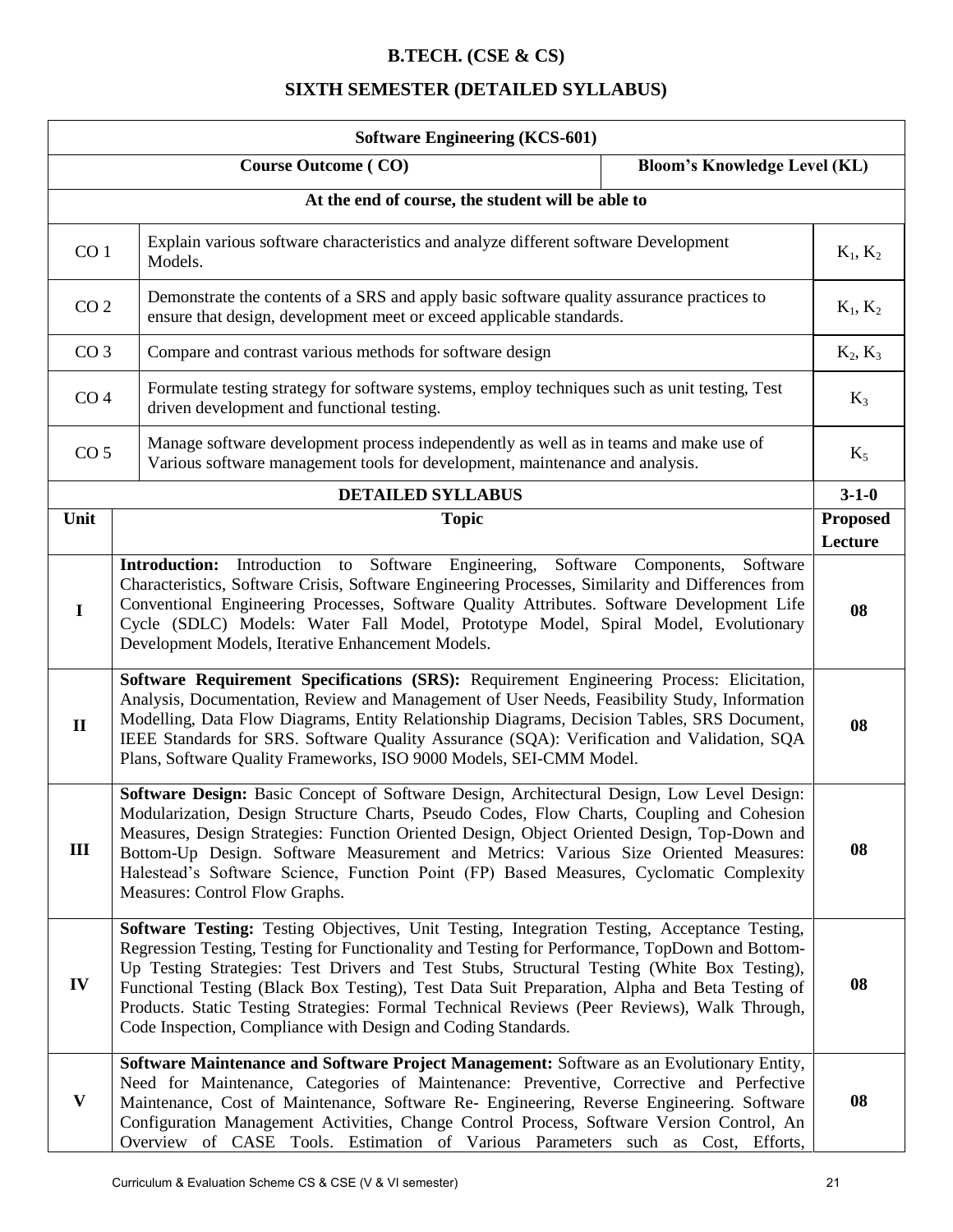|                                                                       | Schedule/Duration, Constructive Cost Models (COCOMO), Resource Allocation Models, Software    |
|-----------------------------------------------------------------------|-----------------------------------------------------------------------------------------------|
| Risk Analysis and Management.                                         |                                                                                               |
| <b>Text books:</b>                                                    |                                                                                               |
|                                                                       | 1.RS Pressman, Software Engineering: A Practitioners Approach, McGraw Hill.                   |
| 2. Pankaj Jalote, Software Engineering, Wiley                         |                                                                                               |
| 3. Rajib Mall, Fundamentals of Software Engineering, PHI Publication. |                                                                                               |
|                                                                       | 4. KK Aggarwal and Yogesh Singh, Software Engineering, New Age International Publishers.      |
|                                                                       | 5. Ghezzi, M. Jarayeri, D. Manodrioli, Fundamentals of Software Engineering, PHI Publication. |
| 6. Ian Sommerville, Software Engineering, Addison Wesley.             |                                                                                               |
| 7. Kassem Saleh, "Software Engineering", Cengage Learning.            |                                                                                               |
| 8. P fleeger, Software Engineering, Macmillan Publication             |                                                                                               |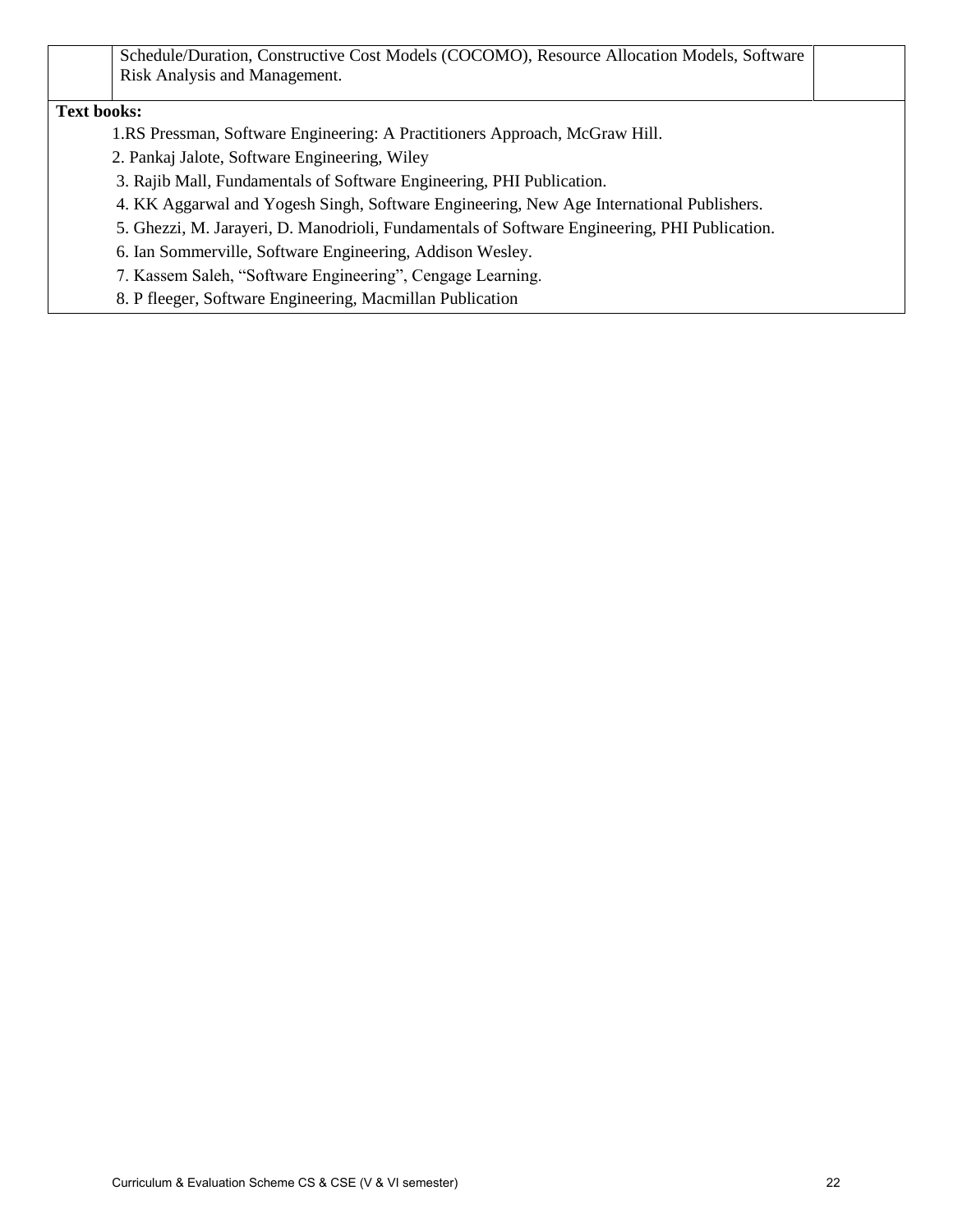|                                                                                    |                    | <b>Web Technology (KCS-602)</b>                                                                                                                                                                                                                                                                                                                                                                                                                                                                                                                                                                                      |  |                            |
|------------------------------------------------------------------------------------|--------------------|----------------------------------------------------------------------------------------------------------------------------------------------------------------------------------------------------------------------------------------------------------------------------------------------------------------------------------------------------------------------------------------------------------------------------------------------------------------------------------------------------------------------------------------------------------------------------------------------------------------------|--|----------------------------|
| <b>Course Outcome (CO)</b><br><b>Bloom's Knowledge Level (KL)</b>                  |                    |                                                                                                                                                                                                                                                                                                                                                                                                                                                                                                                                                                                                                      |  |                            |
| At the end of course, the student will be able to                                  |                    |                                                                                                                                                                                                                                                                                                                                                                                                                                                                                                                                                                                                                      |  |                            |
| CO <sub>1</sub><br>Explain web development Strategies and Protocols governing Web. |                    | $K_1, K_2$                                                                                                                                                                                                                                                                                                                                                                                                                                                                                                                                                                                                           |  |                            |
| CO <sub>2</sub><br>Develop Java programs for window/web-based applications.        |                    | $K_2, K_3$                                                                                                                                                                                                                                                                                                                                                                                                                                                                                                                                                                                                           |  |                            |
|                                                                                    | CO <sub>3</sub>    | Design web pages using HTML, XML, CSS and JavaScript.                                                                                                                                                                                                                                                                                                                                                                                                                                                                                                                                                                |  | $K_2, K_3$                 |
|                                                                                    | CO <sub>4</sub>    | Creation of client-server environment using socket programming                                                                                                                                                                                                                                                                                                                                                                                                                                                                                                                                                       |  | $K_1, K_2$                 |
|                                                                                    | CO <sub>5</sub>    | Building enterprise level applications and manipulate web databases using JDBC                                                                                                                                                                                                                                                                                                                                                                                                                                                                                                                                       |  | $K_3, K_4$                 |
|                                                                                    | CO <sub>6</sub>    | Design interactive web applications using Servlets and JSP                                                                                                                                                                                                                                                                                                                                                                                                                                                                                                                                                           |  | $K_2, K_3$                 |
|                                                                                    |                    | <b>DETAILED SYLLABUS</b>                                                                                                                                                                                                                                                                                                                                                                                                                                                                                                                                                                                             |  | $3 - 0 - 0$                |
| Unit                                                                               |                    | <b>Topic</b>                                                                                                                                                                                                                                                                                                                                                                                                                                                                                                                                                                                                         |  | <b>Proposed</b><br>Lecture |
| $\mathbf I$                                                                        |                    | Introduction: Introduction and Web Development Strategies, History of Web and Internet, Protocols<br>Governing Web, Writing Web Projects, Connecting to Internet, Introduction to Internet services and<br>tools, Introduction to client-server computing. Core Java: Introduction, Operator, Data type, Variable,<br>Arrays, Methods & Classes, Inheritance, Package and Interface, Exception Handling, Multithread<br>programming, I/O, Java Applet, String handling, Event handling, Introduction to AWT, AWT<br>controls, Layout managers                                                                        |  | 08                         |
| $\mathbf{I}$                                                                       |                    | Web Page Designing: HTML: List, Table, Images, Frames, forms, CSS, Document type definition,<br>XML: DTD, XML schemes, Object Models, presenting and using XML, Using XML Processors:<br>DOM and SAX, Dynamic HTML                                                                                                                                                                                                                                                                                                                                                                                                   |  | 08                         |
| III                                                                                |                    | Scripting: Java script: Introduction, documents, forms, statements, functions, objects; introduction to<br>AJAX, Networking : Internet Addressing, InetAddress, Factory Methods, Instance Methods,<br>TCP/IP Client Sockets, URL, URL Connection, TCP/IP Server Sockets, Datagram.                                                                                                                                                                                                                                                                                                                                   |  | 08                         |
| IV                                                                                 | Procedures.        | Enterprise Java Bean: Preparing a Class to be a JavaBeans, Creating a JavaBeans, JavaBeans<br>Properties, Types of beans, Stateful Session bean, Stateless Session bean, Entity bean<br>Java Database Connectivity (JDBC): Merging Data from Multiple Tables: Joining,<br>Manipulating, Databases with JDBC, Prepared Statements, Transaction Processing, Stored                                                                                                                                                                                                                                                     |  | 08                         |
| V                                                                                  |                    | Servlets: Servlet Overview and Architecture, Interface Servlet and the Servlet Life Cycle,<br>Handling HTTP get Requests, Handling HTTP post Requests, Redirecting Requests to Other<br>Resources, Session Tracking, Cookies, Session Tracking with Http Session<br>Java Server Pages (JSP): Introduction, Java Server Pages Overview, A First Java Server Page<br>Example, Implicit Objects, Scripting, Standard Actions, Directives, Custom Tag Libraries                                                                                                                                                          |  | 08                         |
|                                                                                    | <b>Text books:</b> | 1. Burdman, Jessica, "Collaborative Web Development" Addison Wesley<br>2. Xavier, C, "Web Technology and Design", New Age International<br>3. Ivan Bayross," HTML, DHTML, Java Script, Perl & CGI", BPB Publication<br>4. Bhave, "Programming with Java", Pearson Education<br>5. Herbert Schieldt, "The Complete Reference: Java", McGraw Hill.<br>6. Hans Bergsten, "Java Server Pages", SPD O'Reilly<br>7. Margaret Levine Young, "The Complete Reference Internet", McGraw Hill.<br>8. Naughton, Schildt, "The Complete Reference JAVA2", McGraw Hill.<br>9. Balagurusamy E, "Programming in JAVA", McGraw Hill. |  |                            |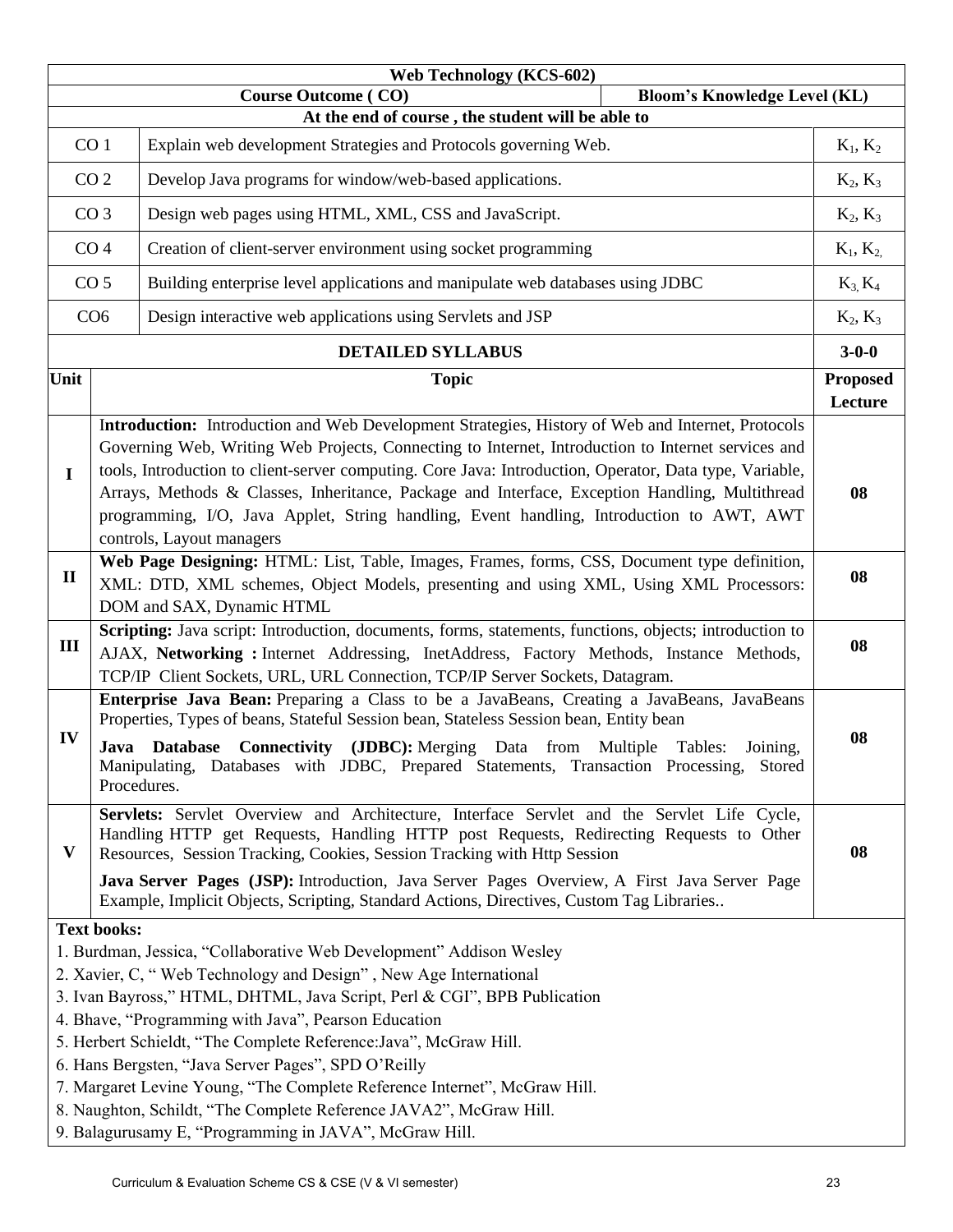| <b>Computer Networks(KCS-603)</b> |                                                                                                                                                                                                                                                                                                                                                                                                                                                                                                                                                                                 |                            |
|-----------------------------------|---------------------------------------------------------------------------------------------------------------------------------------------------------------------------------------------------------------------------------------------------------------------------------------------------------------------------------------------------------------------------------------------------------------------------------------------------------------------------------------------------------------------------------------------------------------------------------|----------------------------|
|                                   | <b>Course Outcome (CO)</b><br><b>Bloom's Knowledge Level (KL)</b>                                                                                                                                                                                                                                                                                                                                                                                                                                                                                                               |                            |
|                                   | At the end of course, the student will be able to                                                                                                                                                                                                                                                                                                                                                                                                                                                                                                                               |                            |
| CO <sub>1</sub>                   | Explain basic concepts, OSI reference model, services and role of each layer of OSI model and<br>TCP/IP, networks devices and transmission media, Analog and digital data transmission                                                                                                                                                                                                                                                                                                                                                                                          | $K_1,K_2$                  |
| CO <sub>2</sub>                   | Apply channel allocation, framing, error and flow control techniques.                                                                                                                                                                                                                                                                                                                                                                                                                                                                                                           | $K_3$                      |
| CO <sub>3</sub>                   | Describe the functions of Network Layer i.e. Logical addressing, subnetting & Routing<br>Mechanism.                                                                                                                                                                                                                                                                                                                                                                                                                                                                             | $K_2,K_3$                  |
| CO <sub>4</sub>                   | Explain the different Transport Layer function i.e. Port addressing, Connection Management,<br>Error control and Flow control mechanism.                                                                                                                                                                                                                                                                                                                                                                                                                                        | $K_2, K_3$                 |
| CO <sub>5</sub>                   | Explain the functions offered by session and presentation layer and their Implementation.                                                                                                                                                                                                                                                                                                                                                                                                                                                                                       | $K_2,K_3$                  |
| CO <sub>6</sub>                   | Explain the different protocols used at application layer i.e. HTTP, SNMP, SMTP, FTP,<br>TELNET and VPN.                                                                                                                                                                                                                                                                                                                                                                                                                                                                        | $K_2$                      |
|                                   | <b>DETAILED SYLLABUS</b>                                                                                                                                                                                                                                                                                                                                                                                                                                                                                                                                                        | $3 - 0 - 0$                |
| Unit                              | <b>Topic</b>                                                                                                                                                                                                                                                                                                                                                                                                                                                                                                                                                                    | <b>Proposed</b><br>Lecture |
| $\mathbf I$                       | <b>Introductory Concepts:</b><br>Goals and applications of networks, Categories of networks,<br>Organization of the Internet, ISP, Network structure and architecture (layering principles, services,<br>protocols and standards), The OSI reference model, TCP/IP protocol suite, Network devices and<br>components.<br><b>Physical Layer:</b><br>Network topology design, Types of connections, Transmission media, Signal transmission and<br>encoding, Network performance and transmission impairments, Switching techniques and<br>multiplexing.                          | 08                         |
| $\mathbf{I}$                      | Link layer: Framing, Error Detection and Correction, Flow control (Elementary Data Link<br>Protocols, Sliding Window protocols).<br>Medium Access Control and Local Area Networks: Channel allocation, Multiple access protocols,<br>LAN standards, Link layer switches & bridges (learning bridge and spanning tree algorithms).                                                                                                                                                                                                                                               | 08                         |
| Ш                                 | Network Layer: Point-to-point networks, Logical addressing, Basic internetworking (IP, CIDR,<br>ARP, RARP, DHCP, ICMP), Routing, forwarding and delivery, Static and dynamic routing,<br>Routing algorithms and protocols, Congestion control algorithms, IPv6.                                                                                                                                                                                                                                                                                                                 | 08                         |
| IV                                | Process-to-process delivery, Transport layer protocols (UDP and TCP),<br><b>Transport Layer:</b><br>Multiplexing, Connection management, Flow control and retransmission, Window management,<br>TCP Congestion control, Quality of service.                                                                                                                                                                                                                                                                                                                                     | 08                         |
| $\mathbf{V}$                      | Application Layer: Domain Name System, World Wide Web and Hyper Text Transfer Protocol,<br>Electronic mail, File Transfer Protocol, Remote login, Network management, Data compression,<br>Cryptography – basic concepts.                                                                                                                                                                                                                                                                                                                                                       | 08                         |
|                                   | <b>Text books and References:</b>                                                                                                                                                                                                                                                                                                                                                                                                                                                                                                                                               |                            |
|                                   | 1. Behrouz Forouzan, "Data Communication and Networking", McGraw Hill<br>2. Andrew Tanenbaum "Computer Networks", Prentice Hall.<br>3. William Stallings, "Data and Computer Communication", Pearson.<br>4. Kurose and Ross, "Computer Networking- A Top-Down Approach", Pearson.<br>5. Peterson and Davie, "Computer Networks: A Systems Approach", Morgan Kaufmann<br>6. W. A. Shay, "Understanding Communications and Networks", Cengage Learning.<br>7. D. Comer, "Computer Networks and Internets", Pearson.<br>8. Behrouz Forouzan, "TCP/IP Protocol Suite", McGraw Hill. |                            |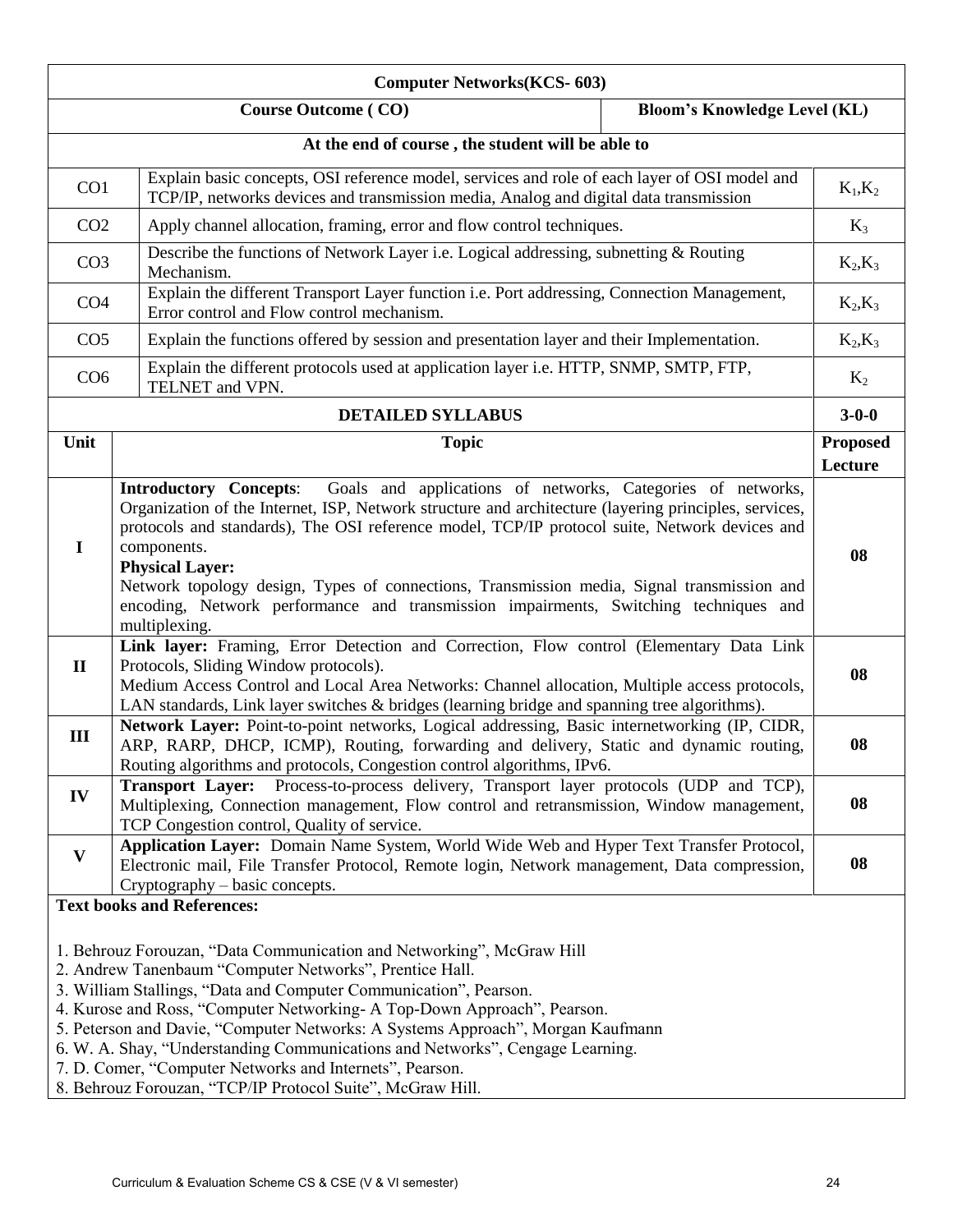| <b>Big Data(KCS-061)</b> |                                                                                                                                                                                                                                                                                                                                                                                                                                                                                                                                                                                                                                                                                                                   |                                    |
|--------------------------|-------------------------------------------------------------------------------------------------------------------------------------------------------------------------------------------------------------------------------------------------------------------------------------------------------------------------------------------------------------------------------------------------------------------------------------------------------------------------------------------------------------------------------------------------------------------------------------------------------------------------------------------------------------------------------------------------------------------|------------------------------------|
|                          | <b>Course Outcome (CO)</b><br><b>Bloom's Knowledge Level (KL)</b>                                                                                                                                                                                                                                                                                                                                                                                                                                                                                                                                                                                                                                                 |                                    |
|                          | At the end of course, the student will be able to                                                                                                                                                                                                                                                                                                                                                                                                                                                                                                                                                                                                                                                                 |                                    |
|                          | Demonstrate knowledge of Big Data Analytics concepts and its applications in business.<br>CO <sub>1</sub>                                                                                                                                                                                                                                                                                                                                                                                                                                                                                                                                                                                                         |                                    |
| CO <sub>2</sub>          | Demonstrate functions and components of Map Reduce Framework and HDFS.                                                                                                                                                                                                                                                                                                                                                                                                                                                                                                                                                                                                                                            | $K_1,K_2$                          |
| CO <sub>3</sub>          | Discuss Data Management concepts in NoSQL environment.                                                                                                                                                                                                                                                                                                                                                                                                                                                                                                                                                                                                                                                            | $K_6$                              |
| CO <sub>4</sub>          | Explain process of developing Map Reduce based distributed processing applications.                                                                                                                                                                                                                                                                                                                                                                                                                                                                                                                                                                                                                               | $K_2,K_5$                          |
| CO <sub>5</sub>          | Explain process of developing applications using HBASE, Hive, Pig etc.                                                                                                                                                                                                                                                                                                                                                                                                                                                                                                                                                                                                                                            | $K_2,K_5$                          |
|                          | <b>DETAILED SYLLABUS</b>                                                                                                                                                                                                                                                                                                                                                                                                                                                                                                                                                                                                                                                                                          | $3 - 0 - 0$                        |
| Unit                     | <b>Topic</b>                                                                                                                                                                                                                                                                                                                                                                                                                                                                                                                                                                                                                                                                                                      | <b>Proposed</b><br><b>Lectures</b> |
| $\mathbf I$              | Introduction to Big Data: Types of digital data, history of Big Data innovation,<br>introduction to Big Data platform, drivers for Big Data, Big Data architecture and<br>characteristics, 5 Vs of Big Data, Big Data technology components, Big Data importance<br>and applications, Big Data features - security, compliance, auditing and protection, Big<br>Data privacy and ethics, Big Data Analytics, Challenges of conventional systems,<br>intelligent data analysis, nature of data, analytic processes and tools, analysis vs reporting,<br>modern data analytic tools.                                                                                                                                | 06                                 |
| $\mathbf{I}$             | Hadoop: History of Hadoop, Apache Hadoop, the Hadoop Distributed File System,<br>components of Hadoop, data format, analyzing data with Hadoop, scaling out, Hadoop<br>streaming, Hadoop pipes, Hadoop Echo System.<br>Map Reduce: Map Reduce framework and basics, how Map Reduce works, developing a<br>Map Reduce application, unit tests with MR unit, test data and local tests, anatomy of a<br>Map Reduce job run, failures, job scheduling, shuffle and sort, task execution, Map Reduce<br>types, input formats, output formats, Map Reduce features, Real-world Map Reduce                                                                                                                              | 08                                 |
| Ш                        | HDFS (Hadoop Distributed File System): Design of HDFS, HDFS concepts, benefits<br>and challenges, file sizes, block sizes and block abstraction in HDFS, data replication, how<br>does HDFS store, read, and write files, Java interfaces to HDFS, command line interface,<br>Hadoop file system interfaces, data flow, data ingest with Flume and Scoop, Hadoop<br>archives, Hadoop I/O: compression, serialization, Avro and file-based data structures.<br>Hadoop Environment: Setting up a Hadoop cluster, cluster specification, cluster setup<br>and installation, Hadoop configuration, security in Hadoop, administering Hadoop, HDFS<br>monitoring & maintenance, Hadoop benchmarks, Hadoop in the cloud | 08                                 |
| IV                       | Hadoop Eco System and YARN: Hadoop ecosystem components, schedulers, fair and<br>capacity, Hadoop 2.0 New Features - NameNode high availability, HDFS federation,<br>MRv2, YARN, Running MRv1 in YARN.<br>NoSQL Databases: Introduction to NoSQL<br>MongoDB: Introduction, data types, creating, updating and deleing documents, querying,<br>introduction to indexing, capped collections<br>Spark: Installing spark, spark applications, jobs, stages and tasks, Resilient Distributed<br>Databases, anatomy of a Spark job run, Spark on YARN<br>SCALA: Introduction, classes and objects, basic types and operators, built-in control<br>structures, functions and closures, inheritance.                     | 09                                 |
| $\mathbf{V}$             | Hadoop Eco System Frameworks: Applications on Big Data using Pig, Hive and HBase<br>Pig - Introduction to PIG, Execution Modes of Pig, Comparison of Pig with Databases,<br>Grunt, Pig Latin, User Defined Functions, Data Processing operators,                                                                                                                                                                                                                                                                                                                                                                                                                                                                  | 09                                 |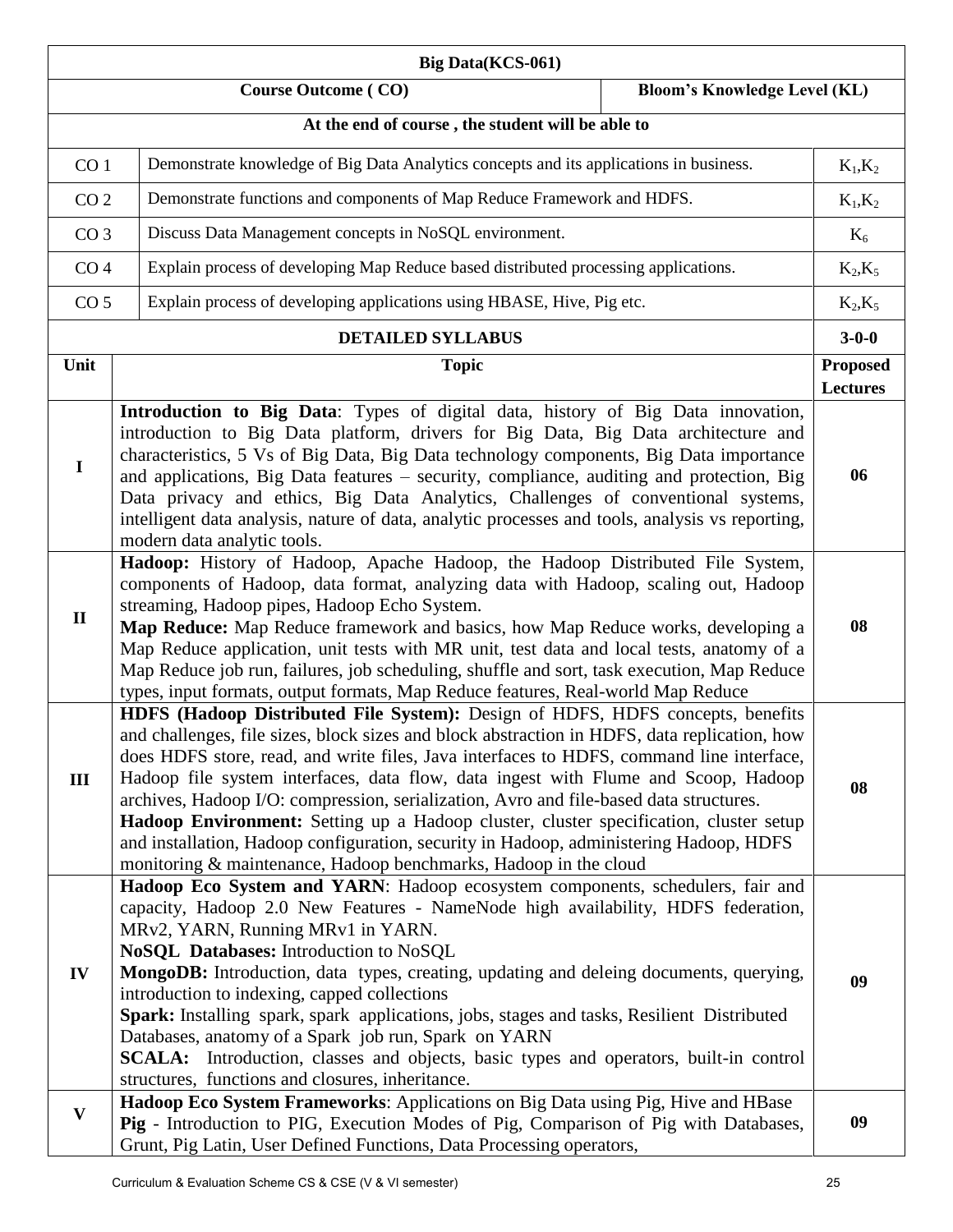Hive - Apache Hive architecture and installation, Hive shell, Hive services, Hive metastore, comparison with traditional databases, HiveQL, tables, querying data and user defined functions, sorting and aggregating, Map Reduce scripts, joins & subqueries. **HBase** – Hbase concepts, clients, example, Hbase vs RDBMS, advanced usage, schema design, advance indexing, Zookeeper – how it helps in monitoring a cluster, how to build applications with Zookeeper. IBM Big Data strategy, introduction to Infosphere, BigInsights and Big Sheets, introduction to Big SQL.

#### **Text books and References:**

- 1. Michael Minelli, Michelle Chambers, and Ambiga Dhiraj, "Big Data, Big Analytics: Emerging Business Intelligence and Analytic Trends for Today's Businesses", Wiley
- 2. Big-Data Black Book, DT Editorial Services, Wiley
- 3. Dirk deRoos, Chris Eaton, George Lapis, Paul Zikopoulos, Tom Deutsch, "Understanding Big Data Analytics for Enterprise Class Hadoop and Streaming Data", McGrawHill.
- 4. Thomas Erl, Wajid Khattak, Paul Buhler, "Big Data Fundamentals: Concepts, Drivers and Techniques", Prentice Hall.
- 5. Bart Baesens "Analytics in a Big Data World: The Essential Guide to Data Science and its Applications (WILEY Big Data Series)", John Wiley & Sons
- 6. ArshdeepBahga, Vijay Madisetti, "Big Data Science & Analytics: A HandsOn Approach ", VPT
- 7. Anand Rajaraman and Jeffrey David Ullman, "Mining of Massive Datasets", CUP
- 8. Tom White, "Hadoop: The Definitive Guide", O'Reilly.
- 9. Eric Sammer, "Hadoop Operations", O'Reilly.
- 10. Chuck Lam, "Hadoop in Action", MANNING Publishers
- 11. Deepak Vohra, "Practical Hadoop Ecosystem: A Definitive Guide to Hadoop-Related Frameworks and Tools", Apress
- 12. E. Capriolo, D. Wampler, and J. Rutherglen, "Programming Hive", O'Reilly
- 13. Lars George, "HBase: The Definitive Guide", O'Reilly.
- 14. Alan Gates, "Programming Pig", O'Reilly.
- 15. Michael Berthold, David J. Hand, "Intelligent Data Analysis", Springer
- 16. Bill Franks, "Taming the Big Data Tidal Wave: Finding Opportunities in Huge Data Streams with Advanced Analytics", John Wiley & sons
- 17. Glenn J. Myatt, "Making Sense of Data", John Wiley & Sons
- 18. Pete Warden, "Big Data Glossary", O'Reilly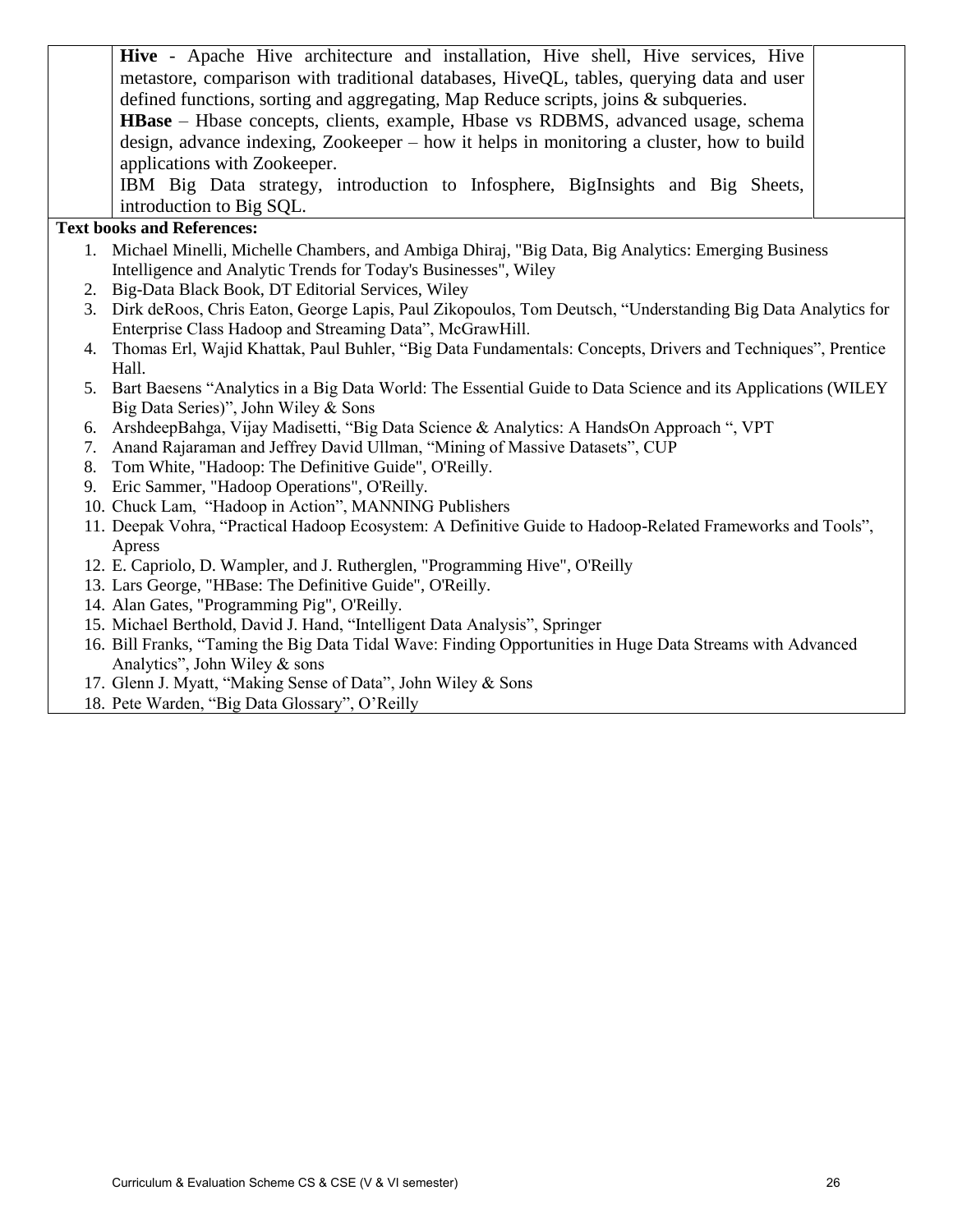|                                                                                                                                 | <b>Image Processing (KCS-062)</b>                                                                                                                                                                                                                                                                                                                                                                                                                                                                                                                                                                                                                                                                                               |                            |  |
|---------------------------------------------------------------------------------------------------------------------------------|---------------------------------------------------------------------------------------------------------------------------------------------------------------------------------------------------------------------------------------------------------------------------------------------------------------------------------------------------------------------------------------------------------------------------------------------------------------------------------------------------------------------------------------------------------------------------------------------------------------------------------------------------------------------------------------------------------------------------------|----------------------------|--|
|                                                                                                                                 | <b>Course Outcome (CO)</b><br><b>Bloom's Knowledge Level (KL)</b>                                                                                                                                                                                                                                                                                                                                                                                                                                                                                                                                                                                                                                                               |                            |  |
|                                                                                                                                 | At the end of course, the student will be able:                                                                                                                                                                                                                                                                                                                                                                                                                                                                                                                                                                                                                                                                                 |                            |  |
| Explain the basic concepts of two-dimensional signal acquisition, sampling,<br>CO <sub>1</sub><br>quantization and color model. |                                                                                                                                                                                                                                                                                                                                                                                                                                                                                                                                                                                                                                                                                                                                 | $K_1, K_2$                 |  |
| CO <sub>2</sub>                                                                                                                 | Apply image processing techniques for image enhancement in both the spatial and<br>frequency domains.                                                                                                                                                                                                                                                                                                                                                                                                                                                                                                                                                                                                                           | $K_2, K_3$                 |  |
| CO <sub>3</sub>                                                                                                                 | Apply and compare image restoration techniques in both spatial and frequency domain.                                                                                                                                                                                                                                                                                                                                                                                                                                                                                                                                                                                                                                            | $K_2, K_3$                 |  |
| CO <sub>4</sub>                                                                                                                 | Compare edge based and region based segmentation algorithms for ROI extraction.                                                                                                                                                                                                                                                                                                                                                                                                                                                                                                                                                                                                                                                 | $K_3, K_4$                 |  |
| CO <sub>5</sub>                                                                                                                 | Explain compression techniques and descriptors for image processing.                                                                                                                                                                                                                                                                                                                                                                                                                                                                                                                                                                                                                                                            | $K_2, K_3$                 |  |
|                                                                                                                                 | <b>DETAILED SYLLABUS</b>                                                                                                                                                                                                                                                                                                                                                                                                                                                                                                                                                                                                                                                                                                        | $3 - 0 - 0$                |  |
| Unit                                                                                                                            | <b>Topic</b>                                                                                                                                                                                                                                                                                                                                                                                                                                                                                                                                                                                                                                                                                                                    | <b>Proposed</b><br>Lecture |  |
| $\mathbf I$                                                                                                                     | <b>DIGITAL IMAGE FUNDAMENTALS:</b> Steps in Digital Image Processing – Components –<br>Elements of Visual Perception – Image Sensing and Acquisition – Image Sampling and<br>Quantization - Relationships between pixels - Color image fundamentals - RGB, HSI models,<br>Two-dimensional mathematical preliminaries, 2D transforms - DFT, DCT.                                                                                                                                                                                                                                                                                                                                                                                 | 08                         |  |
| $\mathbf{I}$                                                                                                                    | <b>IMAGE ENHANCEMENT:</b><br>Spatial Domain: Gray level transformations – Histogram processing – Basics of Spatial Filtering–<br>Smoothing and Sharpening Spatial Filtering, Frequency Domain: Introduction to Fourier<br>Transform-Smoothing and Sharpening frequency domain filters - Ideal, Butterworth and Gaussian<br>filters, Homomorphic filtering, Color image enhancement.                                                                                                                                                                                                                                                                                                                                             | 08                         |  |
| III                                                                                                                             | <b>IMAGE RESTORATION:</b><br>Image Restoration - degradation model, Properties, Noise models - Mean Filters - Order Statistics<br>- Adaptive filters - Band reject Filters - Band pass Filters - Notch Filters - Optimum Notch<br>Filtering - Inverse Filtering - Wiener filtering                                                                                                                                                                                                                                                                                                                                                                                                                                              | 08                         |  |
| IV                                                                                                                              | <b>IMAGE SEGMENTATION:</b><br>Edge detection, Edge linking via Hough transform - Thresholding - Region based segmentation -<br>Region growing – Region splitting and merging – Morphological processing-erosion and dilation,<br>Segmentation by morphological watersheds - basic concepts - Dam construction - Watershed<br>segmentation algorithm.                                                                                                                                                                                                                                                                                                                                                                            | 08                         |  |
| V                                                                                                                               | <b>IMAGE COMPRESSION AND RECOGNITION:</b><br>Need for data compression, Huffman, Run Length Encoding, Shift codes, Arithmetic coding, JPEG<br>standard, MPEG. Boundary representation, Boundary description, Fourier Descriptor, Regional<br>Descriptors - Topological feature, Texture - Patterns and Pattern classes - Recognition based on<br>matching.                                                                                                                                                                                                                                                                                                                                                                      | 08                         |  |
| <b>Text books:</b>                                                                                                              | 1. Rafael C. Gonzalez, Richard E. Woods, Digital Image Processing Pearson, Third Edition, 2010<br>2. Anil K. Jain, Fundamentals of Digital Image Processing Pearson, 2002.<br>3. Kenneth R. Castleman, Digital Image Processing Pearson, 2006.<br>4. Rafael C. Gonzalez, Richard E. Woods, Steven Eddins, Digital Image Processing using MATLAB Pearson Education,<br>Inc., 2011.<br>5.D,E. Dudgeon and RM. Mersereau, Multidimensional Digital Signal Processing Prentice Hall Professional Technical<br>Reference, 1990.<br>6. William K. Pratt, Digital Image Processing John Wiley, New York, 2002<br>7. Milan Sonka et al Image processing, analysis and machine vision Brookes/Cole, Vikas Publishing House, 2nd edition, |                            |  |
|                                                                                                                                 | 1999                                                                                                                                                                                                                                                                                                                                                                                                                                                                                                                                                                                                                                                                                                                            |                            |  |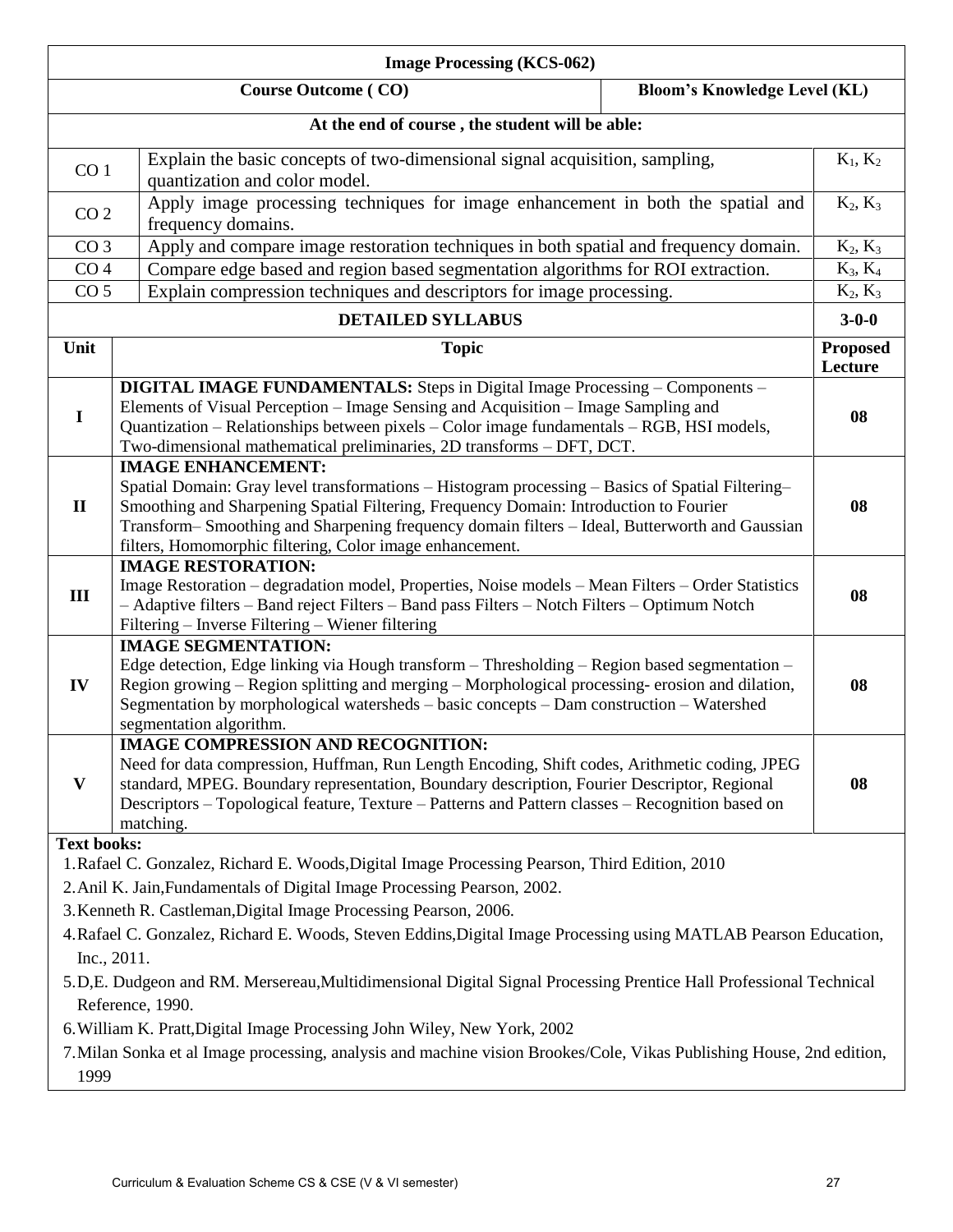| Real Time System (KCS-063)                                                                                                                                                                                                                                                                                                                                                                                                                 |                                                                                                                                                                                                                                                                                                                                                                                                                                                |                            |
|--------------------------------------------------------------------------------------------------------------------------------------------------------------------------------------------------------------------------------------------------------------------------------------------------------------------------------------------------------------------------------------------------------------------------------------------|------------------------------------------------------------------------------------------------------------------------------------------------------------------------------------------------------------------------------------------------------------------------------------------------------------------------------------------------------------------------------------------------------------------------------------------------|----------------------------|
| <b>Course Outcome (CO)</b><br><b>Bloom's Knowledge Level (KL)</b>                                                                                                                                                                                                                                                                                                                                                                          |                                                                                                                                                                                                                                                                                                                                                                                                                                                |                            |
|                                                                                                                                                                                                                                                                                                                                                                                                                                            | At the end of course, the student will be able:                                                                                                                                                                                                                                                                                                                                                                                                |                            |
| illustrate the need and the challenges in the design of hard and soft real time systems.<br>CO <sub>1</sub>                                                                                                                                                                                                                                                                                                                                |                                                                                                                                                                                                                                                                                                                                                                                                                                                | $K_3$                      |
| CO <sub>2</sub>                                                                                                                                                                                                                                                                                                                                                                                                                            | Compare different scheduling algorithms and the schedulable criteria.                                                                                                                                                                                                                                                                                                                                                                          | $K_4$                      |
| CO <sub>3</sub>                                                                                                                                                                                                                                                                                                                                                                                                                            | Discuss resource sharing methods in real time environment.                                                                                                                                                                                                                                                                                                                                                                                     | $K_3$                      |
| CO <sub>4</sub>                                                                                                                                                                                                                                                                                                                                                                                                                            | Compare and contrast different real time communication and medium access control<br>techniques.                                                                                                                                                                                                                                                                                                                                                | $K_4, K_5$                 |
| CO <sub>5</sub>                                                                                                                                                                                                                                                                                                                                                                                                                            | Analyze real time Operating system and Commercial databases                                                                                                                                                                                                                                                                                                                                                                                    | $K_2, K_4$                 |
|                                                                                                                                                                                                                                                                                                                                                                                                                                            | <b>DETAILED SYLLABUS</b>                                                                                                                                                                                                                                                                                                                                                                                                                       | $3 - 0 - 0$                |
| Unit                                                                                                                                                                                                                                                                                                                                                                                                                                       | <b>Topic</b>                                                                                                                                                                                                                                                                                                                                                                                                                                   | <b>Proposed</b><br>Lecture |
| $\mathbf I$                                                                                                                                                                                                                                                                                                                                                                                                                                | <b>Introduction</b><br>Definition, Typical Real Time Applications: Digital Control, High Level Controls, Signal<br>Processing etc., Release Times, Deadlines, and Timing Constraints, Hard Real Time Systems and<br>Soft Real Time Systems, Reference Models for Real Time Systems: Processors and Resources,<br>Temporal Parameters of Real Time Workload, Periodic Task Model, Precedence Constraints and<br>Data Dependency.                | 0 <sub>5</sub>             |
| $\mathbf{I}$                                                                                                                                                                                                                                                                                                                                                                                                                               | <b>Real Time Scheduling</b><br>Common Approaches to Real Time Scheduling: Clock Driven Approach, Weighted Round Robin<br>Approach, Priority Driven Approach, Dynamic Versus Static Systems, Optimality of Effective-<br>DeadlineFirst (EDF) and Least-Slack-Time-First (LST) Algorithms, Rate Monotonic Algorithm,<br>Offline Versus Online Scheduling, Scheduling Aperiodic and Sporadic jobs in Priority Driven and<br>Clock Driven Systems. |                            |
| <b>Resources Sharing</b><br>Effect of Resource Contention and Resource Access Control (RAC), Non-preemptive Critical<br>Sections, Basic Priority-Inheritance and Priority-Ceiling Protocols, Stack Based Priority-Ceiling<br>III<br>Protocol, Use of Priority-Ceiling Protocol in Dynamic Priority Systems, Preemption Ceiling<br>Protocol, Access Control in Multiple-Unit Resources, Controlling Concurrent Accesses to Data<br>Objects. |                                                                                                                                                                                                                                                                                                                                                                                                                                                | 09                         |
| IV                                                                                                                                                                                                                                                                                                                                                                                                                                         | <b>Real Time Communication</b><br>Basic Concepts in Real time Communication, Soft and Hard RT Communication systems, Model of<br>Real Time Communication, Priority-Based Service and Weighted Round-Robin Service Disciplines<br>for Switched Networks, Medium Access Control Protocols for Broadcast Networks, Internet and<br><b>Resource Reservation Protocols</b>                                                                          |                            |
| V                                                                                                                                                                                                                                                                                                                                                                                                                                          | <b>Real Time Operating Systems and Databases</b><br>Features of RTOS, Time Services, UNIX as RTOS, POSIX Issues, Characteristic of Temporal data,<br>Temporal Consistency, Concurrency Control, Overview of Commercial Real Time databases                                                                                                                                                                                                     | 08                         |
| <b>Text books:</b><br>Real Time Systems by Jane W. S. Liu, Pearson Education Publication.<br>1.<br>Phillip A Laplanta, SeppoJ. Ovaska Real time System Design and Analysis Tools for practitioner, Wiley<br>2.<br>Mall Rajib, "Real Time Systems", Pearson Education<br>3.<br>Albert M. K. Cheng, "Real-Time Systems: Scheduling, Analysis, and Verification", Wiley.<br>4.                                                                |                                                                                                                                                                                                                                                                                                                                                                                                                                                |                            |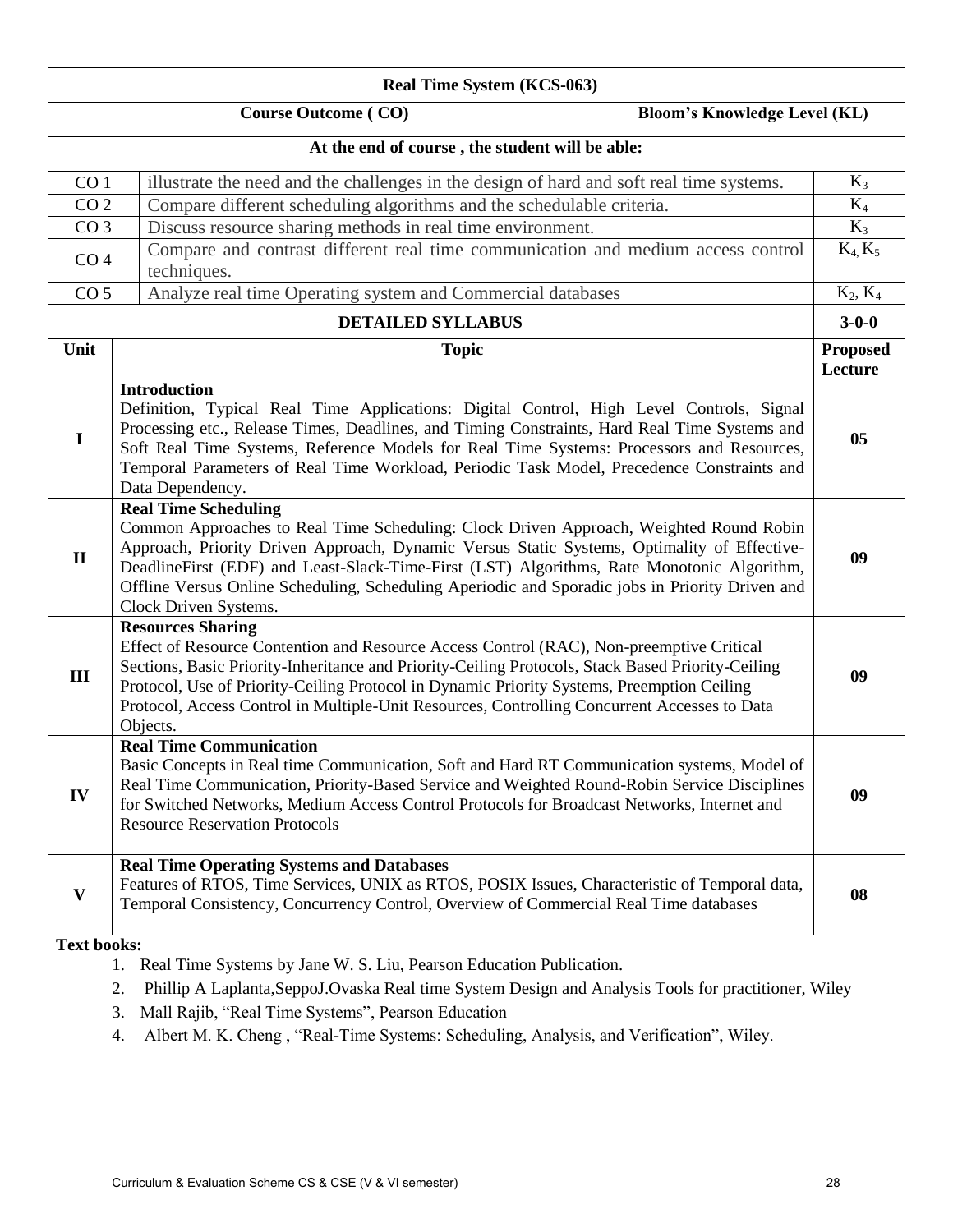| Data Compression (KCS-064)                                                                                                                                                                                                                                                                                                                                                                                                                                                                                                                                                                                                                                                                                                                                       |                                                                                                                                                                                                                                                                                                                                                               |    |                            |
|------------------------------------------------------------------------------------------------------------------------------------------------------------------------------------------------------------------------------------------------------------------------------------------------------------------------------------------------------------------------------------------------------------------------------------------------------------------------------------------------------------------------------------------------------------------------------------------------------------------------------------------------------------------------------------------------------------------------------------------------------------------|---------------------------------------------------------------------------------------------------------------------------------------------------------------------------------------------------------------------------------------------------------------------------------------------------------------------------------------------------------------|----|----------------------------|
| <b>Course Outcome (CO)</b><br><b>Bloom's Knowledge Level (KL)</b>                                                                                                                                                                                                                                                                                                                                                                                                                                                                                                                                                                                                                                                                                                |                                                                                                                                                                                                                                                                                                                                                               |    |                            |
| At the end of course, the student will be able to                                                                                                                                                                                                                                                                                                                                                                                                                                                                                                                                                                                                                                                                                                                |                                                                                                                                                                                                                                                                                                                                                               |    |                            |
|                                                                                                                                                                                                                                                                                                                                                                                                                                                                                                                                                                                                                                                                                                                                                                  | Describe the evolution and fundamental concepts of Data Compression and Coding<br>CO <sub>1</sub><br>Techniques.                                                                                                                                                                                                                                              |    | $K_1, K_2$                 |
| CO <sub>2</sub>                                                                                                                                                                                                                                                                                                                                                                                                                                                                                                                                                                                                                                                                                                                                                  | Apply and compare different static coding techniques (Huffman & Arithmetic coding) for text<br>compression.                                                                                                                                                                                                                                                   |    | $K_2, K_3$                 |
| CO <sub>3</sub>                                                                                                                                                                                                                                                                                                                                                                                                                                                                                                                                                                                                                                                                                                                                                  | Apply and compare different dynamic coding techniques (Dictionary Technique) for text<br>compression.                                                                                                                                                                                                                                                         |    | $K_2, K_3$                 |
| CO <sub>4</sub>                                                                                                                                                                                                                                                                                                                                                                                                                                                                                                                                                                                                                                                                                                                                                  | Evaluate the performance of predictive coding technique for Image Compression.                                                                                                                                                                                                                                                                                |    | $K_2, K_3$                 |
| CO <sub>5</sub>                                                                                                                                                                                                                                                                                                                                                                                                                                                                                                                                                                                                                                                                                                                                                  | Apply and compare different Quantization Techniques for Image Compression.                                                                                                                                                                                                                                                                                    |    | $K_2,K_3$                  |
|                                                                                                                                                                                                                                                                                                                                                                                                                                                                                                                                                                                                                                                                                                                                                                  | <b>DETAILED SYLLABUS</b>                                                                                                                                                                                                                                                                                                                                      |    | $3 - 0 - 0$                |
| Unit                                                                                                                                                                                                                                                                                                                                                                                                                                                                                                                                                                                                                                                                                                                                                             | <b>Topic</b>                                                                                                                                                                                                                                                                                                                                                  |    | <b>Proposed</b><br>Lecture |
| $\mathbf I$                                                                                                                                                                                                                                                                                                                                                                                                                                                                                                                                                                                                                                                                                                                                                      | Compression Techniques: Loss less compression, Lossy Compression, Measures of performance,<br>Modeling and coding, Mathematical Preliminaries for Lossless compression: A brief introduction<br>to information theory, Models: Physical models, Probability models, Markov models, composite<br>source model, Coding: uniquely decodable codes, Prefix codes. |    | 08                         |
| $\mathbf{I}$                                                                                                                                                                                                                                                                                                                                                                                                                                                                                                                                                                                                                                                                                                                                                     | The Huffman coding algorithm: Minimum variance Huffman codes, Adaptive Huffman coding:<br>Update procedure, Encoding procedure, Decoding procedure. Golomb codes, Rice codes, Tunstall<br>codes, Applications of Hoffman coding: Loss less image compression, Text compression, Audio<br>Compression.                                                         |    | 08                         |
| Coding a sequence, Generating a binary code, Comparison of Binary and Huffman coding,<br>Applications: Bi-level image compression-The JBIG standard, JBIG2, Image compression.<br>Dictionary Techniques: Introduction, Static Dictionary: Diagram Coding, Adaptive Dictionary. The<br>LZ77 Approach, The LZ78 Approach, Applications: File Compression-UNIX compress, Image<br>III<br>Compression: The Graphics Interchange Format (GIF), Compression over Modems: V.42 bits,<br>Predictive Coding: Prediction with Partial match (ppm): The basic algorithm, The ESCAPE<br>SYMBOL, length of context, The Exclusion Principle, The Burrows-Wheeler Transform: Moveto-<br>front coding, CALIC, JPEG-LS, Multi-resolution Approaches, Facsimile Encoding, Dynamic |                                                                                                                                                                                                                                                                                                                                                               | 08 |                            |
| IV                                                                                                                                                                                                                                                                                                                                                                                                                                                                                                                                                                                                                                                                                                                                                               | Markoy Compression.<br>Distortion criteria, Models, Scalar Ouantization: The Quantization problem, Uniform Quantizer,<br>Adaptive Quantization, Non uniform Quantization.                                                                                                                                                                                     |    | 08                         |
| $\mathbf{V}$                                                                                                                                                                                                                                                                                                                                                                                                                                                                                                                                                                                                                                                                                                                                                     | Advantages of Vector Quantization over Scalar Quantization, The Linde-Buzo-Gray Algorithm,<br>Tree structured Vector Quantizers. Structured VectorQuantizers.                                                                                                                                                                                                 |    | 08                         |
| <b>Text books:</b>                                                                                                                                                                                                                                                                                                                                                                                                                                                                                                                                                                                                                                                                                                                                               | 1. Khalid Sayood, Introduction to Data Compression, Morgan Kaufmann Publishers<br>2. Elements of Data Compression, Drozdek, Cengage Learning<br>3. Introduction to Data Compression, Second Edition, Khalid Sayood, The Morgan aufmann Series                                                                                                                 |    |                            |
|                                                                                                                                                                                                                                                                                                                                                                                                                                                                                                                                                                                                                                                                                                                                                                  | 4. Data Compression: The Complete Reference 4th Edition by David Salomon, Springer<br>5. Text Compression1st Edition by Timothy C. Bell Prentice Hall                                                                                                                                                                                                         |    |                            |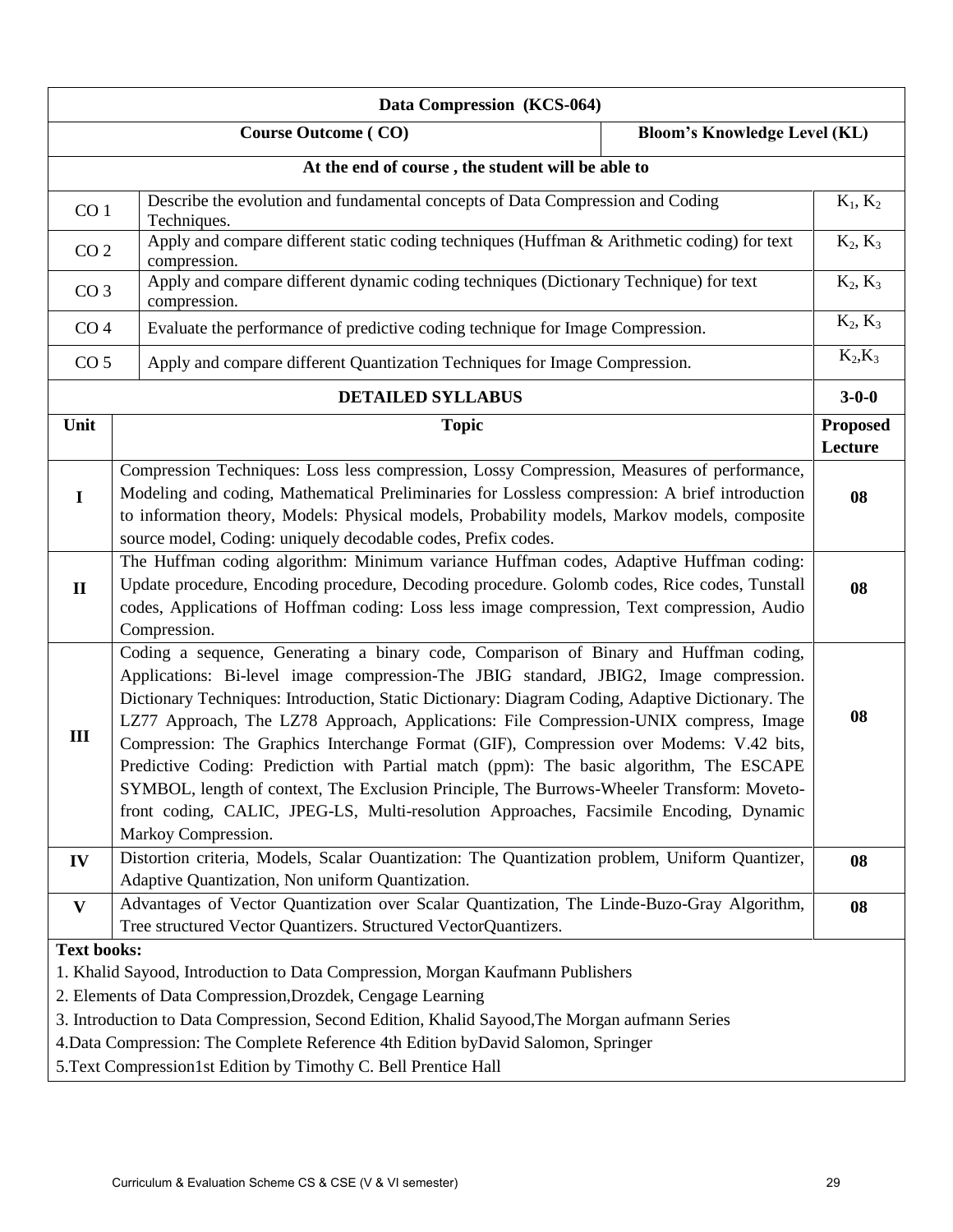| <b>Software Engineering Lab (KCS-661)</b>                                                                                                                                                            |                                                                                                            |            |  |
|------------------------------------------------------------------------------------------------------------------------------------------------------------------------------------------------------|------------------------------------------------------------------------------------------------------------|------------|--|
| <b>Course Outcome (CO)</b><br><b>Bloom's Knowledge Level (KL)</b>                                                                                                                                    |                                                                                                            |            |  |
|                                                                                                                                                                                                      | At the end of course, the student will be able to                                                          |            |  |
| Identify ambiguities, inconsistencies and incompleteness from a requirements specification and<br>CO <sub>1</sub><br>state functional and non-functional requirement                                 |                                                                                                            | $K_2, K_4$ |  |
| Identify different actors and use cases from a given problem statement and draw use case<br>CO <sub>2</sub><br>diagram to associate use cases with different types of relationship                   |                                                                                                            | $K_3, K_5$ |  |
| CO <sub>3</sub>                                                                                                                                                                                      | Draw a class diagram after identifying classes and association among them<br>$K_4, K_5$                    |            |  |
| Graphically represent various UML diagrams, and associations among them and identify<br>CO <sub>4</sub><br>the logical sequence of activities undergoing in a system, and represent them pictorially |                                                                                                            | $K_4, K_5$ |  |
| Able to use modern engineering tools for specification, design, implementation and testing<br>CO <sub>5</sub>                                                                                        |                                                                                                            | $K_3, K_4$ |  |
|                                                                                                                                                                                                      | <b>DETAILED SYLLABUS</b>                                                                                   |            |  |
|                                                                                                                                                                                                      | For any given case/ problem statement do the following;                                                    |            |  |
|                                                                                                                                                                                                      | 1. Prepare a SRS document in line with the IEEE recommended standards.                                     |            |  |
|                                                                                                                                                                                                      | 2. Draw the use case diagram and specify the role of each of the actors. Also state the precondition, post |            |  |
| condition and function of each use case.                                                                                                                                                             |                                                                                                            |            |  |
|                                                                                                                                                                                                      | 3. Draw the activity diagram.                                                                              |            |  |
|                                                                                                                                                                                                      | 4. Identify the classes. Classify them as weak and strong classes and draw the class diagram.              |            |  |
|                                                                                                                                                                                                      | 5. Draw the sequence diagram for any two scenarios.                                                        |            |  |
| 6. Draw the collaboration diagram.<br>7. Draw the state chart diagram.                                                                                                                               |                                                                                                            |            |  |
| 8. Draw the component diagram.                                                                                                                                                                       |                                                                                                            |            |  |
| 9. Perform forward engineering in java. (Model to code conversion)                                                                                                                                   |                                                                                                            |            |  |
| 10. Perform reverse engineering in java. (Code to Model conversion) 11. Draw the deployment diagram.                                                                                                 |                                                                                                            |            |  |
| Note: The Instructor may add/delete/modify/tune experiments, wherever he/she feels in a justified manner                                                                                             |                                                                                                            |            |  |
| It is also suggested that open source tools should be preferred to conduct the lab (Open Office, Libra,                                                                                              |                                                                                                            |            |  |
|                                                                                                                                                                                                      | Junit, Open Project, GanttProject, dotProject, AgroUML, StarUML etc.)                                      |            |  |

## **Software Engineering Lab (KCS-661): Mapping with Virtual Lab**

| Name of the Lab                    | <b>Name of the Experiment</b>                                        |  |
|------------------------------------|----------------------------------------------------------------------|--|
|                                    | Identifying the Requirements from Problem Statements                 |  |
|                                    | <b>Estimation of Project Metrics</b>                                 |  |
|                                    | Modeling UML Use Case Diagrams and Capturing Use Case Scenarios      |  |
|                                    | E-R Modeling from the Problem Statements                             |  |
| Software Engineering Lab (KCS-661) | Identifying Domain Classes from the Problem Statements               |  |
|                                    | <b>Statechart and Activity Modeling</b>                              |  |
|                                    | Modeling UML Class Diagrams and Sequence diagrams                    |  |
|                                    | <b>Modeling Data Flow Diagrams</b>                                   |  |
|                                    | <b>Estimation of Test Coverage Metrics and Structural Complexity</b> |  |
|                                    | <b>Designing Test Suites</b>                                         |  |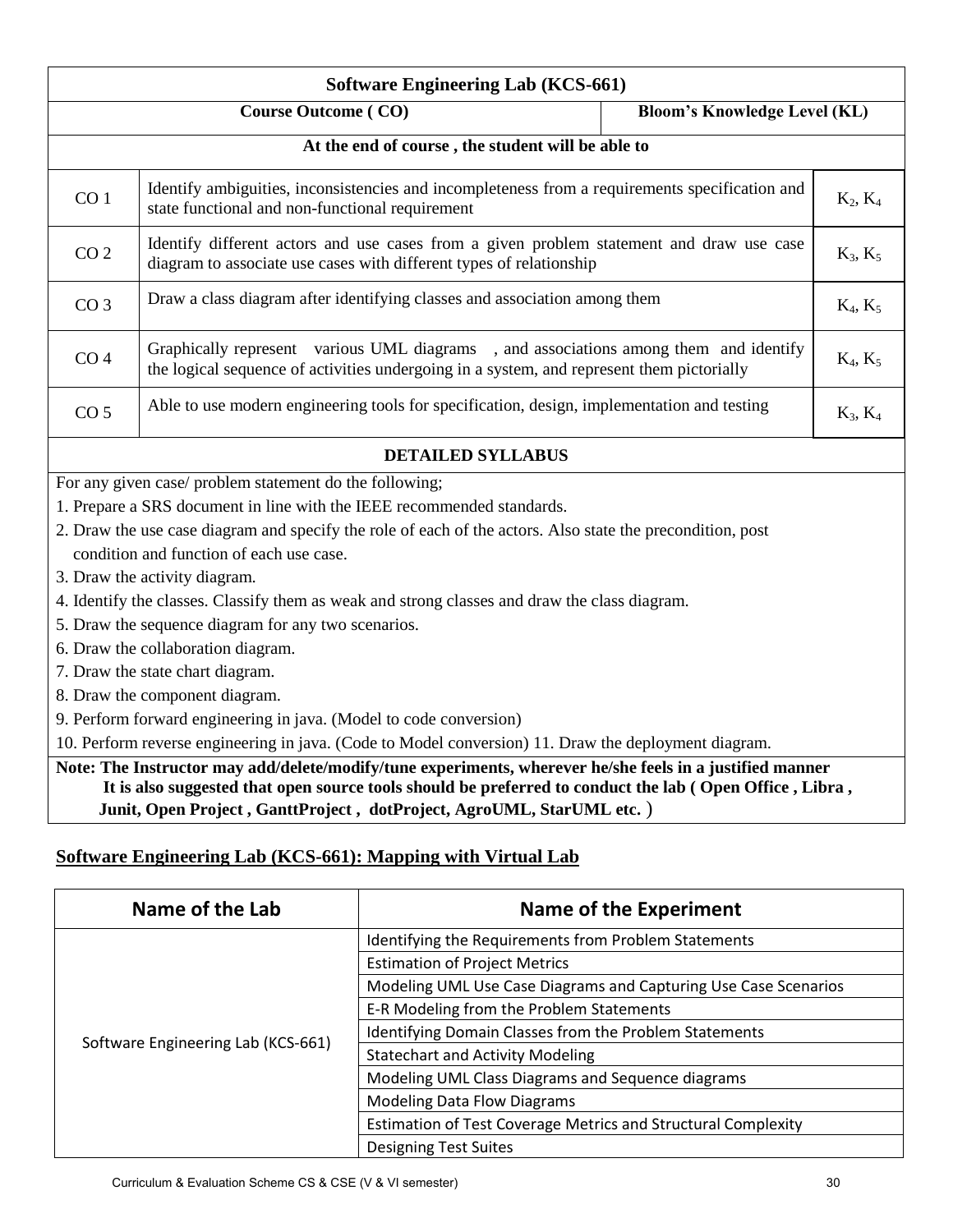| <b>Web Technology Lab (KCS-652)</b>                                                                                                                          |                                                                                                                              |  |            |
|--------------------------------------------------------------------------------------------------------------------------------------------------------------|------------------------------------------------------------------------------------------------------------------------------|--|------------|
| <b>Course Outcome (CO)</b><br><b>Bloom's Knowledge Level (KL)</b>                                                                                            |                                                                                                                              |  |            |
| At the end of course, the student will be able to                                                                                                            |                                                                                                                              |  |            |
| CO <sub>1</sub>                                                                                                                                              | Develop static web pages using HTML                                                                                          |  | $K_2, K_3$ |
| CO <sub>2</sub>                                                                                                                                              | Develop Java programs for window/web-based applications.                                                                     |  | $K_2, K_3$ |
| CO <sub>3</sub>                                                                                                                                              | Design dynamic web pages using Javascript and XML.                                                                           |  | $K_3, K_4$ |
| CO <sub>4</sub>                                                                                                                                              | Design dynamic web page using server site programming Ex. ASP/JSP/PHP                                                        |  | $K_3, K_4$ |
| CO <sub>5</sub>                                                                                                                                              | Design server site applications using JDDC, ODBC and section tracking API                                                    |  | $K_3, K_4$ |
|                                                                                                                                                              | <b>DETAILED SYLLABUS</b>                                                                                                     |  |            |
|                                                                                                                                                              | This lab is based on the Web Technologies. Some examples are as follows:                                                     |  |            |
|                                                                                                                                                              | 1. Write HTML/Java scripts to display your CV in navigator, your Institute website, Department Website and Tutorial          |  |            |
|                                                                                                                                                              | website for specific subject                                                                                                 |  |            |
|                                                                                                                                                              | 2. Write an HTML program to design an entry form of student details and send it to store at database server like SQL,        |  |            |
|                                                                                                                                                              | Oracle or MS Access.                                                                                                         |  |            |
|                                                                                                                                                              | 3. Write programs using Java script for Web Page to display browsers information.                                            |  |            |
|                                                                                                                                                              | 5. Write a Java applet to display the Application Program screen i.e. calculator and other.                                  |  |            |
| 6. Writing program in XML for creation of DTD, which specifies set of rules. Create a style sheet in CSS/XSL & display<br>the document in internet explorer. |                                                                                                                              |  |            |
|                                                                                                                                                              | 7. Program to illustrate JDBC connectivity. Program for maintaining database by sending queries. Design and implement        |  |            |
|                                                                                                                                                              | a simple servlet book query with the help of JDBC & SQL. Create MS Access Database, Create on ODBC link,                     |  |            |
|                                                                                                                                                              | Compile & execute JAVA JDVC Socket.                                                                                          |  |            |
|                                                                                                                                                              | 8. Install TOMCAT web server and APACHE. Access the above developed static web pages for books web site, using               |  |            |
| these servers by putting the web pages developed.                                                                                                            |                                                                                                                              |  |            |
| 9. Assume four users user1, user2, user3 and user4 having the passwords pwd1, pwd2, pwd3 and pwd4 respectively.                                              |                                                                                                                              |  |            |
|                                                                                                                                                              | Write a servlet for doing the following. Create a Cookie and add these four user id's and passwords to this Cookie. 2.       |  |            |
|                                                                                                                                                              | Read the user id and passwords entered in the Login form and authenticate with the values available in the cookies.          |  |            |
|                                                                                                                                                              | 10. Install a database (Mysql or Oracle). Create a table which should contain at least the following fields: name, password, |  |            |
|                                                                                                                                                              | email-id, phone number Write a java program/servlet/JSP to connect to that database and extract data from the tables         |  |            |
| and display them. Insert the details of the users who register with the web site, whenever a new user clicks the submit                                      |                                                                                                                              |  |            |
| button in the registration page.                                                                                                                             |                                                                                                                              |  |            |
| 11. Write a JSP which insert the details of the 3 or 4 users who register with the web site by using registration form.                                      |                                                                                                                              |  |            |
|                                                                                                                                                              | Authenticate the user when he submits the login form using the user name and password from the database                      |  |            |
|                                                                                                                                                              | 12. Design and implement a simple shopping cart example with session tracking API.                                           |  |            |
| Note: The Instructor may add/delete/modify/tune experiments, wherever he/she feels in a justified manner                                                     |                                                                                                                              |  |            |
|                                                                                                                                                              | It is also suggested that open source tools should be preferred to conduct the lab (Java, JSP, Bootstrap                     |  |            |
|                                                                                                                                                              | Firebug, WampServer, MongoDB, etc)                                                                                           |  |            |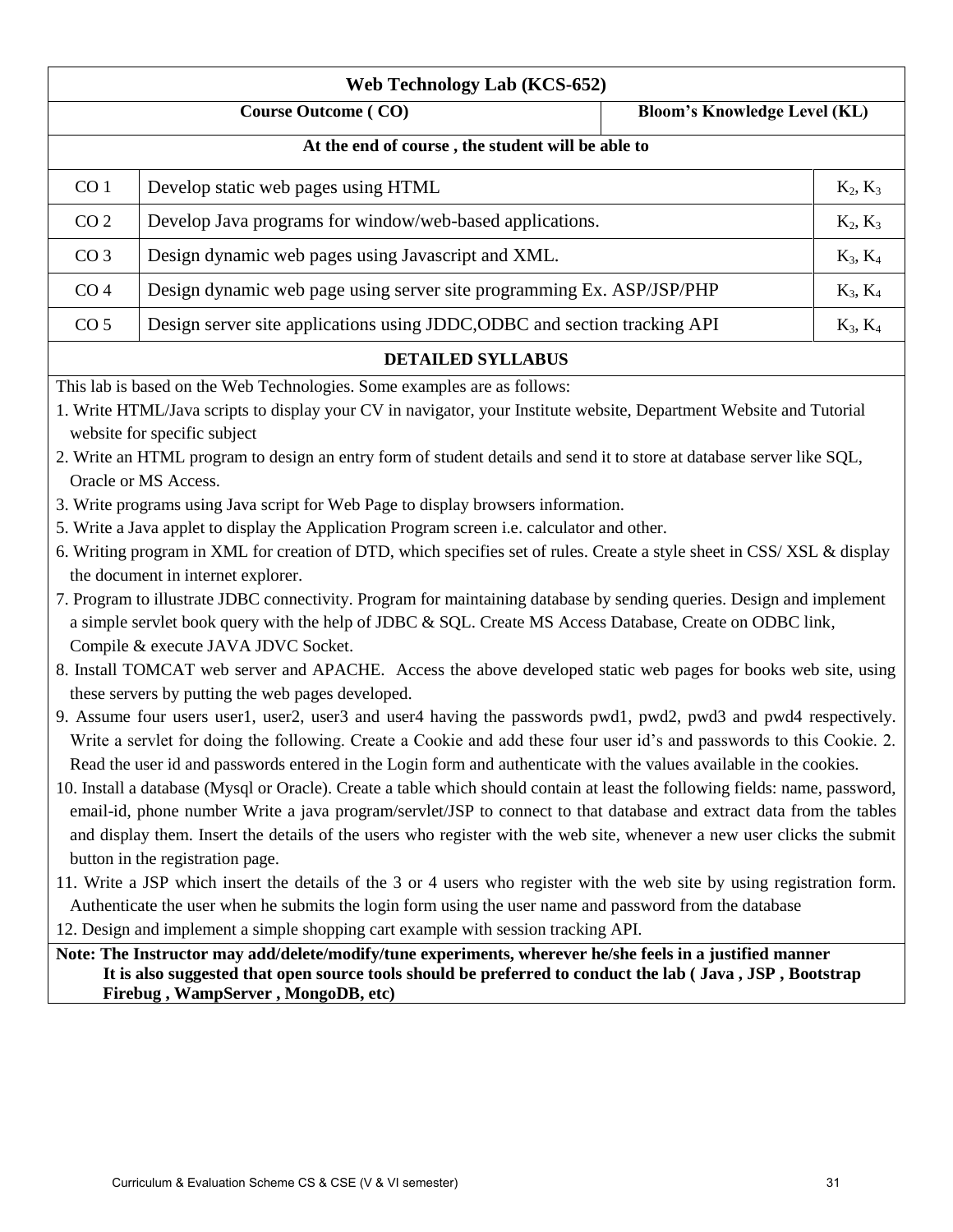|                 | <b>Computer Networks Lab (KCS-663)</b>                                                                                                                                                                                                                                                                                                                                                                                                                                                                                                                                                                                                                                                                                                                                                                                                                                                                                        |                                     |
|-----------------|-------------------------------------------------------------------------------------------------------------------------------------------------------------------------------------------------------------------------------------------------------------------------------------------------------------------------------------------------------------------------------------------------------------------------------------------------------------------------------------------------------------------------------------------------------------------------------------------------------------------------------------------------------------------------------------------------------------------------------------------------------------------------------------------------------------------------------------------------------------------------------------------------------------------------------|-------------------------------------|
|                 | <b>Course Outcome (CO)</b>                                                                                                                                                                                                                                                                                                                                                                                                                                                                                                                                                                                                                                                                                                                                                                                                                                                                                                    | <b>Bloom's Knowledge Level (KL)</b> |
|                 | At the end of course, the student will be able to                                                                                                                                                                                                                                                                                                                                                                                                                                                                                                                                                                                                                                                                                                                                                                                                                                                                             |                                     |
| CO <sub>1</sub> | Simulate different network topologies.                                                                                                                                                                                                                                                                                                                                                                                                                                                                                                                                                                                                                                                                                                                                                                                                                                                                                        | $K_3, K_4$                          |
| CO <sub>2</sub> | Implement various framing methods of Data Link Layer.                                                                                                                                                                                                                                                                                                                                                                                                                                                                                                                                                                                                                                                                                                                                                                                                                                                                         | $K_3, K_4$                          |
| CO <sub>3</sub> | Implement various Error and flow control techniques.                                                                                                                                                                                                                                                                                                                                                                                                                                                                                                                                                                                                                                                                                                                                                                                                                                                                          | $K_3, K_4$                          |
| CO <sub>4</sub> | Implement network routing and addressing techniques.                                                                                                                                                                                                                                                                                                                                                                                                                                                                                                                                                                                                                                                                                                                                                                                                                                                                          | $K_3, K_4$                          |
| CO <sub>5</sub> | Implement transport and security mechanisms                                                                                                                                                                                                                                                                                                                                                                                                                                                                                                                                                                                                                                                                                                                                                                                                                                                                                   | $K_3, K_4$                          |
|                 | <b>DETAILED SYLLABUS</b>                                                                                                                                                                                                                                                                                                                                                                                                                                                                                                                                                                                                                                                                                                                                                                                                                                                                                                      |                                     |
|                 | 1. Implementation of Stop and Wait Protocol and Sliding Window Protocol.<br>2. Study of Socket Programming and Client - Server model<br>3. Write a code simulating ARP / RARP protocols.<br>4. Write a code simulating PING and TRACEROUTE commands<br>5. Create a socket for HTTP for web page upload and download.<br>6. Write a program to implement RPC (Remote Procedure Call)<br>7. Implementation of Subnetting.<br>8. Applications using TCP Sockets like<br>a. Echo client and echo server b. Chat c. File Transfer<br>9. Applications using TCP and UDP Sockets like d. DNS e. SNMP f. File Transfer<br>10. Study of Network simulator (NS).and Simulation of Congestion Control Algorithms using NS<br>11. Perform a case study about the different routing algorithms to select the network path with its optimum and<br>economical during data transfer. i. Link State routing ii. Flooding iii. Distance vector |                                     |
|                 | 12. To learn handling and configuration of networking hardware like RJ-45 connector, CAT-6 cable, crimping tool, etc.                                                                                                                                                                                                                                                                                                                                                                                                                                                                                                                                                                                                                                                                                                                                                                                                         |                                     |
|                 | 13. Configuration of router, hub, switch etc. (using real devices or simulators)                                                                                                                                                                                                                                                                                                                                                                                                                                                                                                                                                                                                                                                                                                                                                                                                                                              |                                     |
|                 | 14. Running and using services/commands like ping, traceroute, nslookup, arp, telnet, ftp, etc.                                                                                                                                                                                                                                                                                                                                                                                                                                                                                                                                                                                                                                                                                                                                                                                                                               |                                     |
|                 | 15. Network packet analysis using tools like Wireshark, tcpdump, etc.                                                                                                                                                                                                                                                                                                                                                                                                                                                                                                                                                                                                                                                                                                                                                                                                                                                         |                                     |
|                 | 16. Network simulation using tools like Cisco Packet Tracer, NetSim, OMNeT++, NS2, NS3, etc.                                                                                                                                                                                                                                                                                                                                                                                                                                                                                                                                                                                                                                                                                                                                                                                                                                  |                                     |
|                 | 17. Socket programming using UDP and TCP (e.g., simple DNS, data & time client/server, echo client/server, iterative &                                                                                                                                                                                                                                                                                                                                                                                                                                                                                                                                                                                                                                                                                                                                                                                                        |                                     |
|                 | concurrent servers)                                                                                                                                                                                                                                                                                                                                                                                                                                                                                                                                                                                                                                                                                                                                                                                                                                                                                                           |                                     |
|                 | Note: The Instructor may add/delete/modify/tune experiments, wherever he/she feels in a justified manner<br>It is also suggested that open source tools should be preferred to conduct the lab $(C, C_{++}, J_{av}, NS3, S_{+})$                                                                                                                                                                                                                                                                                                                                                                                                                                                                                                                                                                                                                                                                                              |                                     |

**Mininet, Opnet, TCP Dump, Wireshark etc.**

.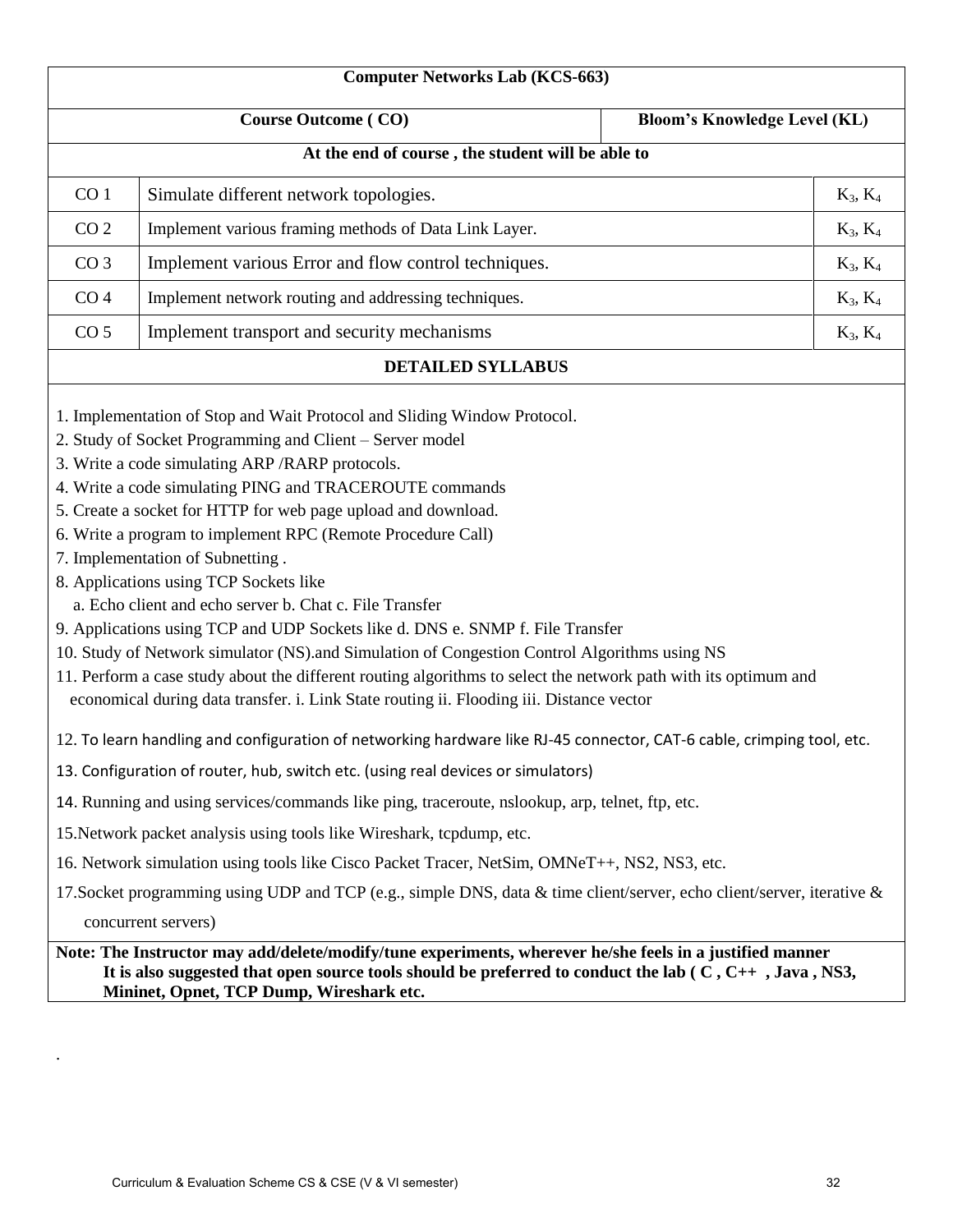## **Open Electives to be offered by the CSE/CS/IT/CSI Branches**

| <b>Open Elective-1</b> |                                       |  |
|------------------------|---------------------------------------|--|
| KOE-067                | Basics of Data Base Management System |  |
| KOE-068                | Software Project Management           |  |

| <b>Basics of Data Base Management System (KOE-067)</b>               |                                                                                                                                                                                                                                                                                                                                                                                                                                                                                                                                                                                                                                                                                                                                                                                                                                             |             |
|----------------------------------------------------------------------|---------------------------------------------------------------------------------------------------------------------------------------------------------------------------------------------------------------------------------------------------------------------------------------------------------------------------------------------------------------------------------------------------------------------------------------------------------------------------------------------------------------------------------------------------------------------------------------------------------------------------------------------------------------------------------------------------------------------------------------------------------------------------------------------------------------------------------------------|-------------|
| <b>Course Outcome (CO)</b><br><b>Bloom's Knowledge Level</b><br>(KL) |                                                                                                                                                                                                                                                                                                                                                                                                                                                                                                                                                                                                                                                                                                                                                                                                                                             |             |
| At the end of course, the student will be able to:                   |                                                                                                                                                                                                                                                                                                                                                                                                                                                                                                                                                                                                                                                                                                                                                                                                                                             |             |
| CO <sub>1</sub>                                                      | Describe the features of a database system and its application and compare various types of<br>data models.                                                                                                                                                                                                                                                                                                                                                                                                                                                                                                                                                                                                                                                                                                                                 |             |
| CO <sub>2</sub>                                                      | Construct an ER Model for a given problem and transform it into a relation database<br>schema.                                                                                                                                                                                                                                                                                                                                                                                                                                                                                                                                                                                                                                                                                                                                              | $K_5, K_6$  |
| CO <sub>3</sub>                                                      | Formulate solution to a query problem using SQL Commands, relational algebra, tuple<br>calculus and domain calculus.                                                                                                                                                                                                                                                                                                                                                                                                                                                                                                                                                                                                                                                                                                                        | $K_5, K_6$  |
| CO <sub>4</sub>                                                      | Explain the need of normalization and normalize a given relation to the desired normal form.                                                                                                                                                                                                                                                                                                                                                                                                                                                                                                                                                                                                                                                                                                                                                | $K_2, K_3$  |
| CO <sub>5</sub>                                                      | Explain different approaches of transaction processing and concurrency control.                                                                                                                                                                                                                                                                                                                                                                                                                                                                                                                                                                                                                                                                                                                                                             | $K_2$       |
|                                                                      | <b>DETAILED SYLLABUS</b>                                                                                                                                                                                                                                                                                                                                                                                                                                                                                                                                                                                                                                                                                                                                                                                                                    | $3 - 0 - 0$ |
| Unit                                                                 | <b>Topic</b>                                                                                                                                                                                                                                                                                                                                                                                                                                                                                                                                                                                                                                                                                                                                                                                                                                |             |
| $\mathbf I$                                                          | Introduction: An overview of database management system, database system vs file<br>system, database system concepts and architecture, views of data – levels of abstraction,<br>data models, schema and instances, data independence, database languages and interfaces,<br>data definition languages, DML, overall database structure, transaction management, storage<br>management, database users and administrator.<br>Data Modeling using the Entity Relationship Model: ER model concepts, notation for<br>ER diagram, mapping constraints, keys, concepts of super key, candidate key, primary key,<br>generalization, aggregation, reduction of an ER diagrams to tables, extended ER model,<br>relationships of higher degree.                                                                                                   |             |
| $\mathbf{I}$                                                         | Relational Database Concepts: Introduction to relational database, relational database<br>structure, relational model terminology – domains, attributes, tuples, relations $\&$ relational<br>database schema, integrity constraints, entity integrity, referential integrity, keys<br>constraints, domain constraints, Relational algebra - relational calculus, tuple and domain<br>calculus, basic operations – selection and projection, set-theoretic operations, join<br>operations.<br>Data Base Design & Normalization: Functional dependencies, normal forms, first,<br>second, & third normal forms, BCNF, inclusion dependence, loss less join decompositions,<br>normalization using FD, MVD, and JDs, alternative approaches to database design<br>Structured Query Language (SQL): Basics of SQL, DDL, DML, DCL, advantage of |             |
| Ш                                                                    | SQL, SQL data type and literals, types of SQL commands, SQL operators and their<br>procedure, tables – creation $\&$ alteration, defining constraints, views and indexes, queries<br>and sub queries, aggregate functions, built-in functions, insert, update and delete                                                                                                                                                                                                                                                                                                                                                                                                                                                                                                                                                                    | 08          |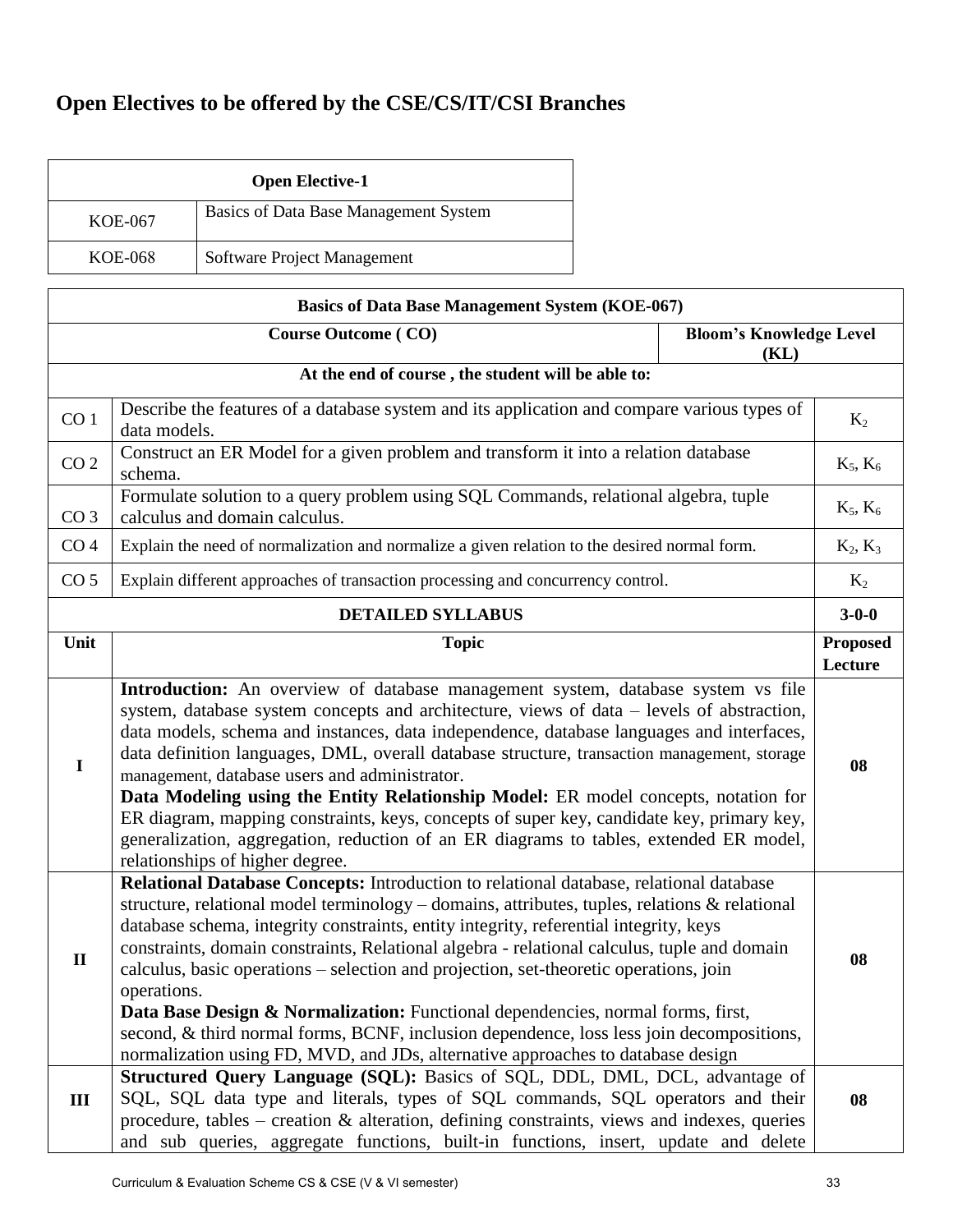|              | operations, joins, unions, intersection, minus, transaction control commands.<br>PL/SQL: Introduction, features, syntax and constructs, SQL within Pl/SL, DML in<br>PL/SQL Cursors, stored procedures, stored function, database triggers, indices                                                                                                                                                                                                                                                                                                                                                                                                                             |    |
|--------------|--------------------------------------------------------------------------------------------------------------------------------------------------------------------------------------------------------------------------------------------------------------------------------------------------------------------------------------------------------------------------------------------------------------------------------------------------------------------------------------------------------------------------------------------------------------------------------------------------------------------------------------------------------------------------------|----|
| IV           | Transaction Processing Concepts: Transaction concepts, properties of transaction,<br>testing of serializability, Serializability of schedules, conflict & view serializable schedule,<br>recoverability, recovery from transaction failures, two-phase commit protocol, log based<br>recovery, checkpoints, deadlock handling.<br>Concurrency Control Techniques: Concurrency control, locking techniques for<br>concurrency control, time stamping protocols for concurrency control, validation based<br>protocol, multiple granularity, multi-version schemes, recovery with concurrent<br>transaction.                                                                     | 08 |
| $\mathbf{V}$ | <b>Database Security</b> – Types of security, system failure, backup $\&$ recovery techniques,<br>authorization $\&$ authorication, system policies, levels of security – physical, OS, network<br>& DBMS, privileges – grant & revoke.<br>Recent Trends in Database Management Systems: Centralized and Client-Server<br>Architectures, Distributed Databases, Object-Oriented Database, Spatial & Temporal<br>Databases, Decision Support Systems, Data Analysis, Data Mining & Warehousing, Data<br>Visualization, Mobile Databases, OODB & XML Databases, Multimedia & Web<br>Databases, Spatial and Geographical Databases, Web and Mobile Databases, Active<br>Databases | 08 |
|              | <b>Text Books and References:</b>                                                                                                                                                                                                                                                                                                                                                                                                                                                                                                                                                                                                                                              |    |
|              | 1. Elmasri, Navathe, "Fundamentals of Database System", Addision Wesley.                                                                                                                                                                                                                                                                                                                                                                                                                                                                                                                                                                                                       |    |
| 2.           | Korth, Silbertz, Sudarshan, "Database Concepts", Mc Graw Hill.                                                                                                                                                                                                                                                                                                                                                                                                                                                                                                                                                                                                                 |    |
| 3.           | Bipin C. Desai, "An Introduction to Database System", Galgotia Publication.                                                                                                                                                                                                                                                                                                                                                                                                                                                                                                                                                                                                    |    |
| 4.           | Majumdar & Bhattacharya, "Database Management System", McGraw Hill                                                                                                                                                                                                                                                                                                                                                                                                                                                                                                                                                                                                             |    |
| 5.           | Date C.J., "An Introduction to Database System", Addision Wesley.                                                                                                                                                                                                                                                                                                                                                                                                                                                                                                                                                                                                              |    |
| 6.           | Ramakrishnan, Gehrke, "Database Management System", McGraw Hill.                                                                                                                                                                                                                                                                                                                                                                                                                                                                                                                                                                                                               |    |
| 7.           | Atul Kahate, "Introduction to Database Management Systems", Pearson Education.                                                                                                                                                                                                                                                                                                                                                                                                                                                                                                                                                                                                 |    |
| 8.           | Paul Beynon Davies, "Database System", Palgrave Macmillan.                                                                                                                                                                                                                                                                                                                                                                                                                                                                                                                                                                                                                     |    |
| 9            | Bharti P.K., "An Introduction to Database Systems", JPNP.                                                                                                                                                                                                                                                                                                                                                                                                                                                                                                                                                                                                                      |    |
|              | 10. Rajesh Narang, "Database Management System", PHI.                                                                                                                                                                                                                                                                                                                                                                                                                                                                                                                                                                                                                          |    |
|              | 11. Singh, S.K., "Database System Concepts - design & application", Pearson Education.                                                                                                                                                                                                                                                                                                                                                                                                                                                                                                                                                                                         |    |
|              | 12. Leon & Leon, "Database Management Systems", Vikas Publishing House.                                                                                                                                                                                                                                                                                                                                                                                                                                                                                                                                                                                                        |    |
|              | 13. O'Neil, "Databases", Elsevier Pub.                                                                                                                                                                                                                                                                                                                                                                                                                                                                                                                                                                                                                                         |    |
|              | 14. Ivan Bayross, "SQL, PL/SQL – The Programming Language of Oracle", BPB Publications.                                                                                                                                                                                                                                                                                                                                                                                                                                                                                                                                                                                        |    |
|              | 15. P.S. Deshpande, "SQL and PL/SQL for Oracle 10g, Black Book", Dreamtech Press.                                                                                                                                                                                                                                                                                                                                                                                                                                                                                                                                                                                              |    |
|              | 16. George Koch, Kevin Loney, "Oracle: The Complete Reference", McGraw Hill                                                                                                                                                                                                                                                                                                                                                                                                                                                                                                                                                                                                    |    |
|              | 17. Coronel, Morris and Rob, "Database Principles: Fundamentals of Design, Implementation and Management",                                                                                                                                                                                                                                                                                                                                                                                                                                                                                                                                                                     |    |
|              | Cengage Learning.                                                                                                                                                                                                                                                                                                                                                                                                                                                                                                                                                                                                                                                              |    |
|              | 18. Gillenson, Paulraj Ponniah, "Introduction to Database Management", Wiley.<br>19. G. K. Gupta, "Database Management Systems", McGraw Hill.                                                                                                                                                                                                                                                                                                                                                                                                                                                                                                                                  |    |
|              | 20. Shraman Shah, "Oracle for Professional", SPD.                                                                                                                                                                                                                                                                                                                                                                                                                                                                                                                                                                                                                              |    |
|              |                                                                                                                                                                                                                                                                                                                                                                                                                                                                                                                                                                                                                                                                                |    |